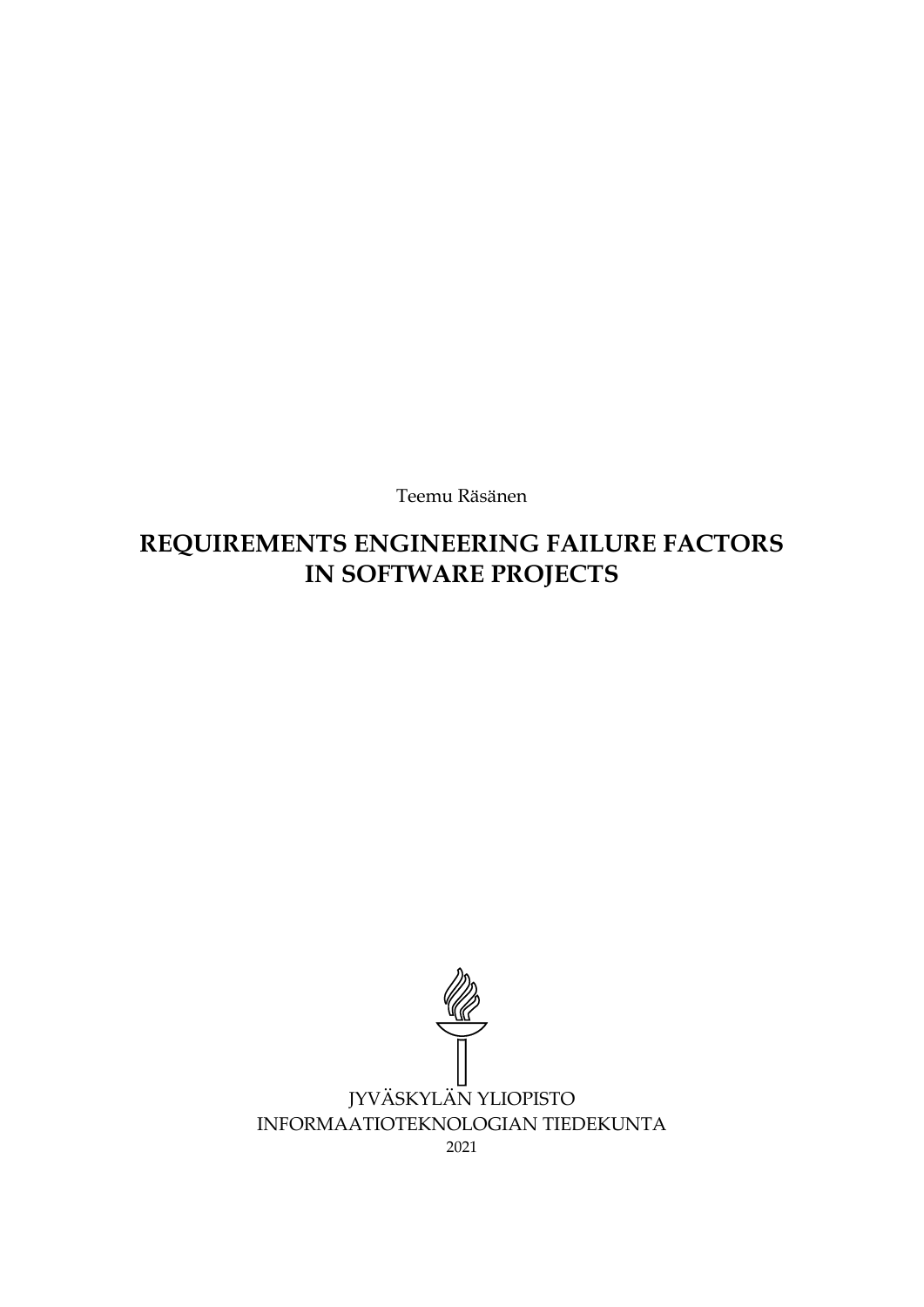# **TIIVISTELMÄ**

Räsänen, Teemu Vaatimusmäärittelyn epäonnistumistekijät sovellusprojekteissa Jyväskylä: Jyväskylän yliopisto, 2021, 60 s. Tietojärjestelmätiede, pro gradu -tutkielma Ohjaaja: Siponen, Mikko

Vaatimusmäärittely on olennainen osa sovellusprojekteja ja sen onnistumisella on merkittävä vaikutus kaikkiin muihin sovellusprojektin osa-alueisiin. Tässä tutkielmassa pyritään tuottamaan lisää tietoa vaatimusmäärittelyyn liittyvistä epäonnistumistekijöistä kirjallisuuskatsauksen ja empiirisen tutkimuksen avulla. Kirjallisuuskatsauksessa käydään läpi olemassa olevia sovellusprojektien epäonnistumistekijöitä käsitteleviä tutkimuksia ja selvitetään, mitkä tutkimuksissa mainituista epäonnistumistekijöistä koskevat vaatimusmäärittelyä. Tutkielman empiirinen osa pohjautuu laadulliseen haastattelututkimukseen, jossa selvitetään, mitä vaatimusmäärittelyyn liittyviä epäonnistumistekijöitä IT-alan asiantuntijat pitävät merkittävimpinä. Tutkielman kirjallisuuskatsauksessa löydettiin aiemmista tutkimuksista yhteensä 17 vaatimusmäärittelyyn liittyvää epäonnistumistekijää, ja empiirisessä tutkimuksessa toteutetuista seitsemästä haastattelusta epäonnistumistekijöitä tunnistettiin kahdeksan. Näistä kahdeksasta epäonnistumistekijästä neljä mainitaan kirjallisuuskatsauksessa läpikäydyissä tutkimuksissa ja neljä on kokonaan uusia.

Asiasanat: vaatimusmäärittely, sovellusprojektit, epäonnistumistekijät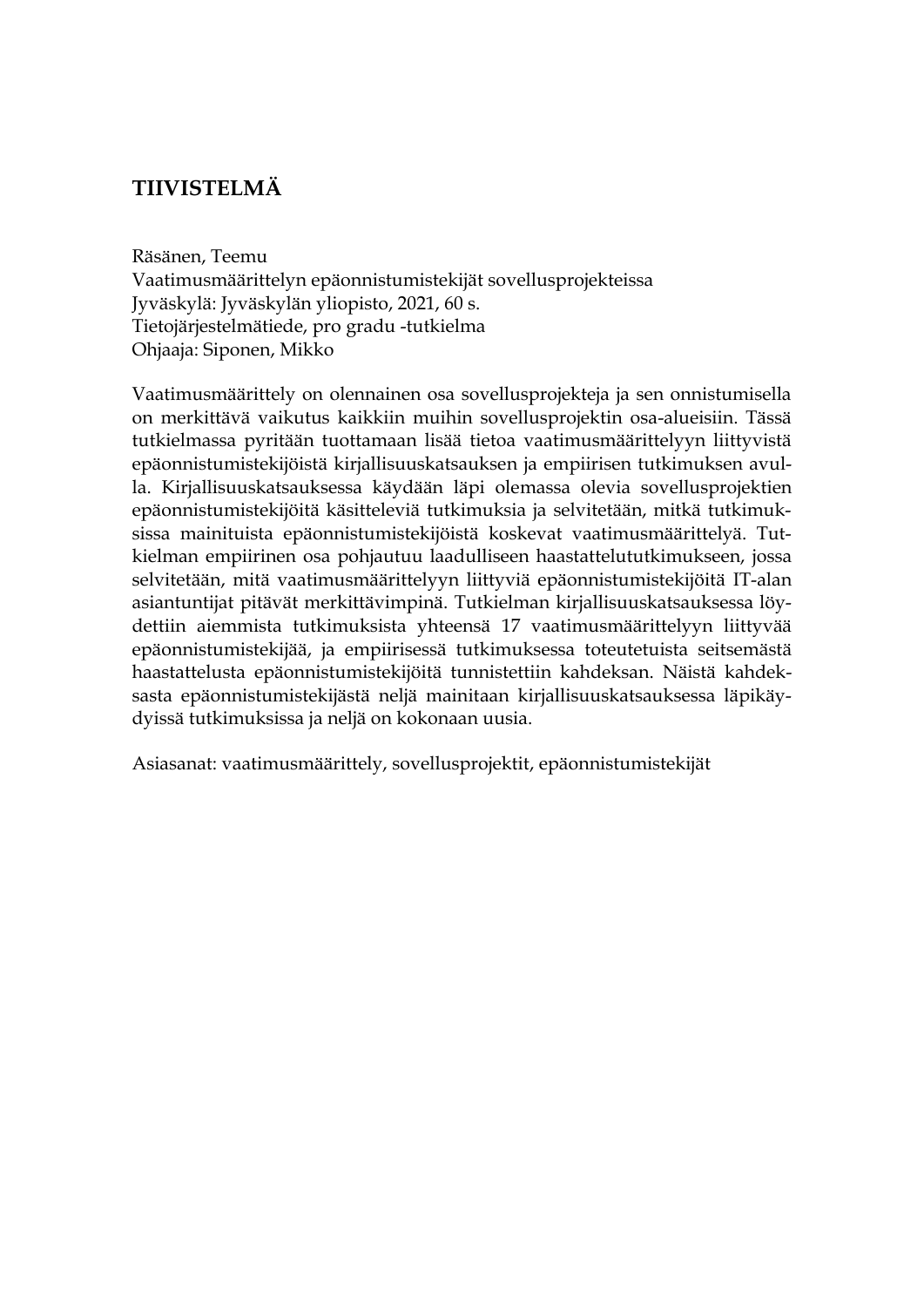## **ABSTRACT**

Räsänen, Teemu Requirements Engineering Failure Factors in Software Projects Jyväskylä: University of Jyväskylä, 2021, 60 pp. Information Systems Science, Master's Thesis Supervisor: Siponen, Mikko

Requirements engineering is an essential part of software projects, and its success has a significant impact to all other project activities. This study attempts to produce more information regarding requirements engineering failure factors by the means of a literature review and an empirical research. In the literature review, existing scientific papers addressing software project failure factors are examined to find out which of the mentioned failure factors concern requirements engineering. The empirical part of the study is based on a qualitative interview research, where it is investigated what requirements engineering failure factors are the most prominent according to IT professionals. A total of 17 requirements engineering failure factors were identified in the literature review, and eight failure factors were disclosed from the seven interviews of the empirical research. Four of these eight failure factors are mentioned in the scientific papers inspected in the literature review, whereas four are entirely novel.

Keywords: requirements engineering, software projects, failure factors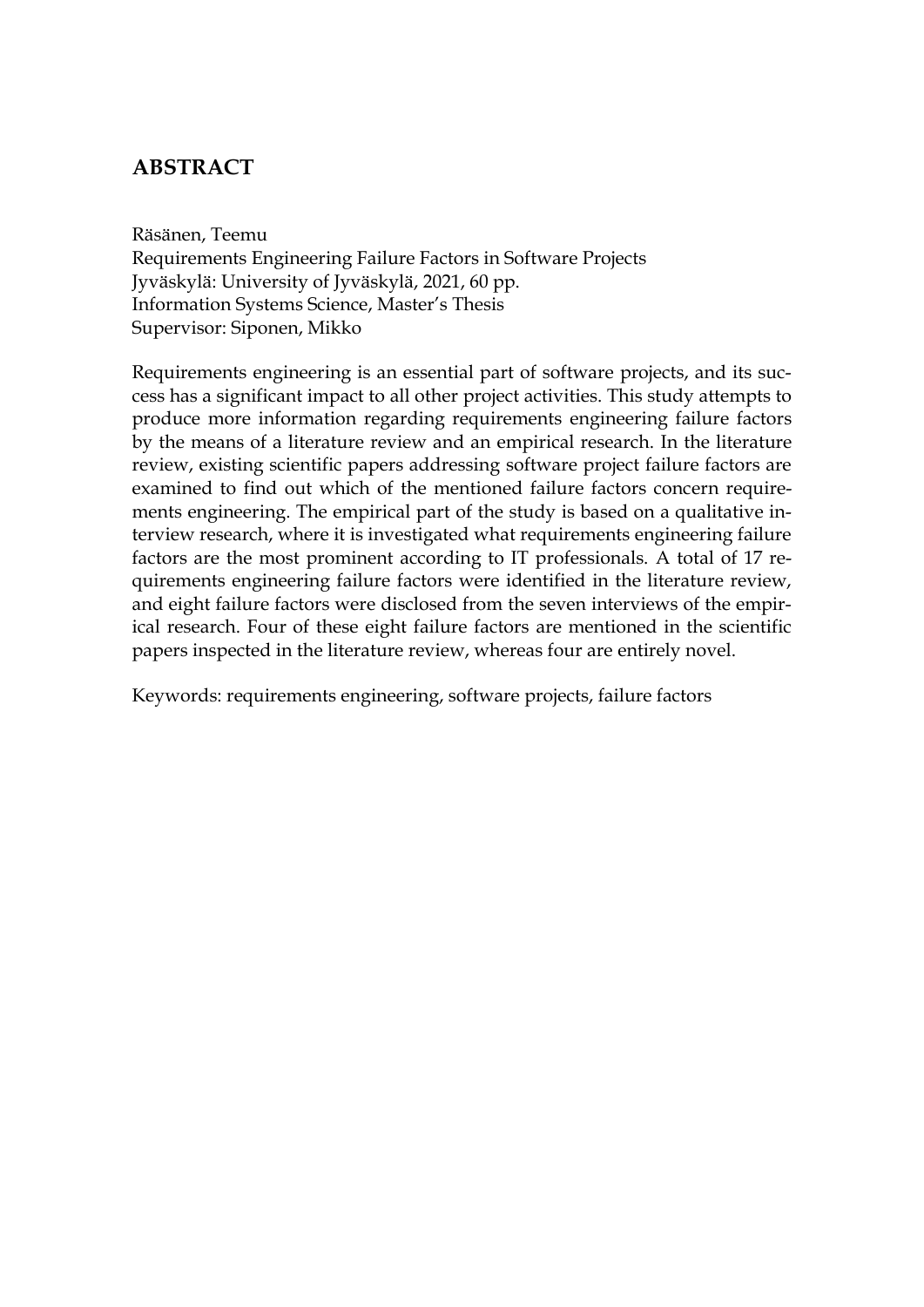# **FIGURES**

| FIGURE 1 Proportion of failure factors concerning requirements engineering in |  |
|-------------------------------------------------------------------------------|--|
|                                                                               |  |
|                                                                               |  |
|                                                                               |  |
|                                                                               |  |

# **TABLES**

| TABLE 3 Requirements engineering failure factors in existing literature  27        |    |
|------------------------------------------------------------------------------------|----|
|                                                                                    |    |
|                                                                                    |    |
|                                                                                    |    |
|                                                                                    |    |
|                                                                                    |    |
|                                                                                    |    |
|                                                                                    |    |
|                                                                                    |    |
|                                                                                    |    |
| TABLE 13 Compiled failure factors and their occurrences in the interviews  44      |    |
| TABLE 14 Failure factors identified in the interviews divided into categories . 44 |    |
| TABLE 15 Requirements engineering failure factors identified in existing           |    |
|                                                                                    | 48 |
|                                                                                    |    |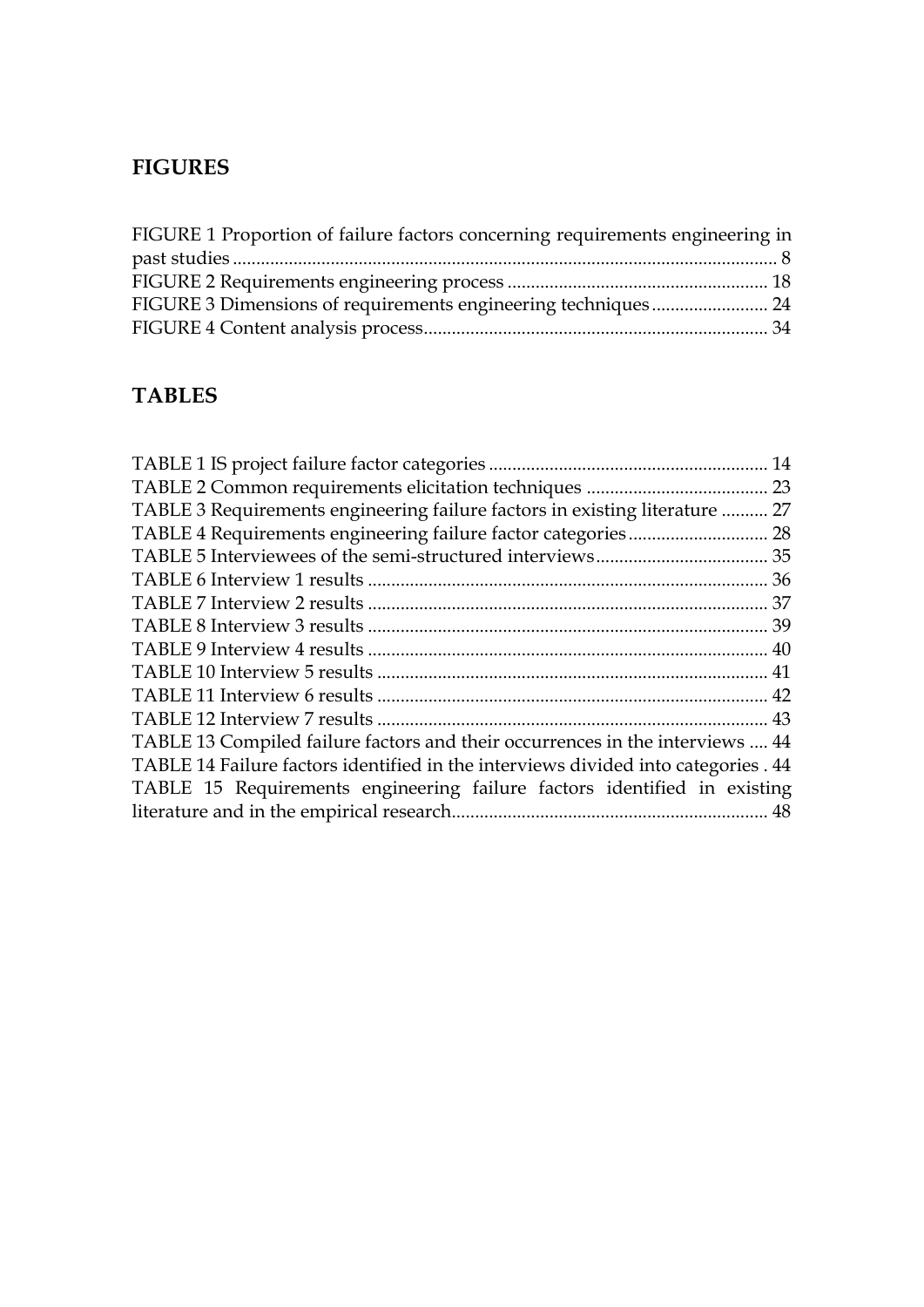# **TABLE OF CONTENTS**

# TIIVISTELMÄ **ABSTRACT FIGURES TABLES**

| $\mathbf{1}$   |     |                                                 |  |
|----------------|-----|-------------------------------------------------|--|
|                | 1.1 |                                                 |  |
|                | 1.2 |                                                 |  |
|                | 1.3 |                                                 |  |
| $\overline{2}$ |     |                                                 |  |
|                | 2.1 |                                                 |  |
|                | 2.2 |                                                 |  |
|                | 2.3 |                                                 |  |
| 3              |     |                                                 |  |
|                | 3.1 |                                                 |  |
|                | 3.2 |                                                 |  |
|                | 3.3 | Traditional Versus Agile Software Development19 |  |
|                | 3.4 |                                                 |  |
|                | 3.5 |                                                 |  |
|                | 3.6 |                                                 |  |
|                | 3.7 |                                                 |  |
| $\overline{4}$ |     |                                                 |  |
|                | 4.1 |                                                 |  |
|                | 4.2 |                                                 |  |
| 5              |     |                                                 |  |
|                | 5.1 |                                                 |  |
|                |     |                                                 |  |
|                |     |                                                 |  |
|                |     |                                                 |  |
|                |     |                                                 |  |
|                |     |                                                 |  |
|                |     |                                                 |  |
|                |     |                                                 |  |
|                | 5.2 |                                                 |  |
| 6              |     |                                                 |  |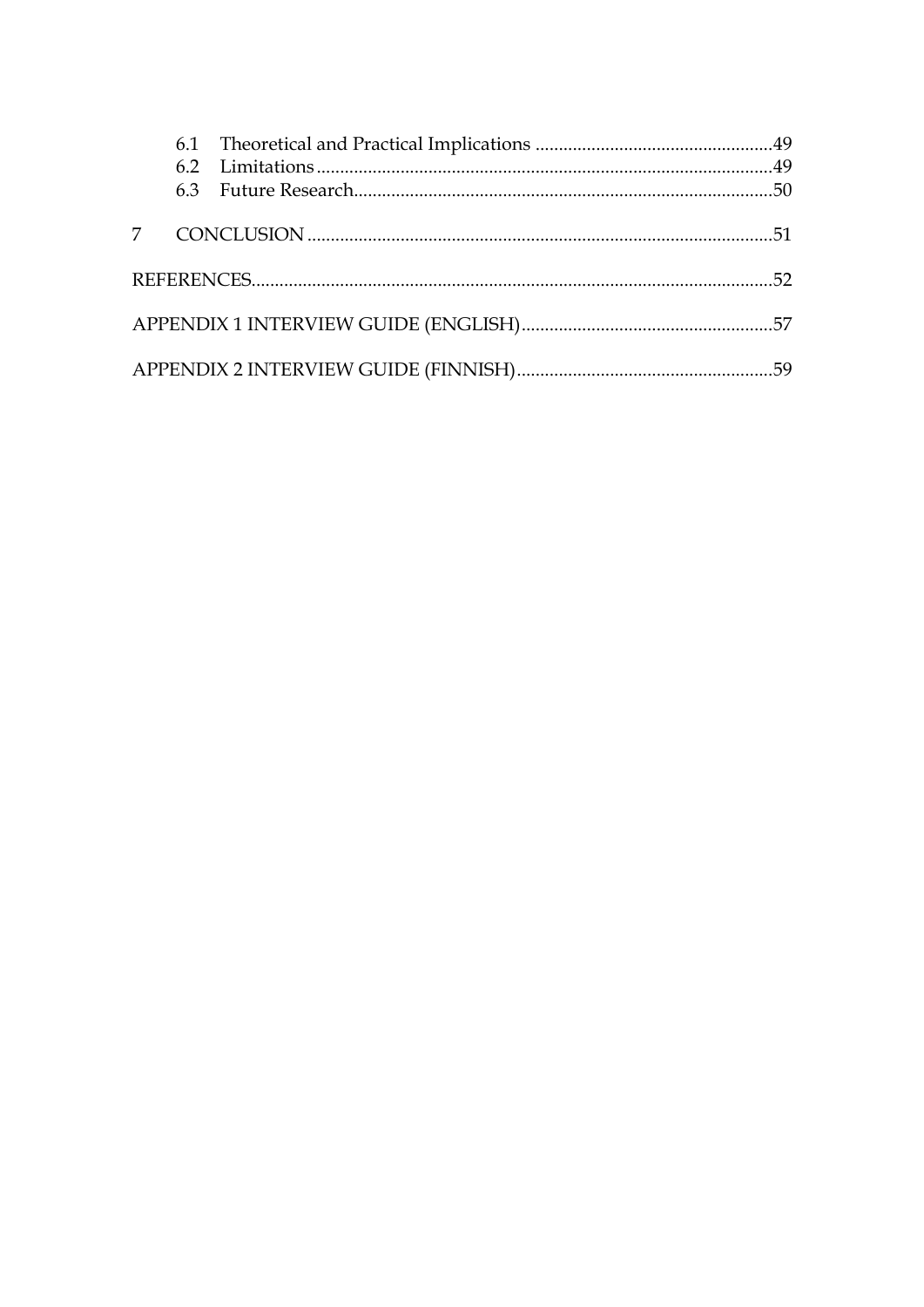# <span id="page-6-0"></span>**1 INTRODUCTION**

### <span id="page-6-1"></span>**1.1 Motivation for Research**

Failure of software projects is an evergreen topic of information systems research. A considerable portion of software projects ends up failing, which causes annual expenses measured in billions to corporations worldwide (Charette, 2005; Wood-Harper, 2007). Understanding the reasons behind software project failure can make avoiding failure easier, and many so-called failure factors have been identified in past studies. Software project failure factors have been researched quite extensively in general, but failure factors related to one sometimes overlooked part of software projects - requirements engineering - has not been a focal point of many research papers.

When looking at past research regarding failure factors in software projects, it is apparent that failure factors related to requirements engineering are a minority among all identified failure factors. When looking at six frequently cited failure factor studies by Chow and Cao (2008), Clancy (1995), Ebad (2020), Goedeke, Mueller and Pankratz (2017), McManus and Wood-Harper (2007), and Verner, Sampson and Cerpa (2008), requirements engineering related failure factors make up only 6,3 % of all failure factors identified in the studies (figure 1). Such small proportion of requirements engineering failure factors seems contradictory with the significance of requirements engineering in software projects: all other software project activities are dependent on it, and it can be even argued that it is the single most critical process in software development (Shams-Ul-Arif & Gahyyur, 2009; Pandey, Suman & Ramani, 2010). The low representation of requirements engineering in the studies could hint that requirements engineering doesn't receive much attention compared to other software project activities, or that there are requirements engineering related failure factors that have not been identified yet.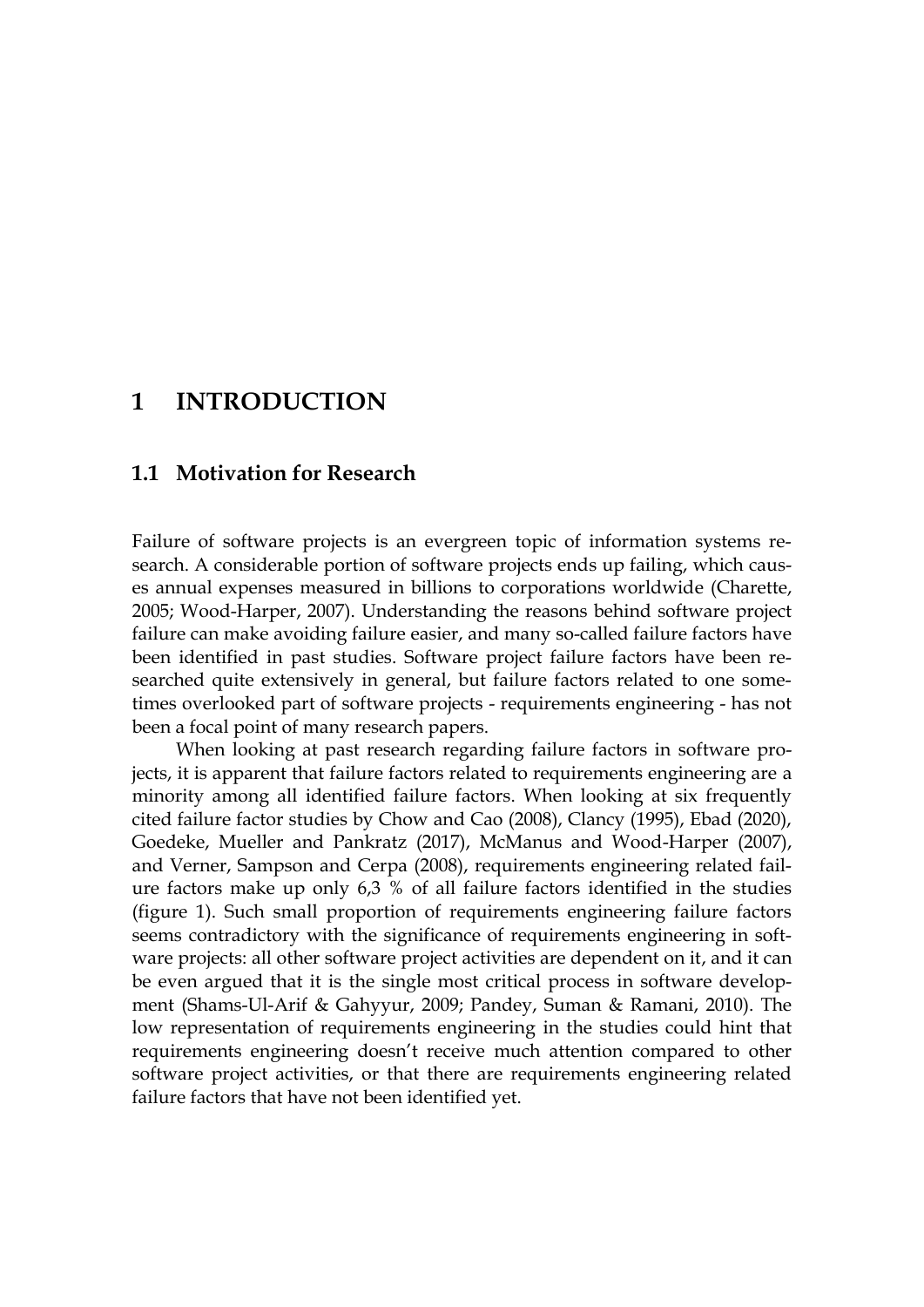

<span id="page-7-0"></span>FIGURE 1 Proportion of failure factors concerning requirements engineering in past studies

The goal of requirements engineering is to define and describe the purpose of the software that is being developed. It is an important part of software projects because it paves the way for other project activities, such as designing and developing the actual software that is the end product of the project. Thus, failure in requirements engineering can potentially affect the whole project. Multiple failure factors exist that are specifically related to requirements engineering and increasing the information regarding them is a step towards better being able to avoid them.

The purpose of this study is to provide a comprehensive view of what requirements engineering failure factors are used in existing literature, as well as to give insight about what IT professionals think are the most prominent requirements engineering failure factors. The results of the study have both practical and theoretical implications. In practical terms, knowledge about requirements engineering factors that increase the chance of software project failure can help avoiding these factors in real life situations. This information is useful especially for managers of software projects, but for other project team members as well. The results of the study also expand the existing theoretical knowledge about requirements engineering failure factors by giving a comprehensive general view about what failure factors are used in existing literature. From theoretical point of view, the empirical results of the study also introduce several requirements engineering failure factors that are not mentioned in the examined literature, thus hinting towards the need for additional research regarding the subject.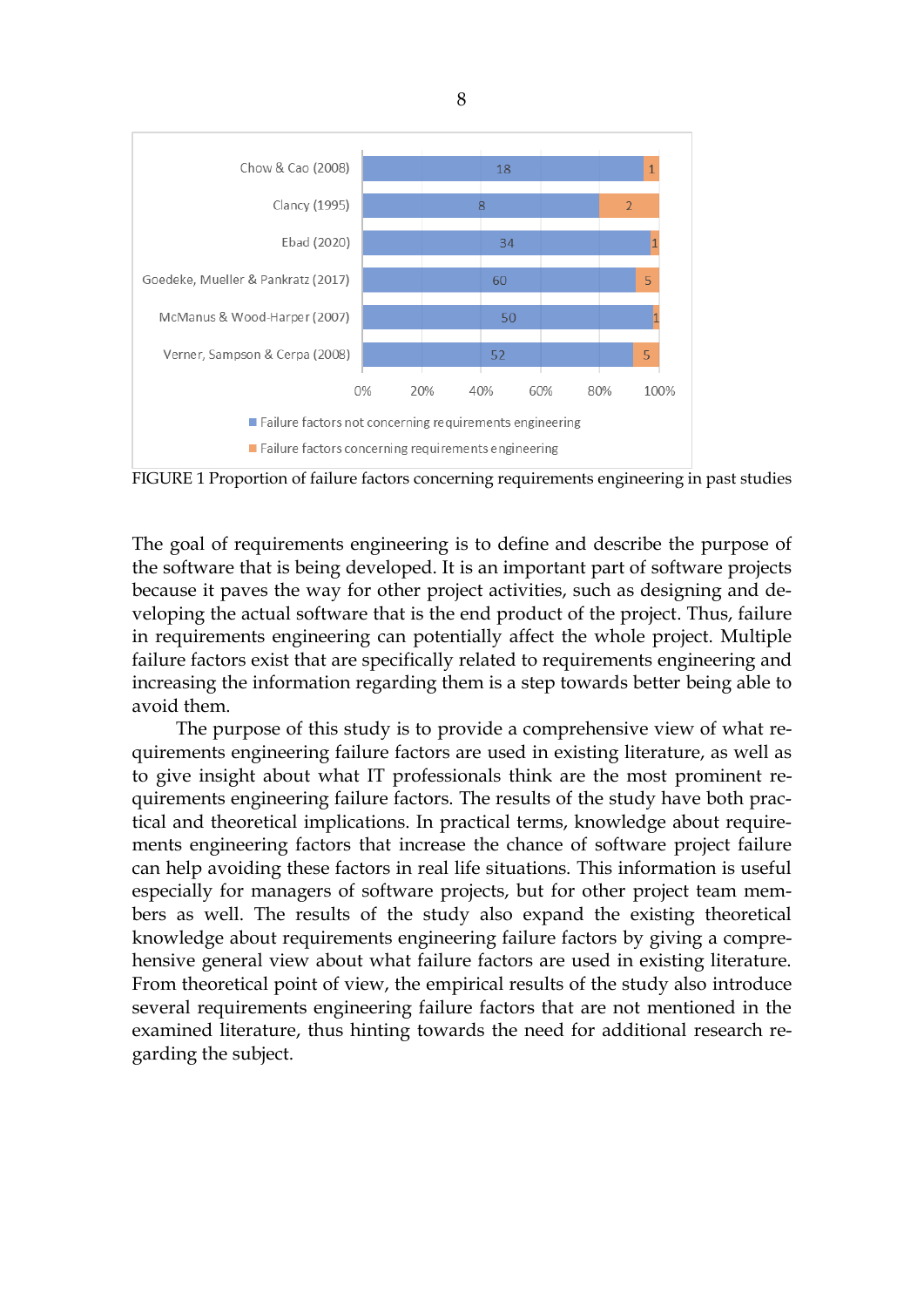### <span id="page-8-0"></span>**1.2 Research Questions**

As pointed out in the previous chapter, there seems to be a shortage of studies that examine software project failure factors mainly from the viewpoint of requirements engineering. The following research questions were composed to address this research gap:

- RQ1: What requirements engineering failure factors are mentioned in existing studies addressing software project failure factors?
- RQ2: What are the most recurrent requirements engineering failure factors in software projects according to IT professionals?

The first research question is answered by conducting a literature review on past studies regarding software project failure factors. The results of the literature review give insight about what requirements engineering failure factors are used in existing studies that focus on software project failure factors in general. Seven scientific papers were closely analysed and a total of 17 requirements engineering failure factors were identified in our literature review.

For answering the second research question, an empirical study was conducted to find out what IT professionals think are the most frequently occurring requirements engineering failure factors in software projects. Seven IT professionals with various titles and professional experience ranging from 3 to 26 years were interviewed in a semi-structured manner. The empirical results give an up-to-date view about the subject regarding the practitioners on the field. Eight requirements engineering failure factors were derived in our empirical study.

#### <span id="page-8-1"></span>**1.3 Structure**

The structure of the thesis is as follows. After this introduction, there is a literature review that attempts to answer the first research question about what the most recurrent requirements engineering related failure factors in software projects are according to existing research. The first literature review chapter discusses project failure in general. This includes addressing the varying definitions of project failure found in existing literature, examining the incidence and cost of software project failure, and finally analysing past studies to compile a list of common failure factors in software projects. The following chapter presents requirements engineering, including how it manifests differently in traditional and agile software development, as well as what techniques, frameworks and methodologies are related to it. Also, failure factors and success factors that are specific to requirements engineering are identified, listed, and categorised. Subsequently, an empirical study is displayed, including its research method, methods for data collection and analysis, and results. After the research has been presented, there is a section reserved for discussion about the study, in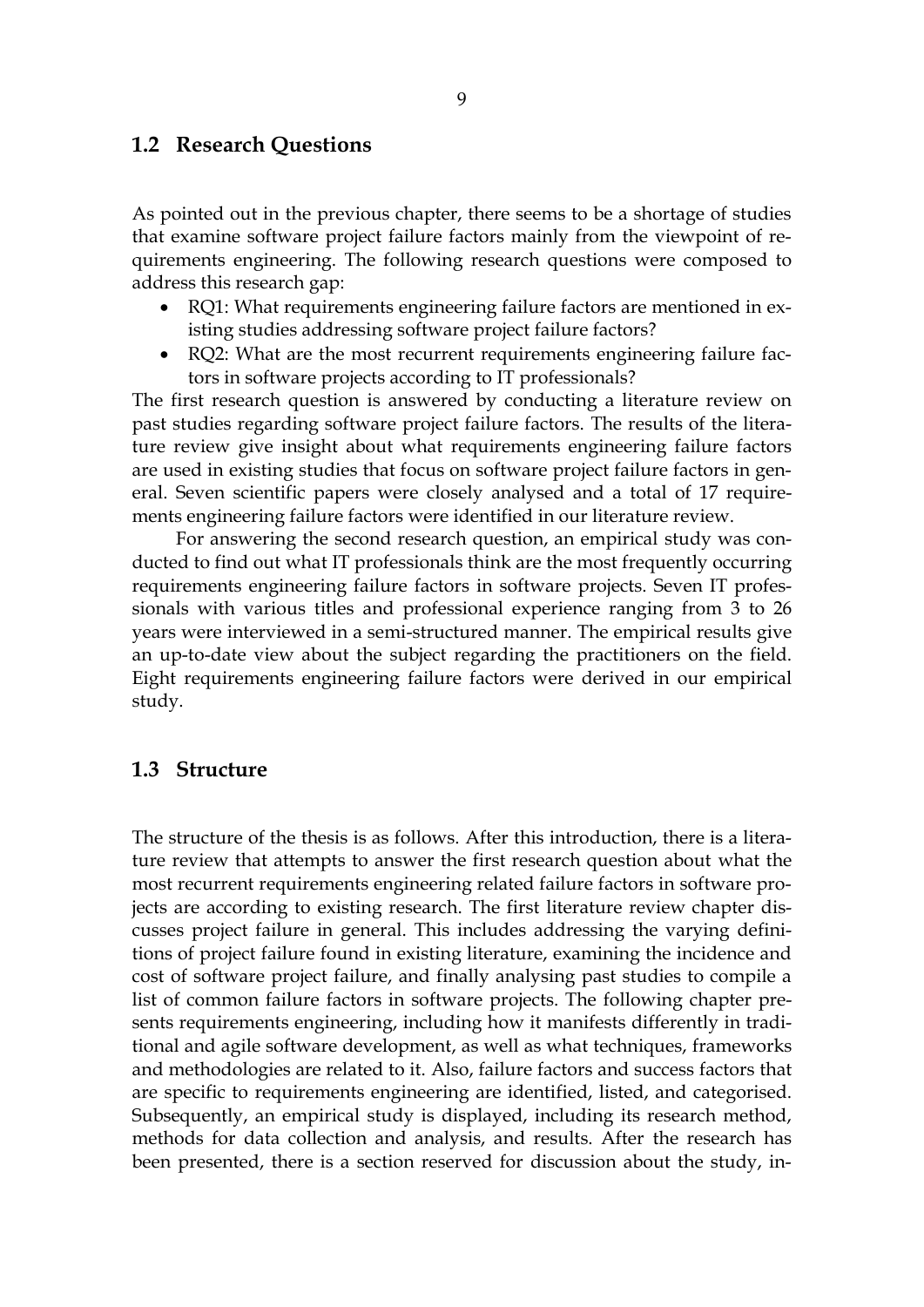cluding examination of its reliability and validity, limitations, and options for future research. Last, there is a conclusion chapter for the study.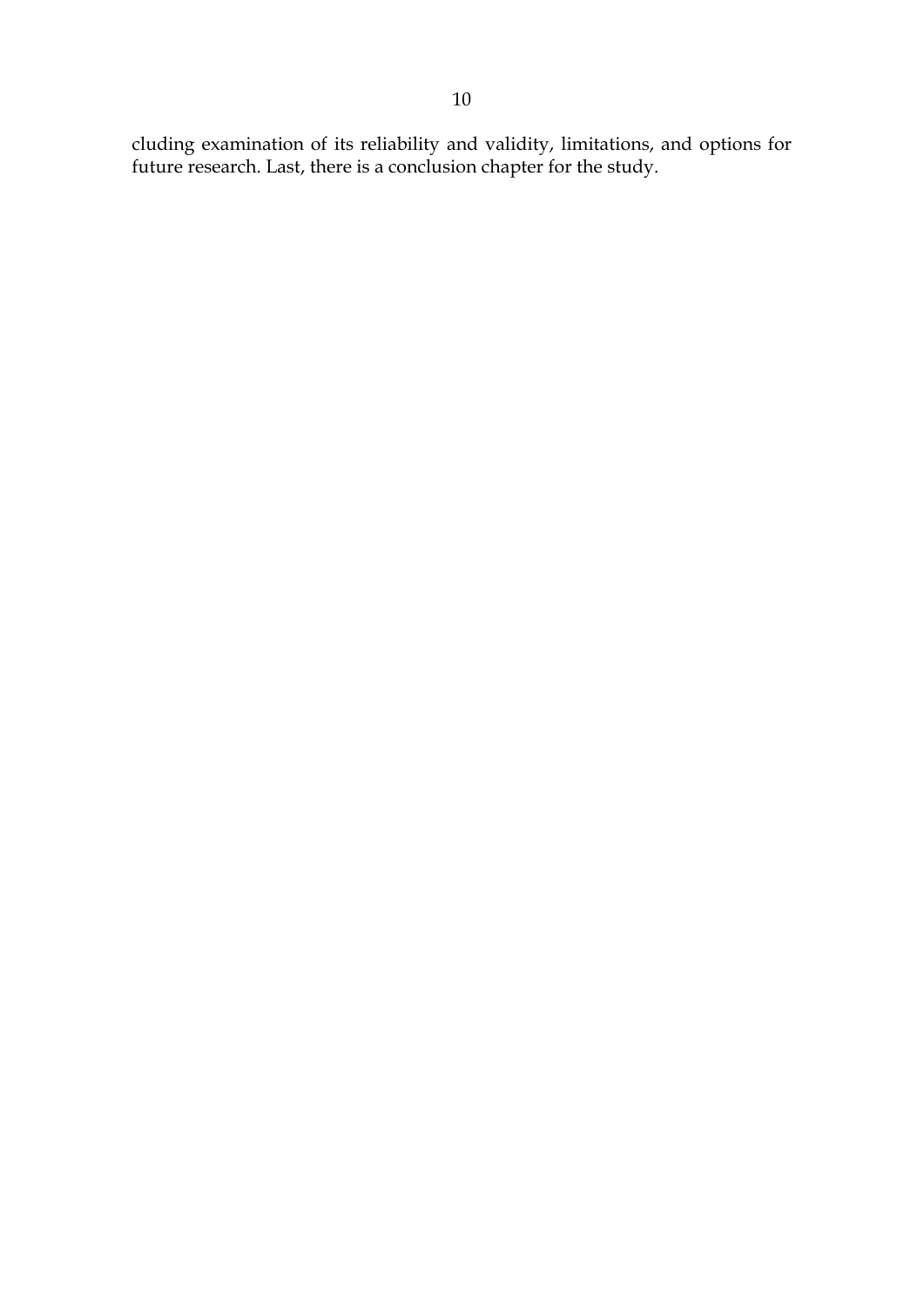# <span id="page-10-0"></span>**2 SOFTWARE PROJECT FAILURE**

## <span id="page-10-1"></span>**2.1 Defining Failure**

Before looking at factors leading to software project failure, it is essential to define what failure means in this context. Studies that address software project failure use varying criteria to define failure, and as pointed out by Hughes, Rana and Simintiras (2017), there seems to be no consensus about its exact definition. Ibraigheeth and Fadzli (2019) analysed several studies regarding software project failure and identified that nearly all software projects that were labelled as "failed" had at least one of the following attributes:

- Project was cancelled or its end product was never released.
- End product was lacking in quality.
- User requirements were not met.
- Budget was exceeded.
- Project was not completed on schedule.

It can be inferred that software project failure can happen in several areas regarding monetary and temporal limitations, user requirements and quality of the end product.

From their first Chaos Report onward, Standish Group (1994) has used a tripartite categorization system, where projects are classified as either failed, challenged or successful. In this system, a project belongs to the category "failed" only if it is cancelled completely. A challenged project is one that exceeded its budget or schedule, or whose final product needed to be stripped of features that were included in the original plan. A project is seen as successful only if it does not fall into either of these two categories and is delivered on budget, on time and within defined requirements.

It is worth mentioning that the failure criteria used in the Chaos Reports have been questioned on the basis that people might have a tendency to make too optimistic predictions regarding budgets and schedules in the beginning of projects (Eveleens & Verhoef, 2009). This raises a question if a project should be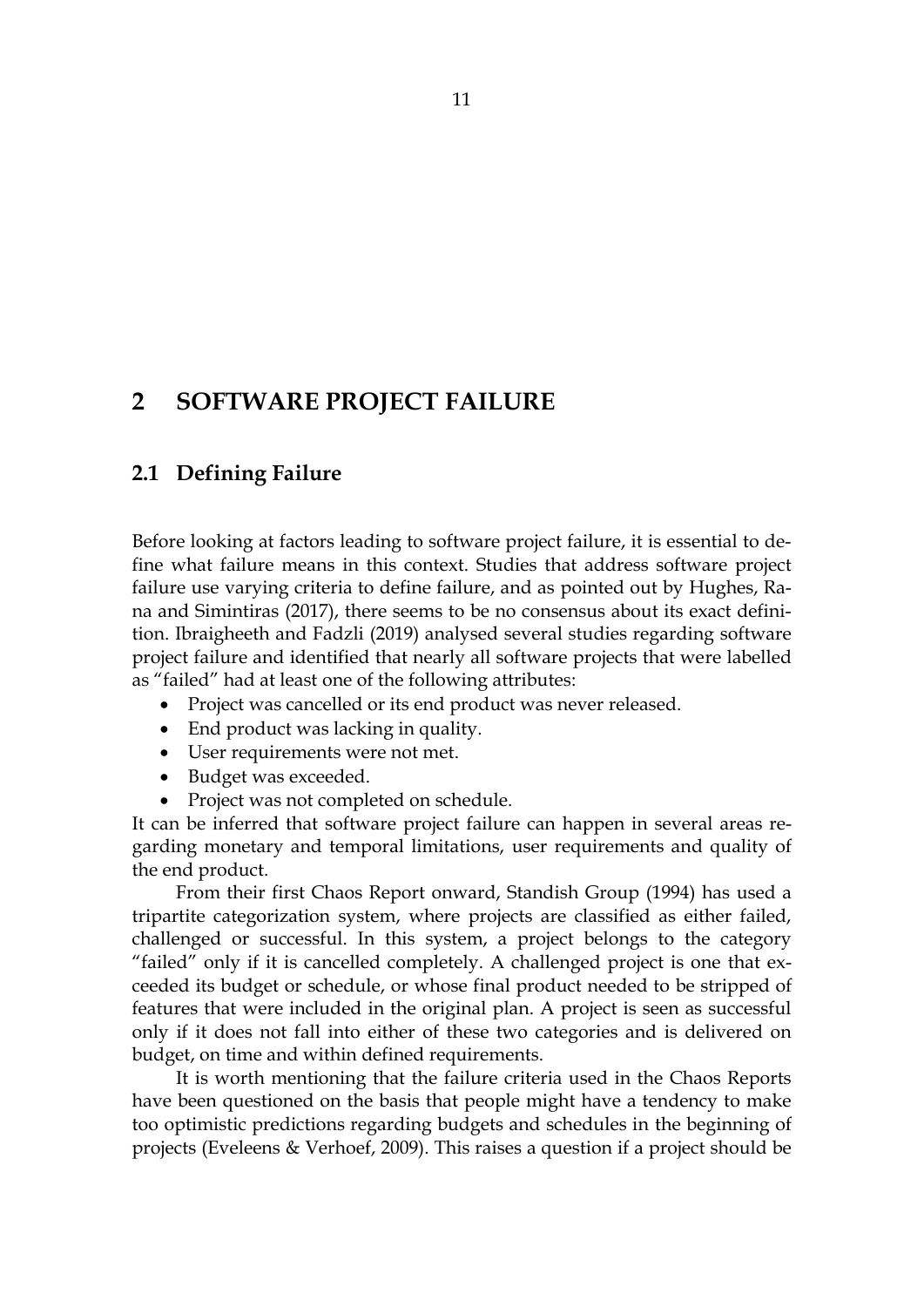considered failed if it is unable to meet these overwhelmingly optimistic budgets and schedules that are set to it.

Goedeke, Mueller and Pankratz (2017) defined eight dimensions of an IS project and stated that failure in any of them leads to the whole project being labelled as failed. These dimensions are time, cost, quality, quality of the project management process, stakeholder satisfaction related to process, project goal, project purpose and stakeholder satisfaction related to product. In other words, success in seven dimensions is nullified by failure in just one. It is worth noting that the researchers do not recommend using this strict fashion of labelling a project failed in general, and they justify using it in their study to be able to accurately track the impact that different factors have regarding project failure.

It is also possible to define failure based on perceptions of people involved in the project. In their study about factors leading to software project failure Verner, Sampson and Cerpa (2008) deemed a project failed if an interviewed developer that worked for the project considered it failed. This style of defining failure seems to be more subjective in nature than those mentioned earlier, and its results are dependent on who was asked about the project: two developers could have different opinions about whether a project failed or not. However, this methodology could be useful when interviewing a vast amount of people about projects and not having enough time to gather relevant data about the projects' budgets, schedules and other properties that are needed to be able to objectively assess whether the projects failed or not.

#### <span id="page-11-0"></span>**2.2 Incidence and Cost of Failure**

A large portion of software projects end up failing, at least to some extent. According to the first Chaos Report of Standish Group (1994), the percentage of successful projects at the time of the research was as low as 16,2 %. Their corresponding report published in 2013 predicated that this number had risen to 29 % in 2004 and 39 % in 2013. Sauer, Gemino and Reich (2007) examined project success rates in the UK and gave more encouraging results: out of the five performance categories used in their study, the two most successful ones ("good performers" and "star performers") included 67 % of the surveyed projects. Comparing these results with those of Chaos Report is not straightforward because of different categories used in the studies. Also, as pointed out by Jørgensen and Moløkken (2005), the 1994 Chaos Report's findings are not in line with other studies published in the same period of time, and the results may give an unrealistically grim view of project failure rates.

Moneywise, failure of software projects causes annual expenses measured in billions to corporations worldwide (Charette, 2005). According to McManus and Wood-Harper (2007), the cost of software project failure within the European Union alone was 142 billion Euros in 2004. The total cost of failure is a sum of direct and indirect expenses; in addition to direct monetary costs, failure of a software project can negatively affect the company's image, business value,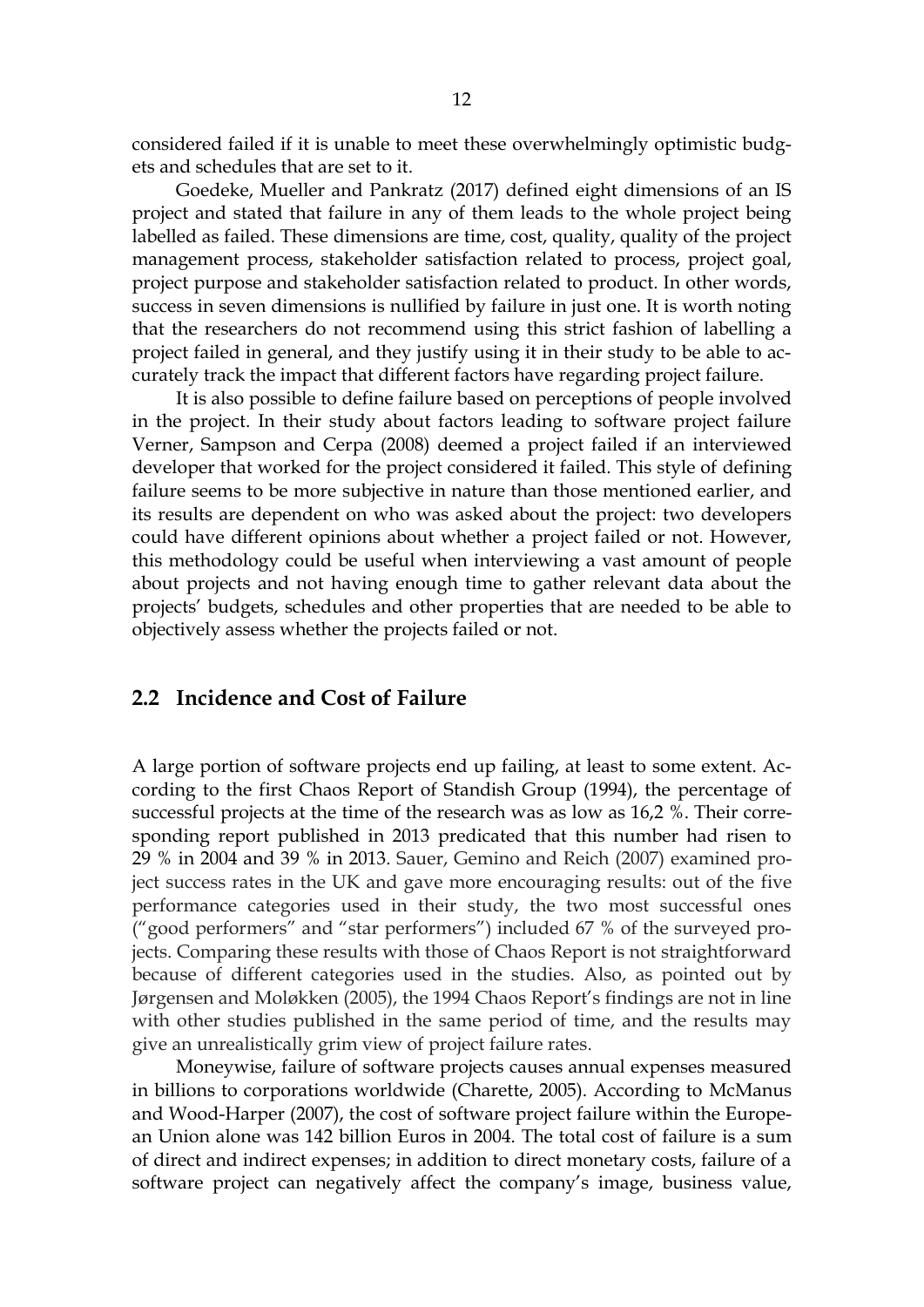marketability, and perceived satisfaction of customers (Hussain, Mkpojiogu & Mohmad Kamal, 2016). These effects can cause companies to suffer indirect long-term losses, which may not be easily quantified or measured.

Software project failure can also negatively affect the company's future software projects. In case a software project failed because of poor software quality, the created software might be difficult to maintain or expand. Also, if the created software is a part of a larger system complex and performs poorly, other system parts might suffer from the emerged bottlenecks. These phenomena can then cause additional costs long after the failed software project has been completed. (Zamudio, Aguilar, Tripp & Misra, 2017.)

## <span id="page-12-0"></span>**2.3 General Failure Factors**

Software projects can fail for a grand number of reasons which can be related to various project aspects ranging from technology and requirements to skillset of project members and communication during project (Goedeke et al, 2017). Failure factors are factors that increase the chance of project failure. They have been studied extensively in the past, especially from the viewpoint of IS projects.

Goedeke et al (2017) identified a total of 65 IS project failure factors among 23 failed IS projects they examined and grouped the failure factors into 13 categories (table 1). The six most frequently occurring failure factors were spread among several categories: planning (poor project planning), scope (significant integration & large-scale project), skills (lack of required skills & lacking project management skills) and technology (unrealistic technological expectations).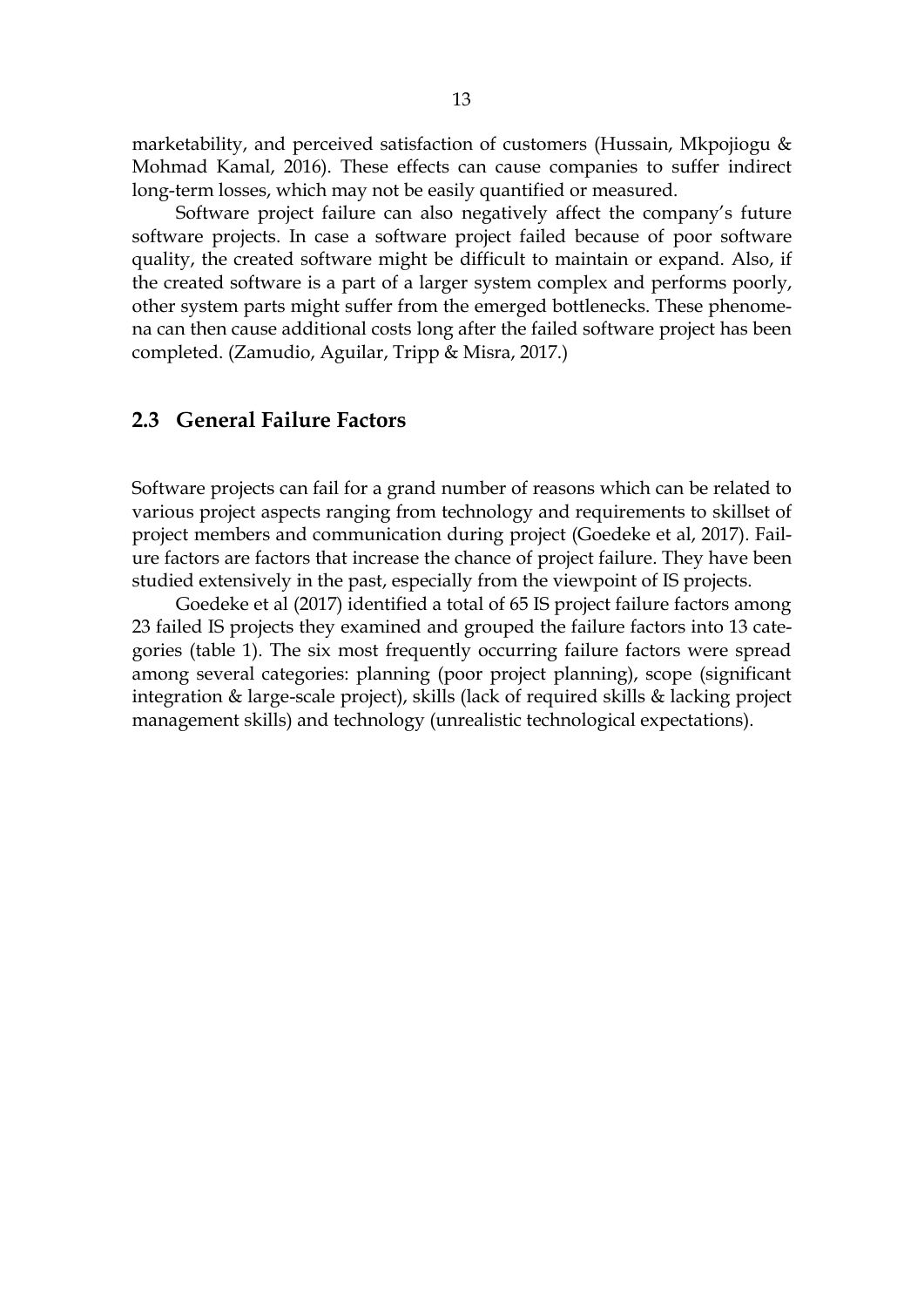| Failure factor category     | Description                                                                                                        |
|-----------------------------|--------------------------------------------------------------------------------------------------------------------|
| Scope                       | Factors related to the overall objective of the project                                                            |
| Planning                    | Factors related to the estimating and planning of the project                                                      |
| Requirements                | Factors related to the definition and analysis of the IS re-<br>quirements                                         |
| Technology                  | Factors related to the used technology and technological en-<br>vironment                                          |
| Project process/controlling | Factors occurring during project execution and monitoring                                                          |
| Skills                      | Factors related to the skill level, knowledge, and capabilities<br>of the project team                             |
| Contractor                  | Factors related to the relationship with contractor                                                                |
| Contract                    | Factors related to the project contract                                                                            |
| Change management           | Factors related to the management of the implementation<br>and introduction of the IS in the customer organization |
| Communication               | Factors related to communication or coordination within the<br>project                                             |
| Structure/Culture           | Factors related to structure and culture of customer organiza-<br>tion                                             |
| Stakeholders                | Factors related to problems and challenges with the stake-<br>holders                                              |
| Environment                 | Factors imposed by the environment of the project                                                                  |

<span id="page-13-0"></span>TABLE 1 IS project failure factor categories (Goedeke, Mueller & Pankratz, 2017)

Verner et al (2008) analysed 70 failed software projects and investigated the incidence of 57 failure factors in them. The amount of failure factors per observed project ranged from 5 to 47. The researchers conveyed that the most prevalent failure factors among the surveyed projects were:

- 1) Delivery date impacting the development process.
- 2) Underestimation of the project.
- 3) Inadequate re-assessment, control, and management of risks.
- 4) Not rewarding staff for working long hours.
- 5) Making delivery decision without sufficient information about requirements.
- 6) Staff having a displeasing experience working on the project.

McManus and Wood-Harper (2007) listed several key reasons why software projects are cancelled - which in this context equals to failure. The researchers examined a total of 214 software projects, of which 51 were cancelled (and thus failed). According to these numbers the failure rate of the examined projects was 23,8 %. The researchers divided the key failure reasons into three categories: business reasons, management reasons and technical reasons. 53 % of surveyed (cancelled) projects were cancelled mainly because of management reasons (e.g., insufficient risk management or loss of key personnel), 27,4 % because of technical reasons (e.g., inappropriate coding language or poor systems integration) and 19,6 % because of business reasons (e.g., poor requirements management or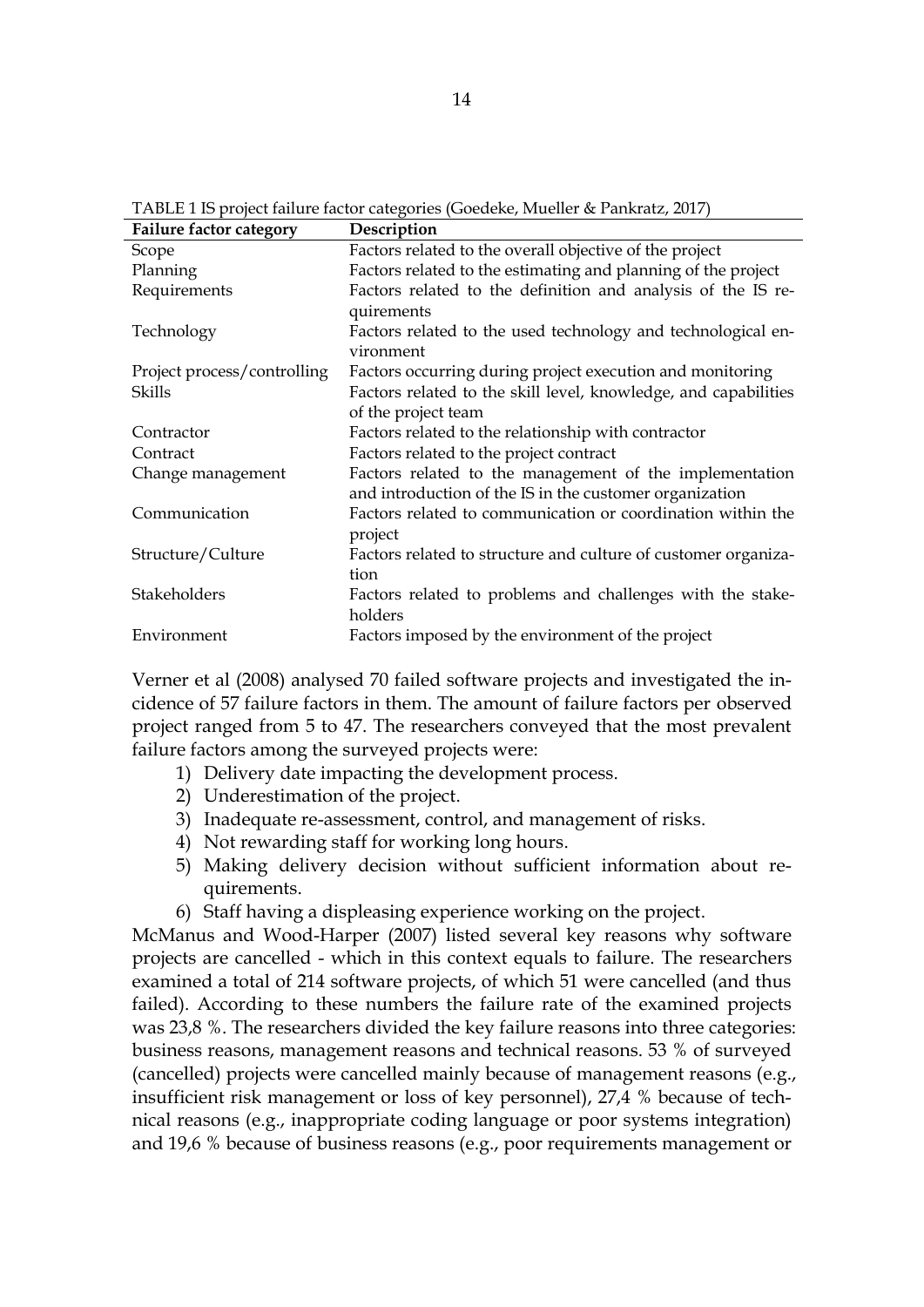misuse of financial resources). The researchers listed a total of 51 software project failure factors.

Chow and Cao (2008) examined existing agile software development related literature and gathered software project failure factors mentioned in them. The researchers were able to identify 19 failure factors, which they grouped into four categories: organizational, people, process and technical. The amount of failure factors listed by Chow and Cao (2008) was significantly lower than in other reviewed studies, which might be explained by the fact that the researchers focused solely on studies related to agile software development.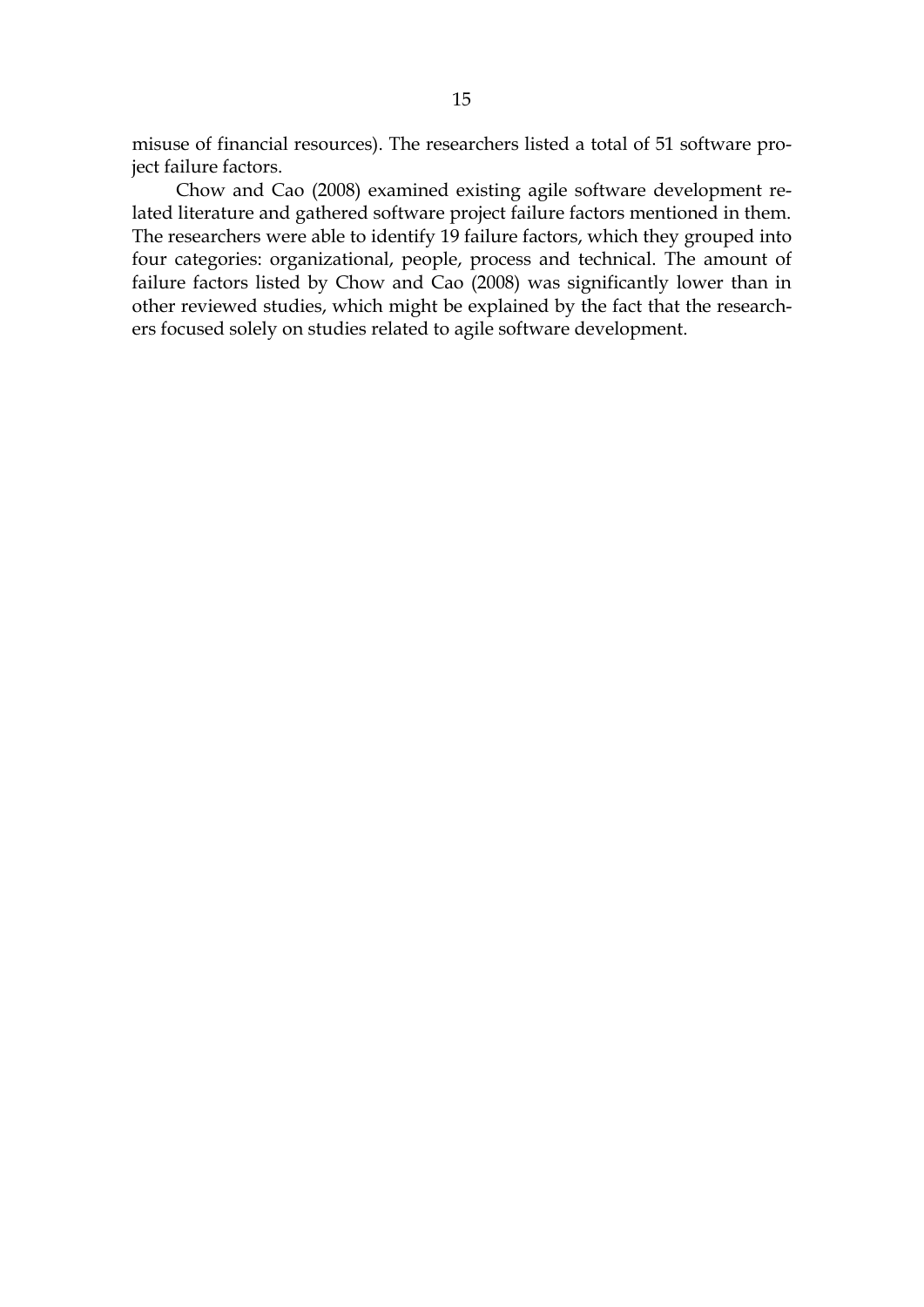# <span id="page-15-0"></span>**3 REQUIREMENTS ENGINEERING**

## <span id="page-15-1"></span>**3.1 Definition**

All activities of a software project are founded on the project's requirements. Requirements are like a blueprint of the system that is being developed, and they direct where the project should be headed and what qualities the end product should have. Institute of Electrical and Electronics Engineers (IEEE) gives the following definition for a requirement:

- 1. A condition or capability needed by a user to solve a problem or achieve an objective.
- 2. A condition or capability that must be met or possessed by a system or system component to satisfy a contract, standard, specification, or other formally imposed documents.
- 3. A documented representation of a condition or capability as in (1) or (2).

(IEEE, 1990)

While the definition of IEEE is widely cited and considered a classic definition of a requirement, Glinz (2011) alters it slightly in order to make it more modern and compact:

- 1. A need perceived by a stakeholder.
- 2. A capability or property that a system shall have.
- 3. A documented representation of a need, capability or property.

(Glinz, 2011)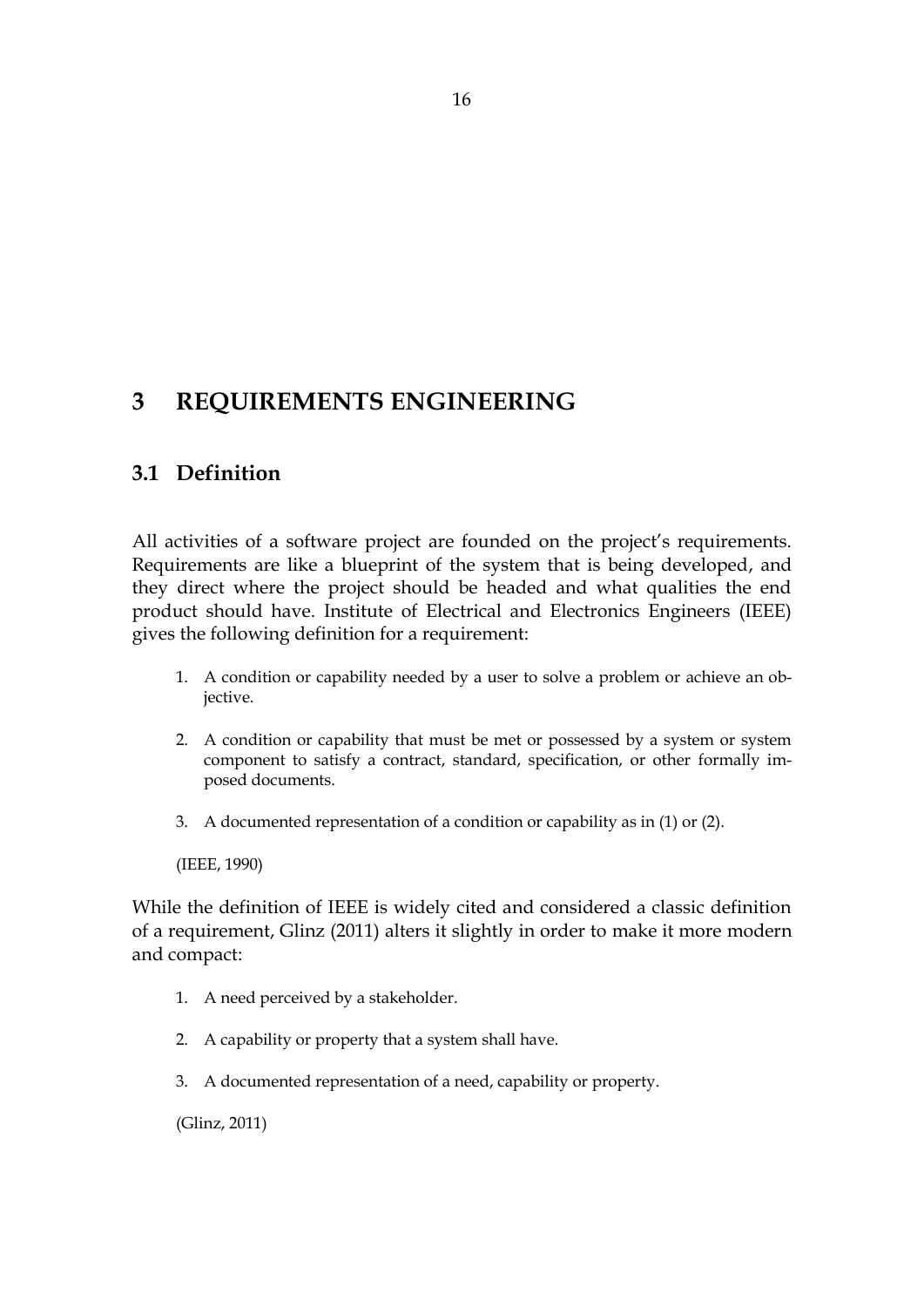Requirements can be divided into functional and non-functional requirements. As mentioned by Van Lamsweerde (2009), functional requirements define what properties the developed software should have and how it should behave in its context. Non-functional requirements on the other hand describe softer prerequisites for the software, such as usability, security, performance, and maintainability (Chung & do Prado Leite, 2009; Pandey, Suman & Ramani, 2010).

Requirements engineering (RE) is an activity that is a part of software development. Nuseibeh and Easterbrook (2000) state that its function is to clarify and describe the purpose of the system that is being developed. This is achieved by recognizing relevant stakeholders and their needs, and by documenting these needs in a way that enables analysing them, communicating about them, and finally fulfilling them in the implementation phase of the project (Nuseibeh & Easterbrook, 2000). Shams-Ul-Arif and Gahyyur (2009) describe RE as "the initial step of software development activity in which the requirements from the customer are elicited and documented" and emphasize its significance for software project success, as all other project activities are dependent on it.

#### <span id="page-16-0"></span>**3.2 Requirements Engineering Process**

RE process can be split into smaller series of action, but as mentioned by Zamudio et al (2017), multiple ways to do so are presented in the literature. One of the broader ways is to divide RE into requirements development and requirements management (Hussain et al, 2016). As Pandey et al (2010) elaborate, requirements development consists of discovering, analysing, validating, and documenting requirements, while requirements management is about traceability and change management of requirements. Requirements development and management are both iterative processes; requirements need to be gathered, refined, documented, and managed in multiple cycles to ensure having up-todate and high-quality requirements throughout the project (Wiegers & Beatty, 2013).

Requirements development sees its biggest usage at the start of the project whereas requirements management becomes more essential as the project moves forward (Hussain et al, 2016). This is especially true in traditional software development, where requirements are often mainly composed early in the project's lifecycle (De Lucia & Qusef, 2010). However, requirements development and requirements management both span throughout the project. When the project reaches its implementation and integration phases, requirements still need attention as their changes need to be addressed and status updated according to the phase of the project (Hoffmann, Kuhn, Weber & Bittner, 2004).

The RE process can also be expanded further. Zamudio et al (2017) split RE activities into five parts. Their definition of the process differs from the aforementioned broad definition in a way that requirements development is split into five parts: requirements elicitation, requirements analysis, requirements specification and requirements validation. Requirements management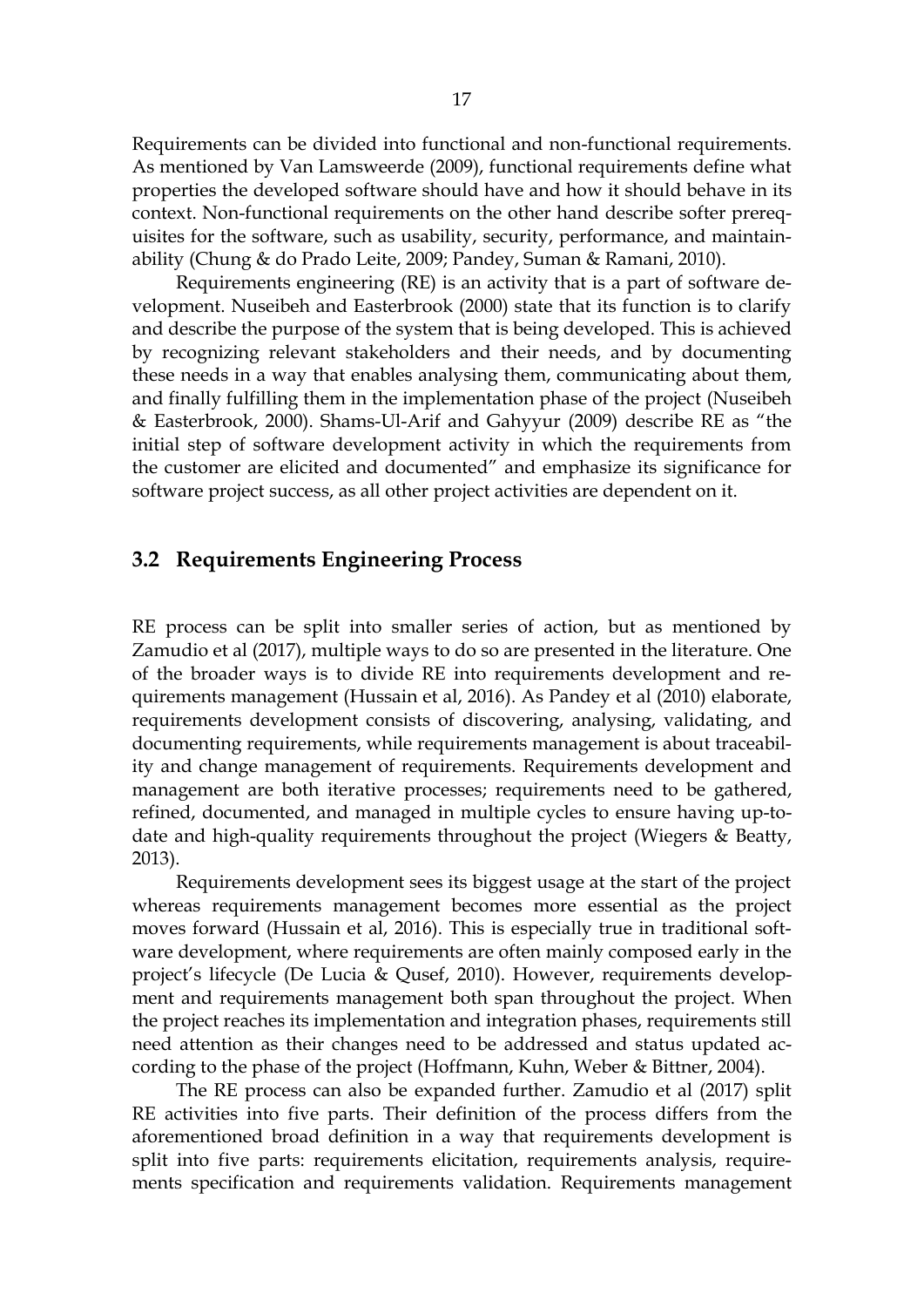remains as a standalone part of the process. The RE process as it is defined by Zamudio et al (2017) can be seen in figure 2 below.



FIGURE 2 Requirements engineering process (Zamudio et al, 2017)

Requirements elicitation consists of discovering problems that need to be solved, identifying relevant stakeholders, and determining objectives of the software that is being built (Zamudio et al, 2017). Hickey and Davis (2004) state that the goal of requirements elicitation is to understand the needs of stakeholders. These needs are then translated into requirements. There are many different requirements elicitation techniques that can be used to extract viable requirements from the project's stakeholders. (Hickey & Davis, 2004.)

In requirements analysis phase, a deeper understanding of each requirement is achieved through several means. Functional requirements are derived from existing requirements information, and higher-level requirements are decomposed into smaller and more detailed requirements. Also, the implementation priorities are negotiated in this phase. (Wiegers & Beatty, 2013.) For example, models or prototypes can be created to aid in producing complete and satisfactory requirements. During requirements analysis the understanding of the organization's structure and goals is sharpened, and it becomes more clear what data is needed. (Zamudio et al, 2017.)

Requirements specification is a task where analysed requirements are documented to be used by the project team. Traditionally this has been most simply achieved by creating a single text document containing all requirements during early stages of the software project. (Firesmith, 2003.) There are also more intricate requirements specification techniques such as use case modelling, templates, and global analysis (Bass et al, 2006). According to Wiegers and Beatty (2013), the core principle of requirements specification is translating the gathered user needs into actual requirements that can be comprehended, used, and reviewed by their audiences.

Requirements validation is about verifying that the produced requirements accurately reflect the needs of stakeholders (Zamudio et al, 2017). Kamalrudin and Sidek (2015) state that the requirements validation process should consider the consistency, completeness, and correctness ("the  $3 C's$ ") of the requirements to catch errors, such as incompleteness and inconsistency. Require-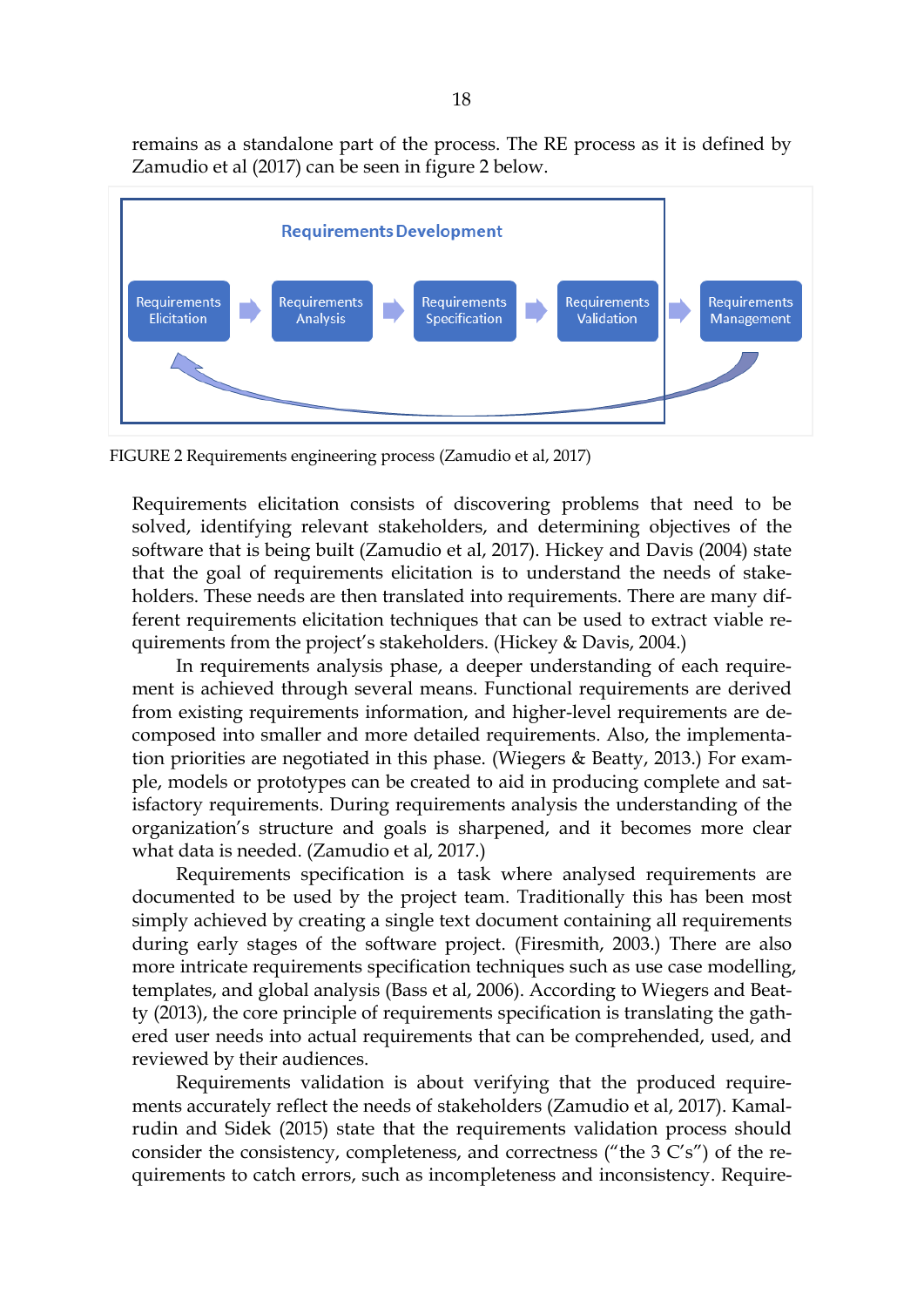ments validation also helps determining that the project's end product is complete and that it fulfils the stakeholders' original requirements. (Kamalrudin & Sidek, 2015.)

Requirements management consists of recognizing changes to requirements and carrying out version control (Zamudio et al, 2017). It includes structuring and administration of information that is generated by other RE activities during the full lifecycle of the project (Hoffmann et al, 2004). Requirements management is most effective when it is conducted with the help of a requirements management tool, which collects the requirements into a repository. Such tools enable efficient collaboration among the project team and allow automation of requirements management processes, such as change history management and request approval. (Pandey et al, 2010.)

### <span id="page-18-0"></span>**3.3 Traditional Versus Agile Software Development**

In traditional software development, RE usually takes place at the beginning of a project: its purpose is to extensively describe what is wanted from the project before moving on to designing and developing the required software (De Lucia & Qusef, 2010). In this context RE appears to be an easily distinguishable part of a development project that has a beginning and an end. This traditional way of carrying out RE mainly at the beginning of a project has its downsides, since project requirements often evolve and do not remain static throughout the project. Reformation of requirements during a project can be driven by technological or industrial advancements, or simply by customers changing their minds about what they want from the project. Thus, it may not be sensible to try defining all-encompassing requirements before starting the project's design and implementation phases, as it may result in early defined requirements being partially or completely useless later in the project. (De Lucia & Qusef, 2010.)

Software development began shifting towards agile methods at the beginning of 2000's (Dingsøyr, Nerur & Balijepally, 2012), and consequentially the role of RE started to become increasingly less clear (Cao & Ramesh, 2008). Traditional and agile software development differ in how RE is conducted and at which part of a project it takes place. When in traditional software development RE usually happens at the beginning of a project (De Lucia & Qusef, 2010), Paetsch, Eberlein and Maurer (2003) state that agile development projects do not have a stiff chronological structure where RE would occur during a specific project phase. As Hussain et al (2016) put it, RE in agile software development is an "incremental and iterative process" that is "performed in parallel with other software development activities". Hence, requirements engineering spans throughout the project and emerges on every development cycle. As follows, requirements of developed software can change even near the very end of a development project (Paetsch et al, 2003).

Paetsch et al (2003) point out that some principles of traditional RE can be used in agile RE as well. As a notable similarity between the two worlds, the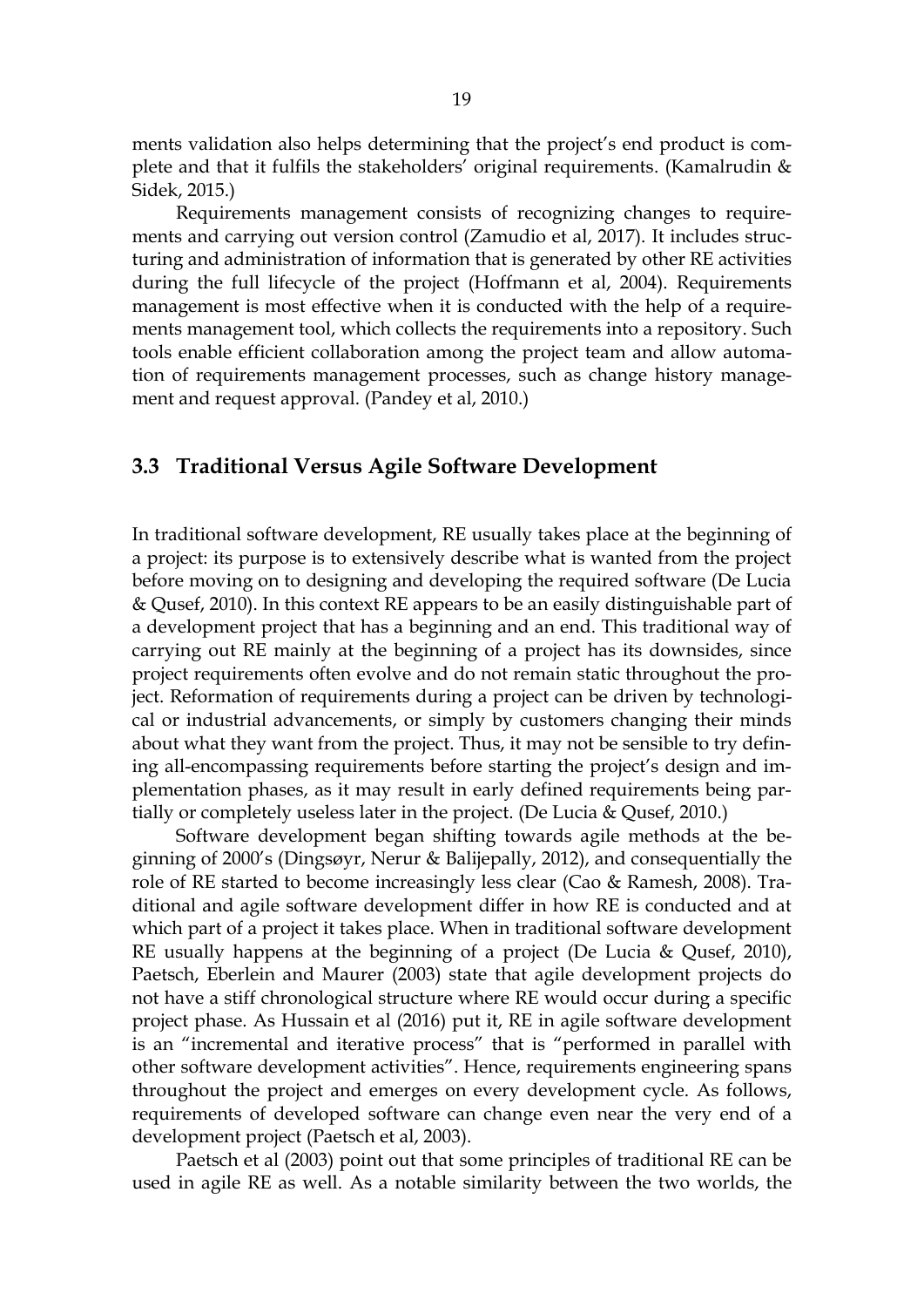elicitation, analysis, and validation phases exist in both of them. Also, both traditional and agile RE value the importance of customer involvement, even though it is more prevalent in agile RE. However, the two schools of thought have a couple of fundamental differences that cause contrast between the associated RE processes. First, agile development is rather adaptive than predictive, which can be an advantage when there are frequent changes during the project. Second, agile development focuses more on people than on processes. This means that agile methods prefer relying on the project team's expertise and direct collaboration rather than strict document-based processes. (Paetsch et al, 2003.)

While maintaining an extensive requirements documentation is a part of the traditional development process, in agile development it is replaced with periodic communication between the project team and customer (Ramesh et al, 2010). It is an assumption underlying agile development that developing encompassing documentation is counter-productive, partially because requirements can change later in the project, and the documentation might not be kept up to date (Turk, Robert & Rumpe, 2005).

As mentioned by Sillitti and Succi (2005), requirements are more strongly emphasized in agile software development than in traditional software development. This manifests during iterations of agile projects, where the most important requirements brought up by the customer are concentrated on. It is typical in agile development to implement high priority features early in the project to allow the customer to realize most business value (Ramesh et al, 2010).

In traditional RE most of the requirements are elicited before starting the development phase of the project, whereas in agile RE requirements are formed iteratively (De Lucia & Qusef, 2010). As mentioned by Sillitti and Succi (2005), it is often difficult to correctly predict all necessary requirements in the early phases of the project. This can lead to early requirements becoming obsolete later in the project whereas late-emerging requirements may turn out to be paramount. Requirements that later become useless may cause resources to be wasted in terms of spending time and money to develop unneeded features and afterwards maintaining these features. (Sillitti & Succi, 2005.)

Customer involvement is important in both traditional and agile RE, but it plays a bigger role in agile RE, as customer input is fundamental during the lifecycle of the whole agile project (Ramesh et al, 2010). Traditional RE is mostly based on the customer giving requirements for the wanted software at the beginning of the project, whereas in agile RE the customer is constantly giving feedback regarding the developed software. The customer's role in agile RE is so impactful that the customer can even be seen as a part of the project team. (Sillitti & Succi, 2005.)

Another difference between traditional and agile RE concerns who carries out requirements elicitation and management: in traditional RE only a part of the project team is primarily involved in carrying out these activities, whereas in agile RE it is the responsibility of the whole team to elicit and manage requirements (Sillitti & Succi, 2005). Cooperating with the customer requires cer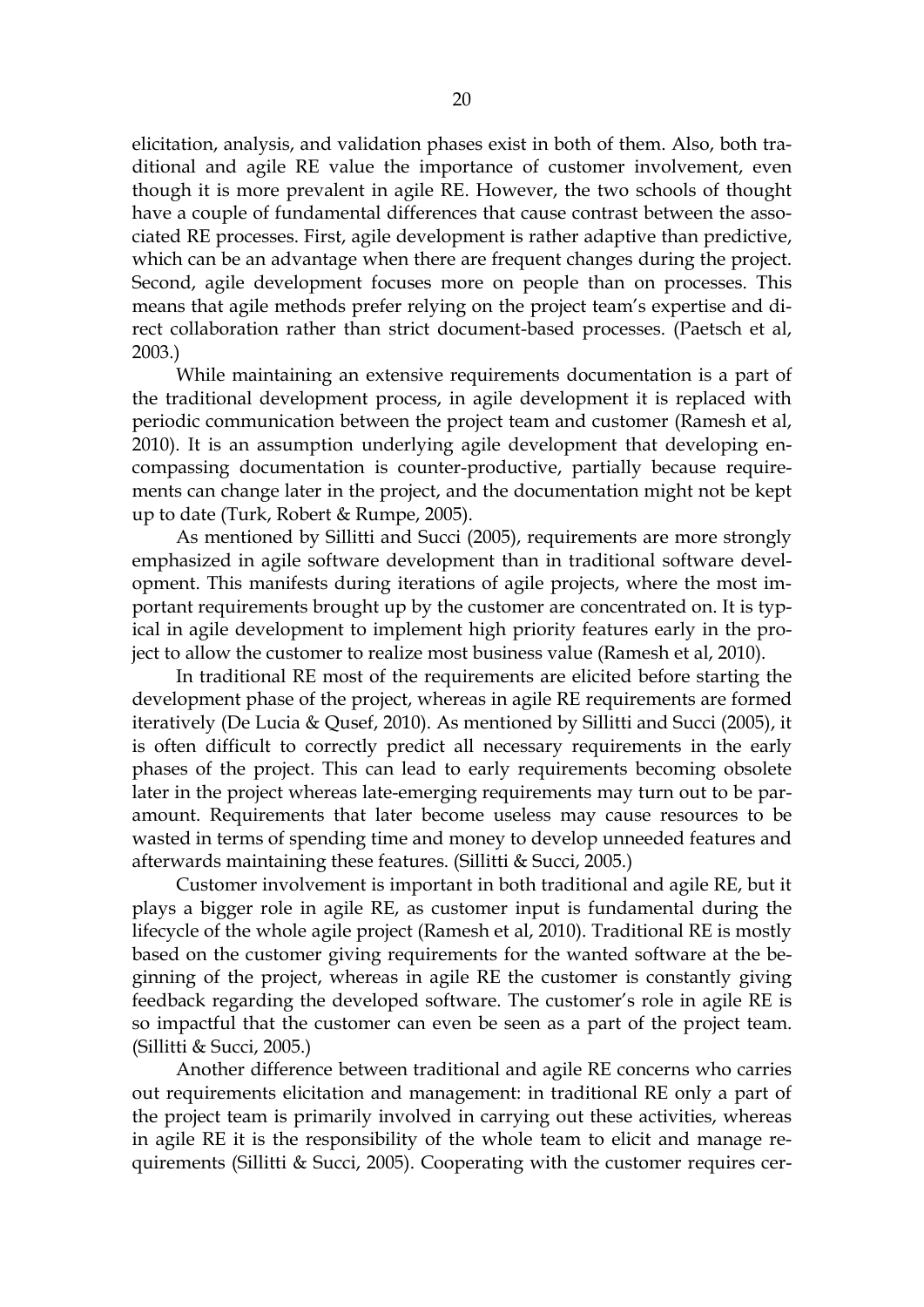tain proficiency from the project team; it is not enough to possess "hard skills" such as the ability to create excellent code, but the team members should be able to carry out constant dialogue with the customer and understand their needs (Cockburn & Highsmith, 2001). Agile RE can be said to be a mutual effort where the project team provides the customer with quality software, and the customer gives the project team feedback in return (Sillitti & Succi, 2005).

There are several practices that are characteristic to agile RE and thus differentiate it from traditional RE. As formulated by Schön, Thomaschewski and Escalona (2017), agile RE is more about using a list of prioritized requirements than using a requirements specification document. Cao and Ramesh (2008) examined 16 organizations that utilize agile approaches and identified seven agile RE practices within them:

- 1) Preferring face-to-face communication over written specifications
- 2) Iterative elicitation of requirements
- 3) Emphasizing requirement prioritization
- 4) Continual planning to cope with changing requirements
- 5) Prototyping
- 6) Test-driven development
- 7) Using review meetings and acceptance tests

Many of the identified practices quite accurately reflect the main principles of agile software development:

Individuals and interactions over processes and tools

Working software over comprehensive documentation

Customer collaboration over contract negotiation

Responding to change over following a plan

(Beck et al, 2001, p. 1)

Preferring face-to-face communication over written specifications is a clear manifestation of valuing individuals and interactions over processes and tools, as well as is using review meetings and acceptance tests. Iterative elicitation of requirements and continual planning to cope with changing requirements reflect valuing responding to change over following a plan. Choosing not to emphasize written specifications corresponds to valuing working software over comprehensive documentation.

RE in agile software development poses its own challenges, many of which originate from the dynamic and fast-paced nature of the agile development process. According to Cao and Ramesh (2008), minimal documentation is one of these challenges. As documentation in agile projects if often limited to user stories and product backlogs, the project's traceability might be on a low level. Poor traceability in turn can lead to issues with scaling the project and introducing new members to the project team (Cao & Ramesh, 2008). Another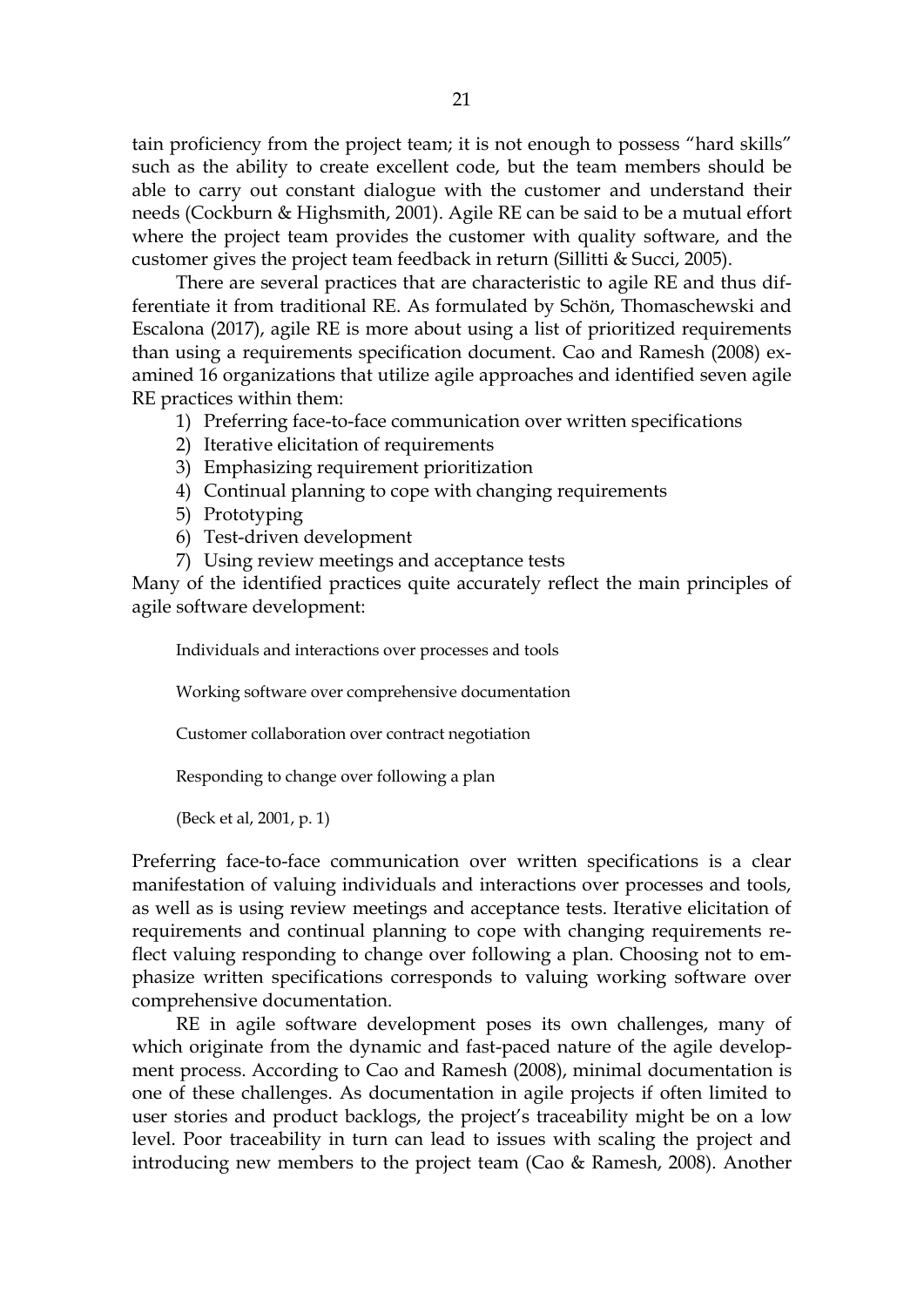agile RE challenge mentioned by Cao and Ramesh (2008) is estimating the budget and schedule of a project. As further explained by Inayat, Salim, Marczak, Daneva and Shamshirband (2015), requirements are prone to change at any point of an agile software project, which can lead to initial estimates of the project's time and cost to become obsolete. Ramesh, Cao and Baskerville (2010) mention customer access and participation as a noteworthy agile RE challenge. This means that project's customers may not be available to negotiate requirements with, give feedback or answer questions regarding the project's requirements as often as it would be optimal in an agile environment. As continued by Inayat et al (2015), the consequence of low customer availability is an increase in rework needed in the project.

## <span id="page-21-0"></span>**3.4 Requirements Elicitation Techniques**

Multiple techniques exist that can be used in eliciting requirements of a software project. Some examples of requirements elicitation techniques are interviews, use cases, brainstorming and prototyping (Paetsch et al, 2003; Zamudio et al, 2017). As mentioned by Hickey and Davis (2004), the shared objective of all requirements elicitation techniques is to assist in understanding the needs of the project's stakeholders. Common requirements elicitation techniques and their strengths and weaknesses are compared in table 2.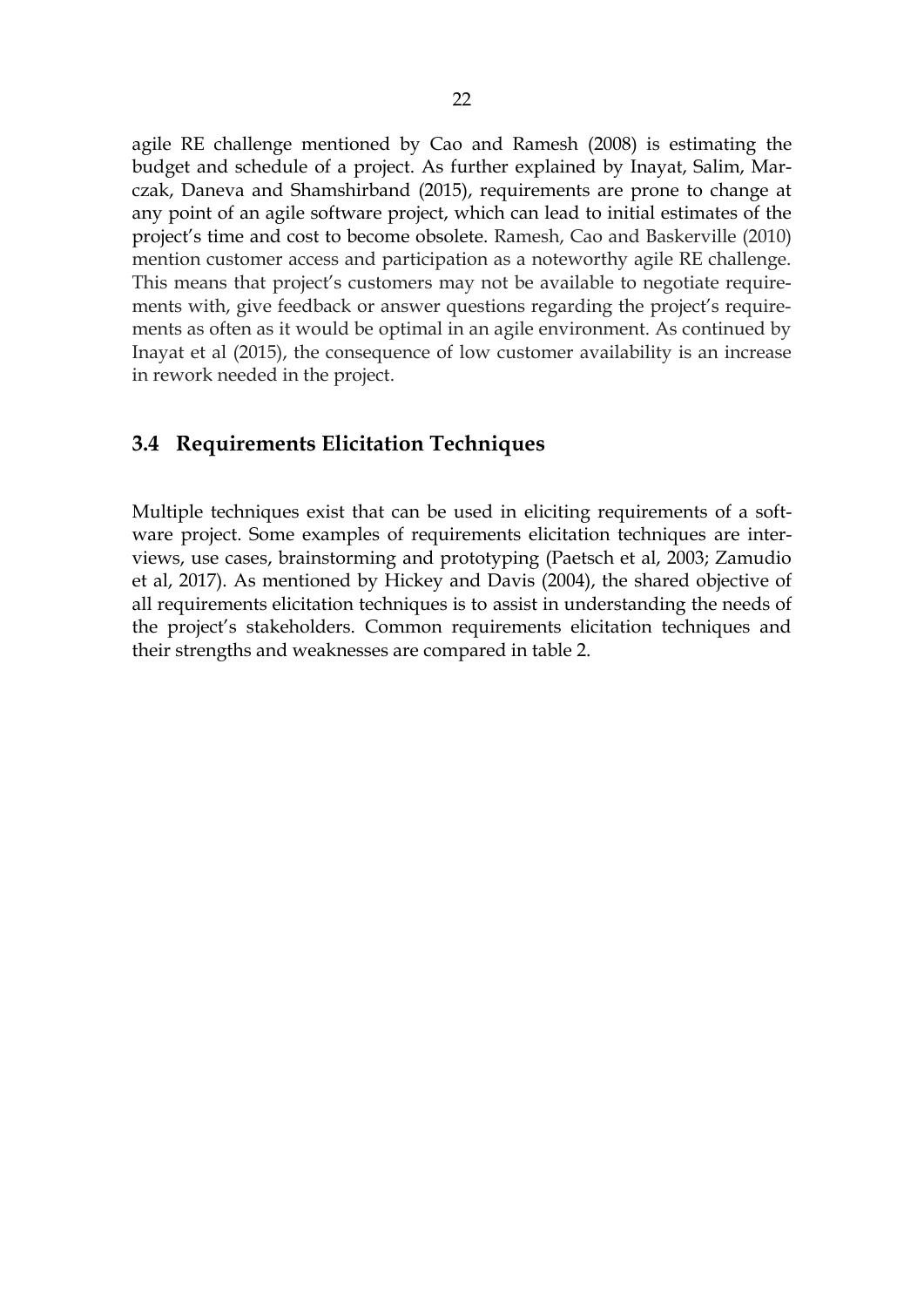| Technique     | <b>Strengths</b>        | Weaknesses                | Source(s)              |
|---------------|-------------------------|---------------------------|------------------------|
| Interviews    | + Enables getting a     | - Interview data can be   | Fricker et al. (2015), |
|               | rich collection of in-  | hard to analyse           | Paetsch et al. (2003), |
|               | formation               | - Different interviewees  | Zamudio et al. (2017)  |
|               |                         | may give conflicting      |                        |
|               |                         | information               |                        |
| Use cases     | + Easy to use           | - Most effective when     | Fricker et al. (2015), |
|               |                         | used early in the project | Paetsch et al. (2003), |
|               |                         |                           | Zamudio et al. (2017)  |
| Communication | + Usage typically       | - Complex to execute      | España et al. (2010)   |
| analysis      | leads to complete       | when compared to more     |                        |
|               | models                  | straightforward tech-     |                        |
|               |                         | niques (e.g., use cases)  |                        |
| Focus groups  | + Effective in extract- | - Hard to carry out be-   | Fricker et al. (2015), |
| and workshops | ing requirements        | cause multiple stake-     | Zamudio et al. (2017)  |
|               | + Can be helpful in     | holders need to be        |                        |
|               | solving conflicts       | available at the same     |                        |
|               | among stakeholders      | time                      |                        |
| Brainstorming | + Allows various        | - Is not typically useful | Zamudio et al. (2017)  |
|               | viewpoints to be con-   | in solving major issues   |                        |
|               | sidered                 |                           |                        |
| Prototyping   | + Prototypes can        | - Does not function well  | Fricker et al. (2015), |
|               | sometimes be fully or   | as a solely used RE       | Paetsch et al. (2003), |
|               | partially used in the   | technique                 | Zamudio et al. (2017)  |
|               | final product           | - Expensive in terms of   |                        |
|               |                         | time and cost             |                        |

<span id="page-22-0"></span>TABLE 2 Common requirements elicitation techniques

Jiang, Eberlein and Mousavi (2008) argue that context is an important factor when choosing which RE techniques to use in a project, as certain RE techniques work best in certain project environments. Despite this, people seem to have a tendency to choose what RE techniques they use based on their personal preferences rather than the context of the project at hand (Jiang et al, 2008). The same phenomenon is also mentioned by Tsumaki and Tamai (2005), who furthermore emphasize that choosing RE techniques that do not fit the ongoing project often leads to project failure. Hickey and Davis (2004) argue that analysts choose a specific requirements elicitation technique for a combination of four reasons:

- 1) The analyst does not know about other techniques
- 2) It is the favourite technique of the analyst
- 3) The analyst follows a methodology that instructs using the technique in the prevailing situation
- 4) The analyst innately understands that the technique is effective in the prevailing situation

Choosing an elicitation technique because of the fourth reason shows the most expertise by the analyst, which is valuable in terms of understanding the stake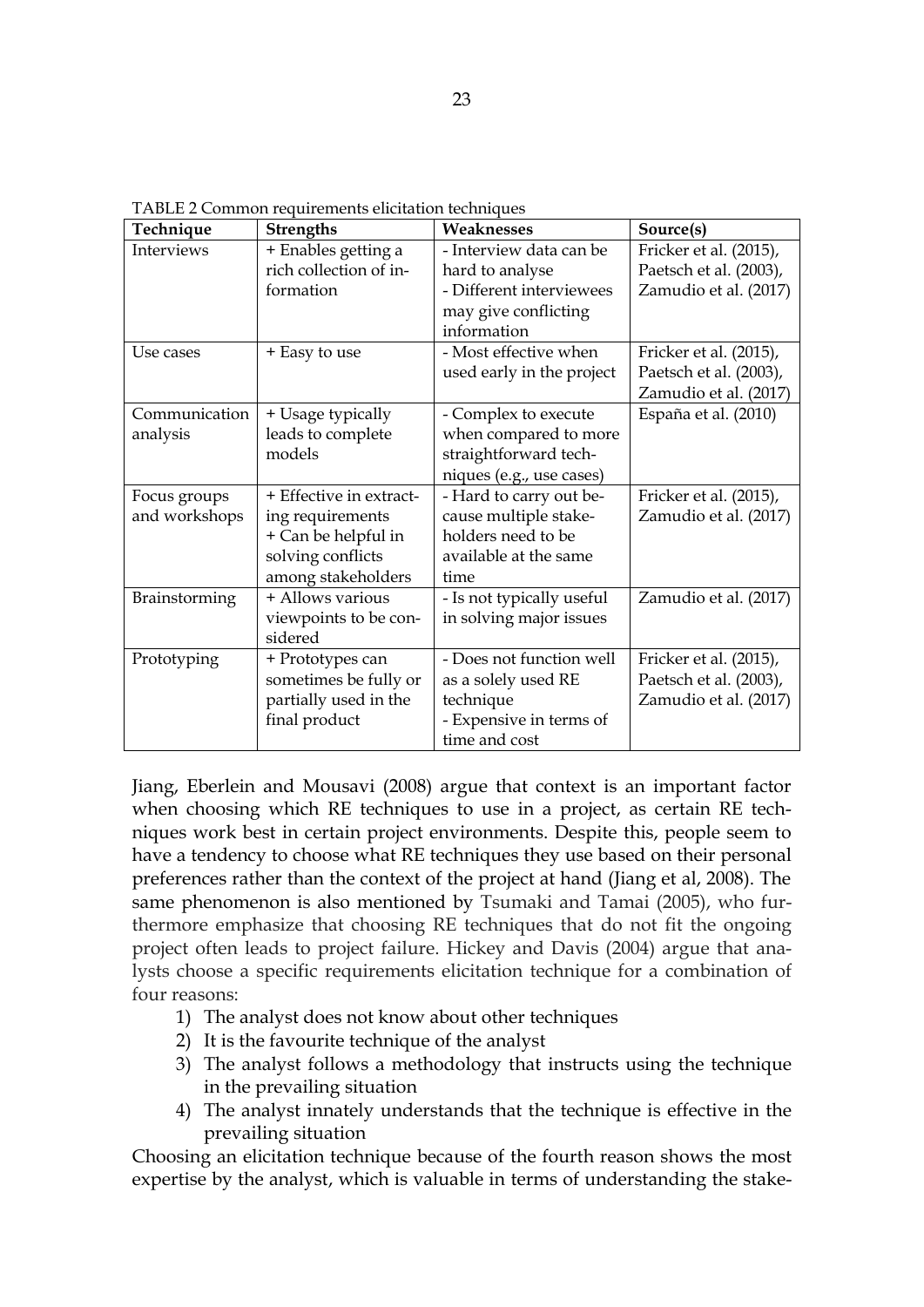holders' needs. Most analysts do not possess enough professional know-how to make such qualified decisions, so they often end up relying on one of the first three reasons. (Hickey & Davis, 2004.)

#### <span id="page-23-1"></span>**3.5 Frameworks and Methodologies**

Considering that using correct RE techniques is beneficial for a software project's success, it might be worthwhile to invest some time in choosing the said techniques. Frameworks and methodologies can be helpful in this matter. Basically, frameworks and methodologies take certain input - in this regard the project's context - and then give an output of which RE techniques should be used in the project. An example of such methodologies is Methodology for Requirements Engineering Techniques Selection (MRETS) by Jiang et al (2008), where an RE technique is recommended for a given project based on several attributes of the project. Some of these attributes are project complexity, time constraints, team size and product type. There are also other methodologies that similarly take certain project attributes and suggest an RE technique based on them.

Another example is Tsumaki's and Tamai's (2005) framework, where RE techniques are classified on two dimensions, after which their compatibility with a specific project is estimated based on the project's characteristics. The dimensions of RE techniques' evaluation are static-dynamic and closed-open (figure 3).



<span id="page-23-0"></span>FIGURE 3 Dimensions of requirements engineering techniques (Tsumaki & Tamai, 2005)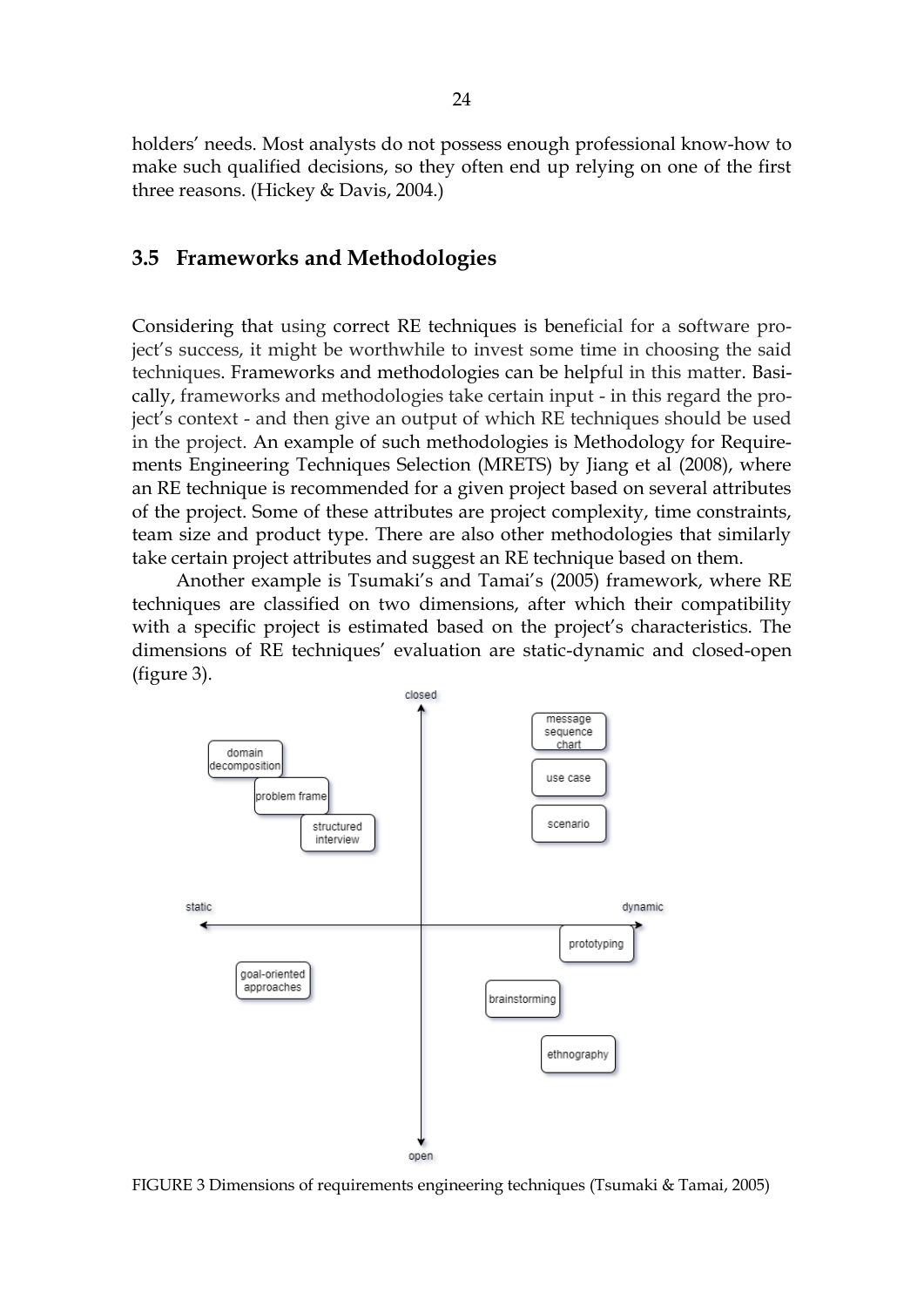A technique is considered static when it is used to extract requirements of a domain's invariant structure and dynamic when its focal point is on gathering requirements from a domain's mutable context. Closed-open dimension is used to define the technique's object space: a closed object space is one that is relatively known and stable, whereas an open object space is unknown and unstable. Five characteristics of a project are considered when analysing the compatibility of an RE technique with the said project: application domain, requirements engineer types, user involvement, information resources and requirements properties. The framework includes rules about how each of the characteristics affects the compatibility of a certain RE technique and the project. (Tsumaki & Tamai, 2005.)

#### <span id="page-24-0"></span>**3.6 Success Factors**

As mentioned by Sudhakar (2012), identifying the critical success factors (CSFs) of a software project is a step towards making the project successful. Project manager's role is important in ensuring that CSFs are leveraged, but every member of the project team affects the success of the project. CSFs can be found regarding almost all activities of software projects, including RE. (Sudhakar, 2012.)

Defining success of RE and software projects in general is virtually as complicated as defining their failure, and as mentioned by Sudhakar (2012), various success definitions have been used in past studies. Logically, it can be presumed that a finished software project is successful if it did not fail. As formulated by Yousef, Gamal, Warda and Mahmoud (2006), a project's success is often defined by achieving project goals and features within established schedule and budget. This definition is – quite logically - close to the opposite of the earlier mentioned failure definition of Ibraigheeth and Fadzli (2019). Sudhakar (2012) states that a project's success is a combination of project management success and project product success. In other words, success can be seen to consist of quality of the end product that was created and also how well the creation process was carried out.

Since the role of RE is significant in terms of software projects' failure, it is also important regarding their success. As RE affects multiple aspects of a software project, its successfulness cannot be evaluated solely based on the logical end product of RE, which is the requirements specification. Fricker et al (2015) surveyed participants of multiple software projects (n=419) and recognized factors that were commonly used to measure RE's success in the projects. The study's findings give hint of what factors are most frequently used as indicators of RE's success in software projects. The said factors simultaneously act as RE's goals. The most prevalent RE goal identified in the study is establishing a shared understanding among project team and project's stakeholders. Good specification quality is an almost equally recurrent goal. Other common RE goals that were mentioned by at least 33 % of respondents are paving a clear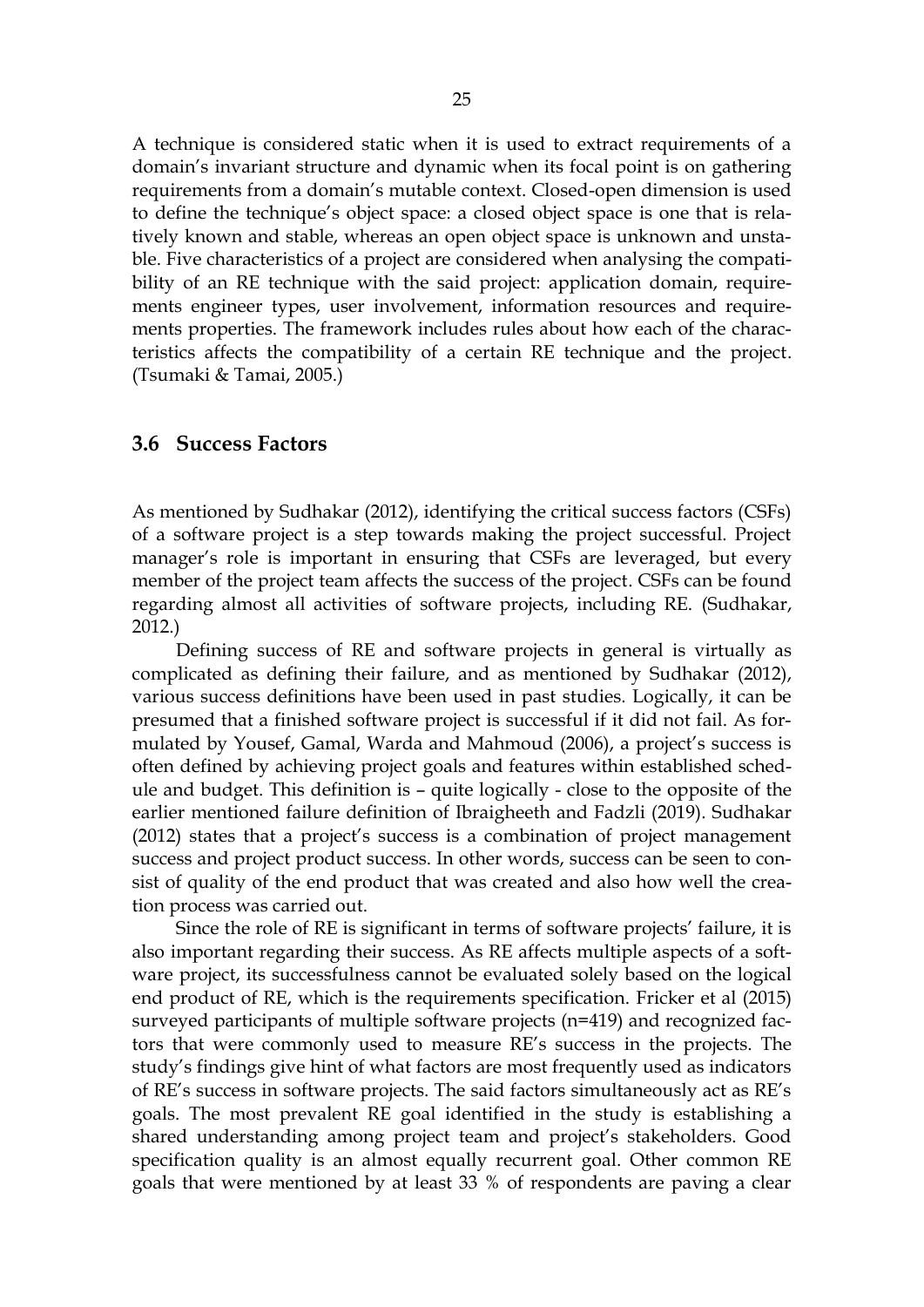scope for upcoming development activities, performing RE efficiently, making users satisfied and delivering RE results on schedule.

Nasir and Sahibuddin (2011) identified a total of 26 critical software project success factors in 43 articles published between 1990 and 2010. Two of these success factors are related to RE:

- 1) Clear requirements and specifications
- 2) Frozen requirements

"Clear requirements and specifications" had a higher frequency among researched articles than any other success factor identified in the study; it was present in 60,5 % of the articles. The appearance rate of "frozen requirements" among the articles was 39,5 %. Requirements being frozen refers to them not changing throughout the project. This may not always be desirable, as there can arise situations where it is necessary to change existing requirements or introduce new ones. However, according to the researchers, having frozen requirements contributes to a project being successful, or in other words, it staying on budget and on schedule. (Nasir & Sahibuddin, 2011.)

Sudhakar (2012) carried out a literature review on past studies focusing on critical success factors of software projects and identified 80 success factors in them. Two of these success factors concern RE:

1) Realization of user requirements

2) Well-defined project requirements

The first one of these success factors is categorized as a product factor and the second one as a project management factor. The two requirements could be summarised as project's requirements being clear and the project fulfilling these requirements. (Sudhakar, 2012.)

Yousef et al (2006) list nine characteristics that are often present in highly successful software projects. Three of these characteristics concern RE:

- 1) Project requirements result in well-defined software deliverables.
- 2) There exists a single repository for requirements.
- 3) Requirements are accurate and complete before the project ends.

The first two of these characteristics were identified as the two most highly recurrent factors predicting the success of a software project, which underlines the importance of RE in regards of software project success. The third characteristic was found to be less significant, but still present in a high amount of successful software projects. (Yousef et al, 2006.)

Chow and Cao (2008) examined several case studies and meta-analyses about success factors in agile software projects and compiled a list of 36 success factors based on them. Two of the mentioned success factors are related to RE:

- 1) Project follows a requirement management process that is agileoriented.
- 2) Project has a variable scope with emergent requirements.

A relatively small part of all success factors identified by the researchers concerns RE. The researchers focused solely on agile projects in their study, which might at least partially explain RE's low representation, since RE's role is not as clear in agile software development as it is in traditional software development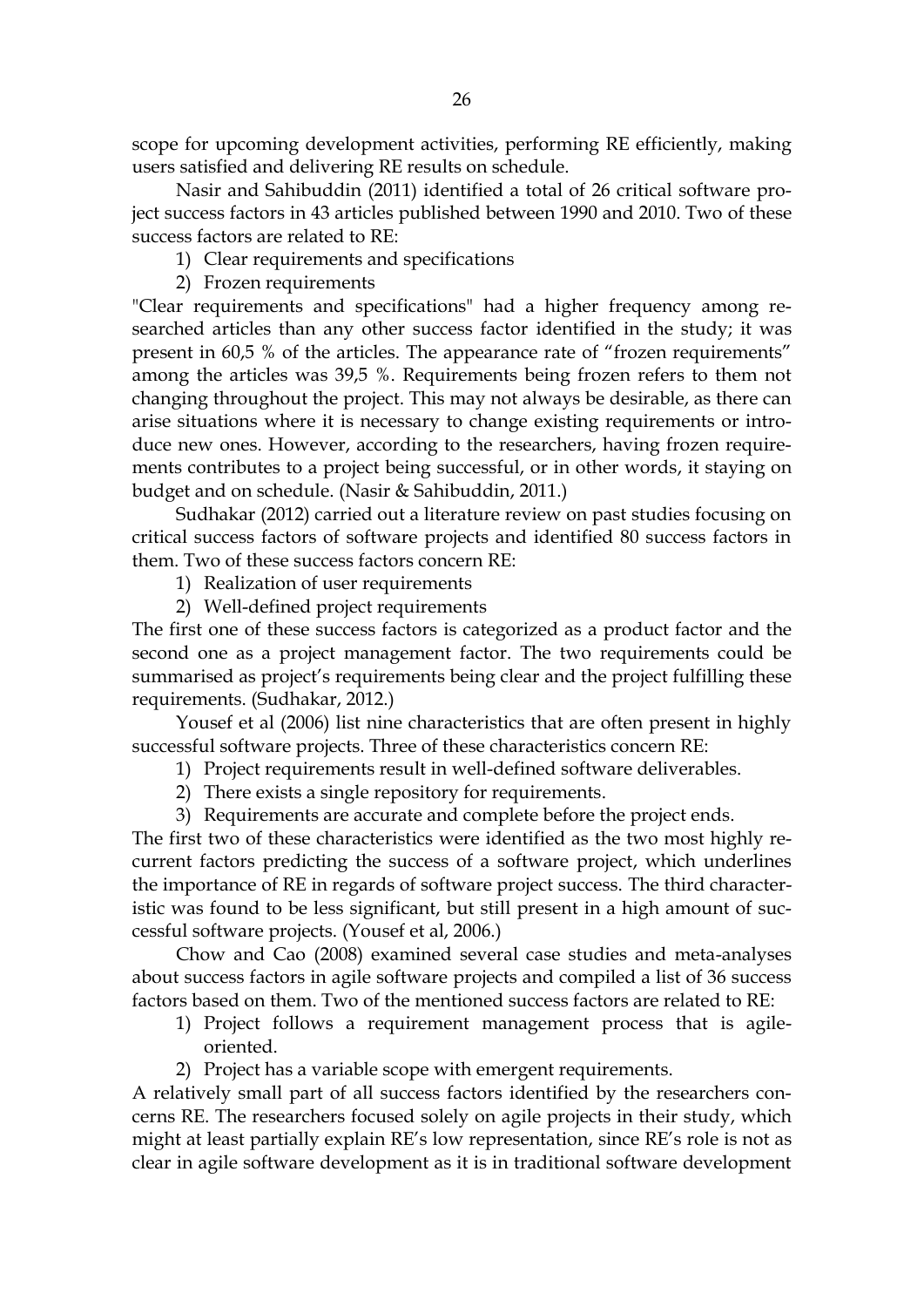<span id="page-26-1"></span>(Cao & Ramesh, 2008). This might make it harder to notice success factors that are directly induced by RE.

#### **3.7 Failure Factors**

As mentioned by Shams-Ul-Arif and Gahyyur (2009), all activities of a software project are dependent on RE. In the light of this information, it would make sense that several RE related software project failure factors could be found from existing studies. As it turns out, not much of the literature addressing software project failure factors seems to be doing so from the viewpoint of requirements engineering. Nevertheless, multiple RE related failure factors can be found from studies that cover software project failure factors in general.

For this study, a total of seven research papers regarding software project failure factors were analysed. The main criteria when choosing papers to include in the study was that the papers should address failure factors in general and not from the viewpoint of a specific dimension of software projects. The examined papers include 290 failure factors in total, of which 17 are related to RE. These failure factors are listed in table 3.

| <b>Failure factor</b>                                                           | Source study                          |
|---------------------------------------------------------------------------------|---------------------------------------|
| Ill-defined project requirements                                                | Chow & Cao (2008)                     |
| Changing requirements                                                           | <b>Clancy</b> (1995)                  |
| Incomplete requirements                                                         | <b>Clancy</b> (1995)                  |
| Missing requirements                                                            | Ebad (2020)                           |
| Conflicting system requirements                                                 | Goedeke, Mueller & Pankratz (2017)    |
| Incomplete requirements analysis                                                | Goedeke, Mueller & Pankratz (2017)    |
| Misinterpretation of requirements                                               | Goedeke, Mueller & Pankratz (2017)    |
| Unclear system requirements                                                     | Goedeke, Mueller & Pankratz (2017)    |
| Unprioritized requirements                                                      | Goedeke, Mueller & Pankratz (2017)    |
| Poor requirements management                                                    | McManus & Wood-Harper (2007)          |
| Lack of frozen requirements                                                     | Schmidt, Lyytinen, Keil & Cule (2001) |
| Misunderstanding the requirements                                               | Schmidt, Lyytinen, Keil & Cule (2001) |
| Customers/users did not make enough time for                                    | Verner, Sampson & Cerpa (2008)        |
| requirements gathering                                                          |                                       |
| No method for requirements gathering                                            | Verner, Sampson & Cerpa (2008)        |
| No single requirements repository for                                           | Verner, Sampson & Cerpa (2008)        |
| requirements                                                                    |                                       |
| Project did not have good requirements at                                       | Verner, Sampson & Cerpa (2008)        |
| any stage                                                                       |                                       |
| Project not replanned after requirements changes Verner, Sampson & Cerpa (2008) |                                       |

<span id="page-26-0"></span>TABLE 3 Requirements engineering failure factors in existing literature

There seems to be variance among studies regarding what kind of RE related failure factors are mentioned in them. Most failure factors brought up by Verner et al (2008) that can be associated with RE are about the requirements gath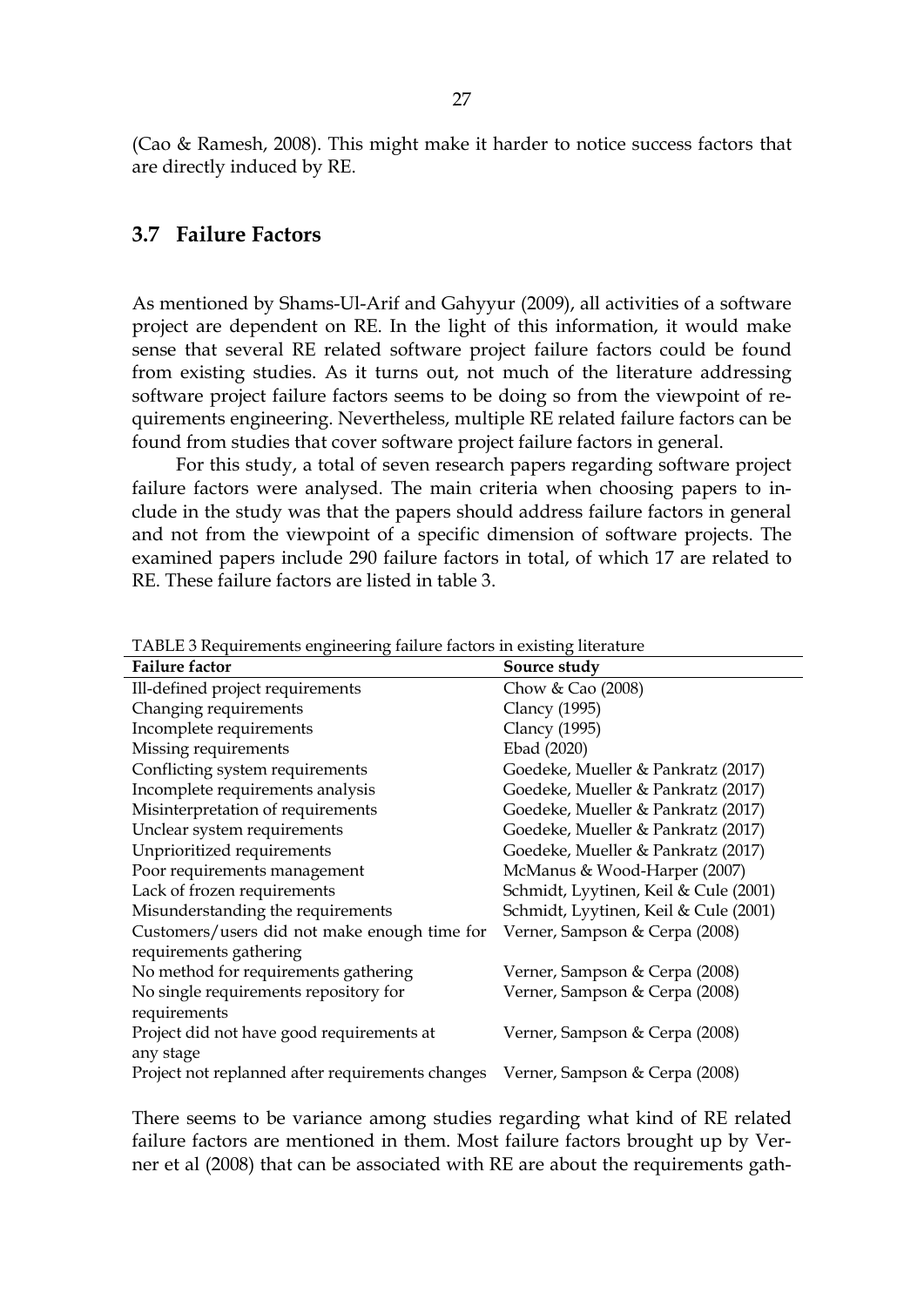ering process being somehow faulty, with the only exception of "project did not have good requirements at any stage" being related to inferior quality of requirements. On the contrary, Goedeke et al (2017) mention only one failure factor that is related to the requirements gathering process (incomplete requirements analysis), whereas the rest of the brought-up failure factors are about inferior quality of requirements and incorrect usage of requirements.

Three of the examined studies include only one RE related failure factor. McManus and Wood-Harper (2007) mention a total of 51 failure factors, but only one of them can be associated with RE: "poor requirements management". Chow and Cao (2008) also name just one RE related failure factor – "ill-defined project requirements" - out of 19 failure factors identified in their study. The same applies to Ebad (2020); "missing requirements" was the only failure factor mentioned in the study that concerns RE.

The discovered failure factors can be divided into three categories based on how they are related to RE:

- Requirements development
- Requirements management
- Quality of requirements

It would be straightforward to categorize failure factors according to which part of the RE process they concern – requirements development or requirements management. However, a major portion of the identified failure factors describes the requirements themselves, not the RE process. Thus, it is necessary to include a third category: quality of requirements. Dividing the failure factors into categories makes it easier to comprehend what aspects of RE different failure factors concern and how the failure factors are distributed among different aspects. Failure factors and their corresponding categories can be seen in table 4.

| Category                 | <b>Failure factor</b>                                 |  |
|--------------------------|-------------------------------------------------------|--|
| Requirements development | No method for requirements gathering                  |  |
|                          | Customers/users did not make enough time for require- |  |
|                          | ments gathering                                       |  |
|                          | Incomplete requirements analysis                      |  |
|                          | Missing requirements                                  |  |
| Requirements management  | No single requirements repository for requirements    |  |
|                          | Poor requirements management                          |  |
|                          | Project not replanned after requirements changes      |  |
|                          | Lack of frozen requirements                           |  |
| Quality of requirements  | Project did not have good requirements at any stage   |  |
|                          | Unclear system requirements                           |  |
|                          | Misinterpretation of requirements                     |  |
|                          | Conflicting system requirements                       |  |
|                          | Unprioritized requirements                            |  |
|                          | Ill-defined project requirements                      |  |
|                          | Misunderstanding the requirements                     |  |
|                          | Changing requirements                                 |  |
|                          | Incomplete requirements                               |  |

<span id="page-27-0"></span>TABLE 4 Requirements engineering failure factor categories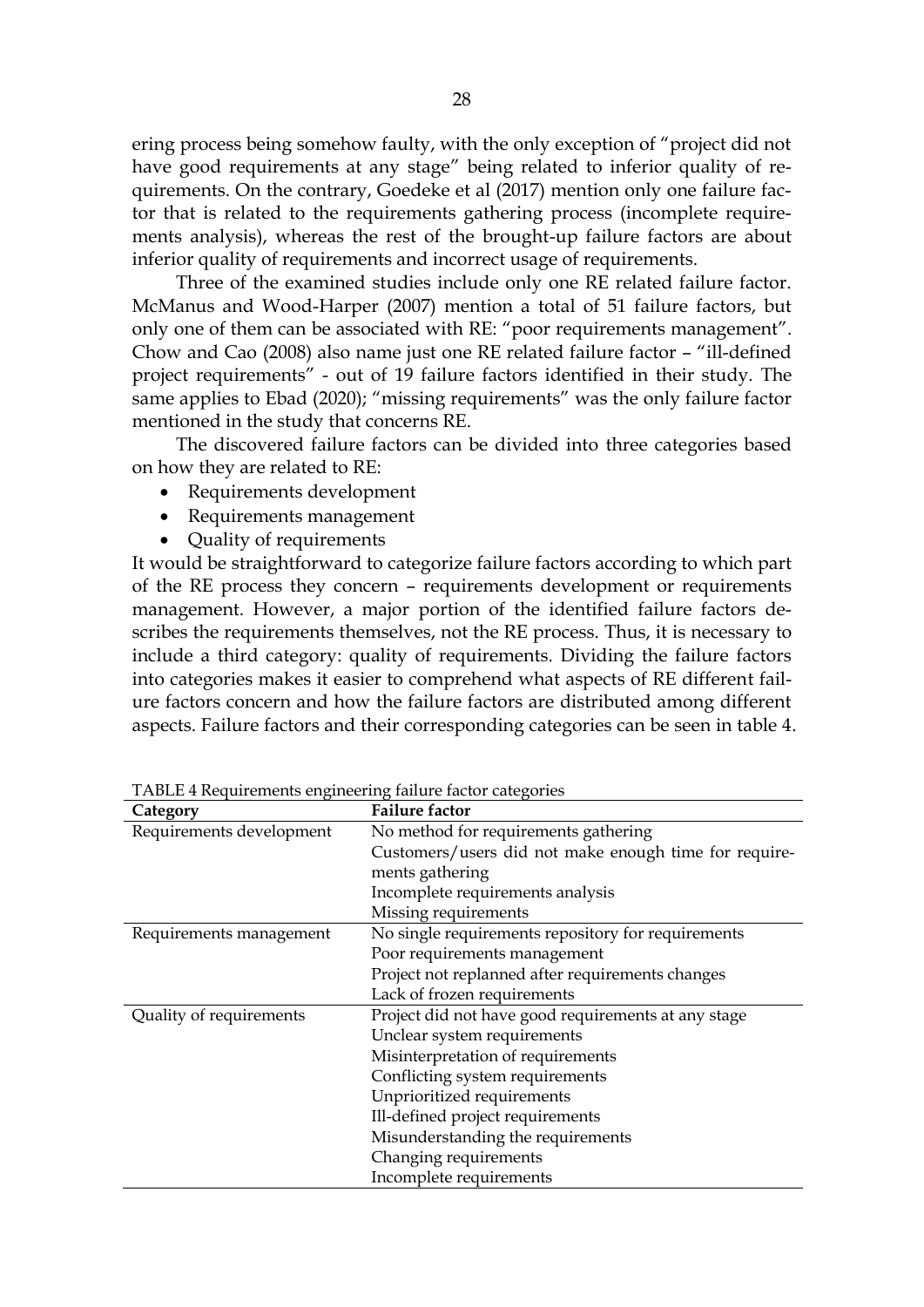The most of the listed failure factors are related to quality of requirements (53 %), whereas failure factors concerning requirements development (23,5 %) and requirements management (23,5 %) are in the minority. According to these results, it seems that the examined studies mostly focus on failure factors regarding the properties of compiled requirements, rather than failure factors concerning the RE process where the requirements are composed.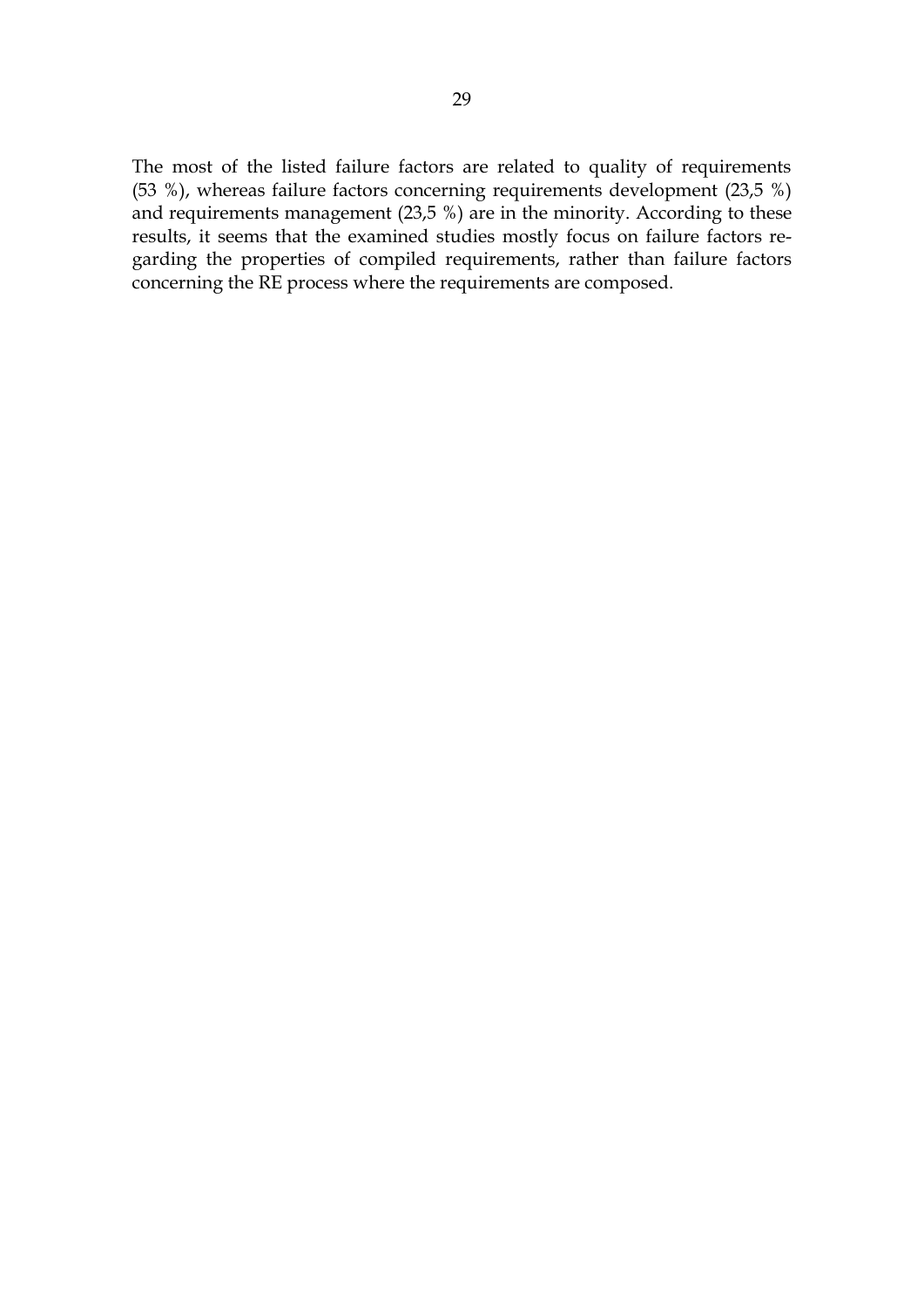# <span id="page-29-0"></span>**4 RESEARCH DESIGN**

Poorly conducted RE is a common pitfall of software projects, but it has not been a focal point of many prior studies that have examined software project failure. The aim of this empirical study was to address this research gap by answering the following research question:

• RQ2: What are the most recurrent requirements engineering failure factors in software projects according to IT professionals?

As the area of interest has not been researched extensively before, an explorative approach was used in the study. Explorative research is typically applicable when the subject area does not have much existing information and the researcher wants to understand the problem better (Wohlin & Aurum, 2015).

In this chapter the study's research method is introduced, along with consideration about prerequisites for the interviews, such as what is an adequate sample size for the study. Next, the used data analysis method is presented. It is explained why the specific method was selected, and the whole data analysis process is explained in detail.

### <span id="page-29-1"></span>**4.1 Research Method**

The empirical research was conducted by using a qualitative methodology, and more precisely by carrying out semi-structured interviews. The interviewees were IT professionals with professional experience of software projects and requirements engineering. A qualitative methodology was selected because of the explorative nature of the research. As mentioned by Mason (2010), qualitative research is concerned of meaning rather than testing a hypothesis, which suits the scope of this study well.

Semi-structured interviews were chosen as the research method for a couple of reasons. First, they allow interview participants to explore topics that seem important to them (Longhurst, 2003). This kind of flexibility was considered important in this research, since it was possible that novel failure factors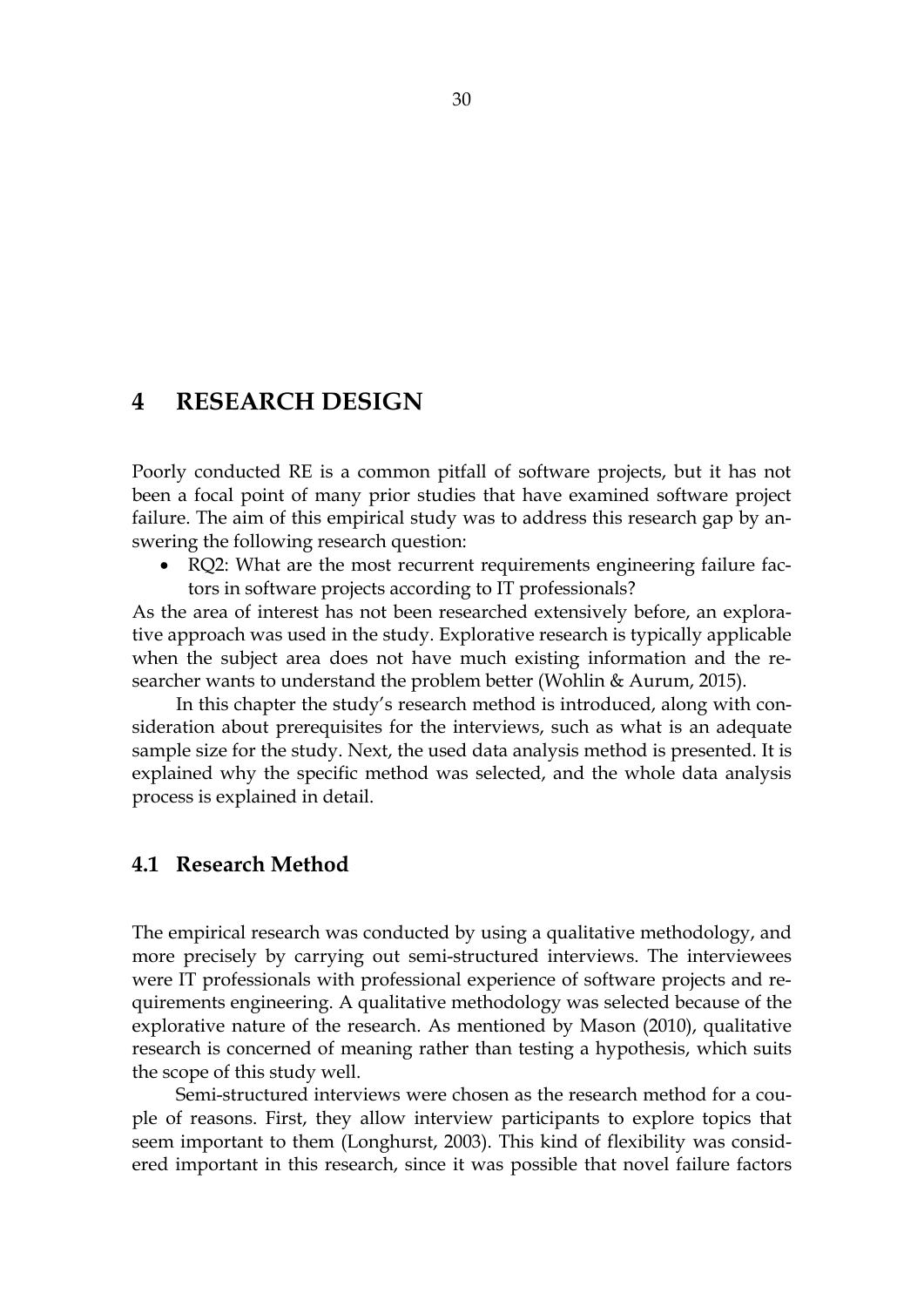that have not been mentioned in prior studies would emerge during the interviews. According to Bogdan and Biklen (1997), using open-ended questions allows the interviewees to answer the questions on their own terms, without the potential bias created by a fixed list of possible answers. Utilizing semistructured interviews also makes it possible to gain a deeper understanding of surfacing failure factors, and as mentioned by Cohen and Crabtree (2006), semistructured interviews give an opportunity to understand the researched topic in new ways.

There were several goals in selecting the interviewees for the research:

- 1) The interviewees should have worked with software projects.
- 2) The interviewees should have professional experience regarding requirements engineering.
- 3) The interviewees should represent multiple organizations.
- 4) The interviewees should have varying roles in software projects.

Goals 1 and 2 were set so that the chosen interviewees would have experience relevant to the research and goals 3 and 4 so that data could be gathered from multiple viewpoints regarding requirements engineering. The interviewer assessed the fulfilment of goals 1 and 2 individually for each interviewee, and goals 3 and 4 as the research progressed by comparing the backgrounds of new interviewees to those of prior ones.

An interview guide was prepared to assist in conducting the semistructured interviews. As mentioned by Longhurst (2003), an interview guide can consist of either themes or complete questions. Questions were used in the interview guide of this research. English and Finnish versions of the interview guide were included because there were interviewees that preferred both languages.

Leech (2002) states that interviews should be started with questions that the respondents are likely to feel comfortable answering, whereas more complex questions should be handled later. This prerequisite was fulfilled in this research by first asking questions about the interviewees' professional backgrounds, as most interviewees can probably talk about their personal histories effortlessly. Questions requiring more thought were asked afterwards. Because requirements engineering as a concept might be tough to grasp, the questions were designed to gradually lead the interviewees into the subject. As mentioned by Longhurst (2003), it is not necessary to ask the interview questions in the planned order, as keeping the interviews conversational allows interviewees to elaborate on topics that they feel are important. However, at the end of the interview it should be checked that all questions have been dealt with to at least some extent (Longhurst, 2003).

The results of several scientific papers were examined when considering the adequate sample size of the study. Reaching saturation describes the situation where additional interviews do not provide new relevant information about the researched topic. As the purpose of this study was to discover new RE related failure factors – rather than test an existing hypothesis – reaching full saturation was not considered practical. According to Francis et al (2010), a sat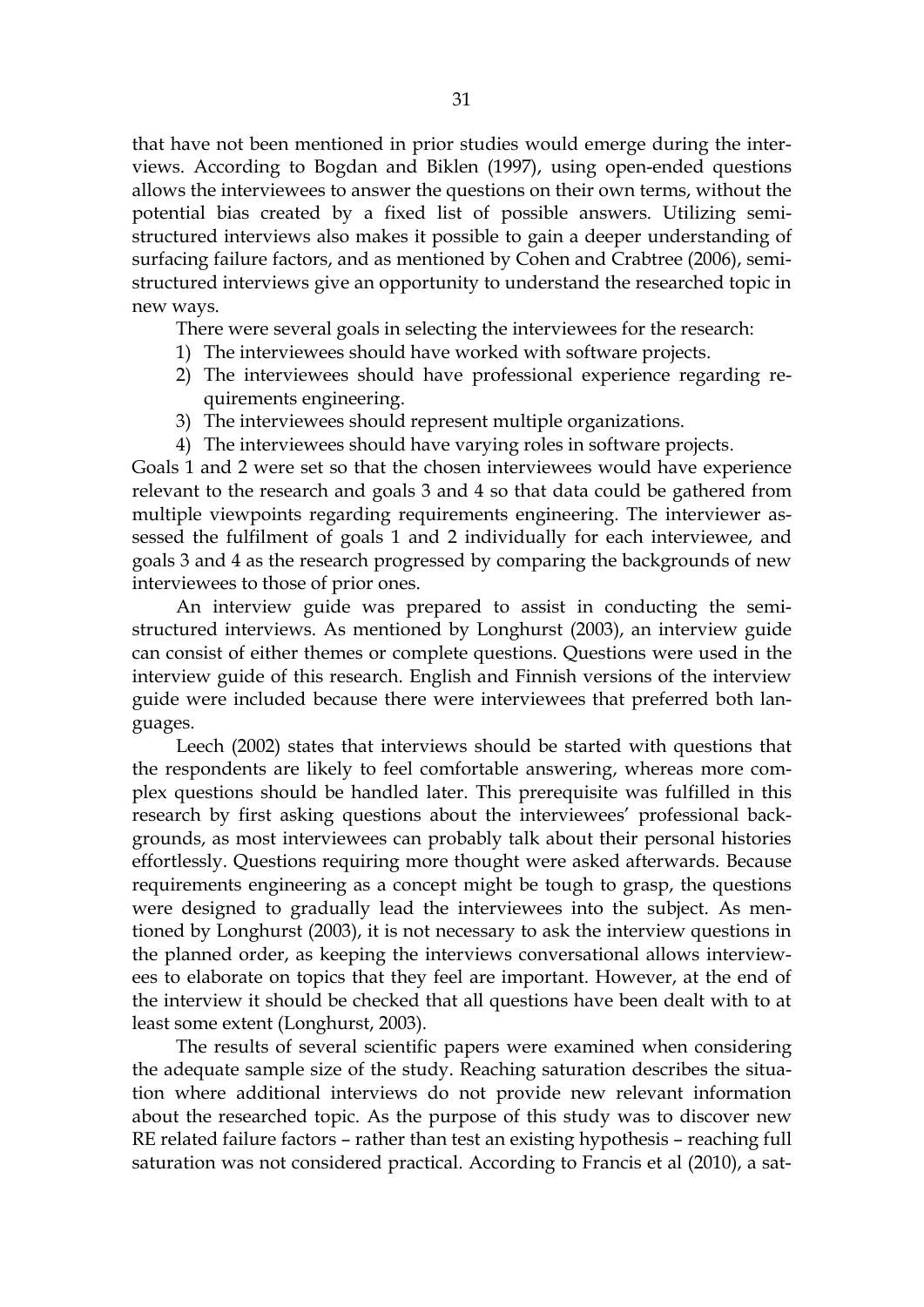uration level between 86 % and 92 % should be expected after six interviews. This saturation level seems reasonable for explorative research, so the goal was to gather at least six – preferably seven - interviewees for the study.

Galvin (2015) presented a formula to determine how many interviews need to be conducted to reach a certain probability that a belief or an attitude held by a certain proportion of the population emerges during the interviews. This formula is the following:

$$
R=1-\sqrt[n]{1-P}
$$

*R* represents the portion of the population holding a certain belief or attitude, whereas *n* is the number of interviews conducted and *P* is the probability that a belief or an attitude emerges during *n* number of interviews. By conducting 7 interviews and pursuing a 95 % confidentiality level, we can calculate *R* as follows:

 $R = 1 - \sqrt[7]{1 - 0.95} = 0.3481636551311608... \approx 0.35$ 

The value of *R* being 0.35 means that by conducting 7 interviews there is a probability of 95 % that beliefs or attitudes held by 35 % of the population will emerge in the interviews. Because of the explorative nature of the research, we are satisfied with this number.

## <span id="page-31-0"></span>**4.2 Data Analysis**

The data analysis method used in this study is content analysis. Krippendorff (1980) defines content analysis as "a research technique for making replicable and valid inferences from data to their context". According to Elo and Kyngäs (2008), content analysis makes it possible to comprise categories out of observed words. Cavanagh (1997) further explains that the purpose of creating categories is to combine words and phrases with similar meanings together.

The main purpose of analysing the interviews is to find out what RE failure factors the interviewed IT professionals consider occurring most frequently in software projects. Thus, it is relevant to be able to identify failure factors based on the expressions of the interviewees. To achieve this, the expressions are compared with the failure factors that were found in our literature review. If an expression is seen to represent an existing failure factor, the corresponding failure factor is used. However, if an interviewee's expression describes a frequently occurring RE failure factor which was not found in our literature review, a new failure factor is composed.

Elo and Kyngäs (2008) elaborate that content analysis can be used in either deductive or inductive way. Deductive content analysis is feasible when testing an existing theory and when the used analysis is structured based on prior knowledge. Inductive content analysis is recommended if prior knowledge about the studied phenomenon is scarce, or if this knowledge is fragmented. (Elo & Kyngäs, 2008). As no existing theory is tested in this study, and since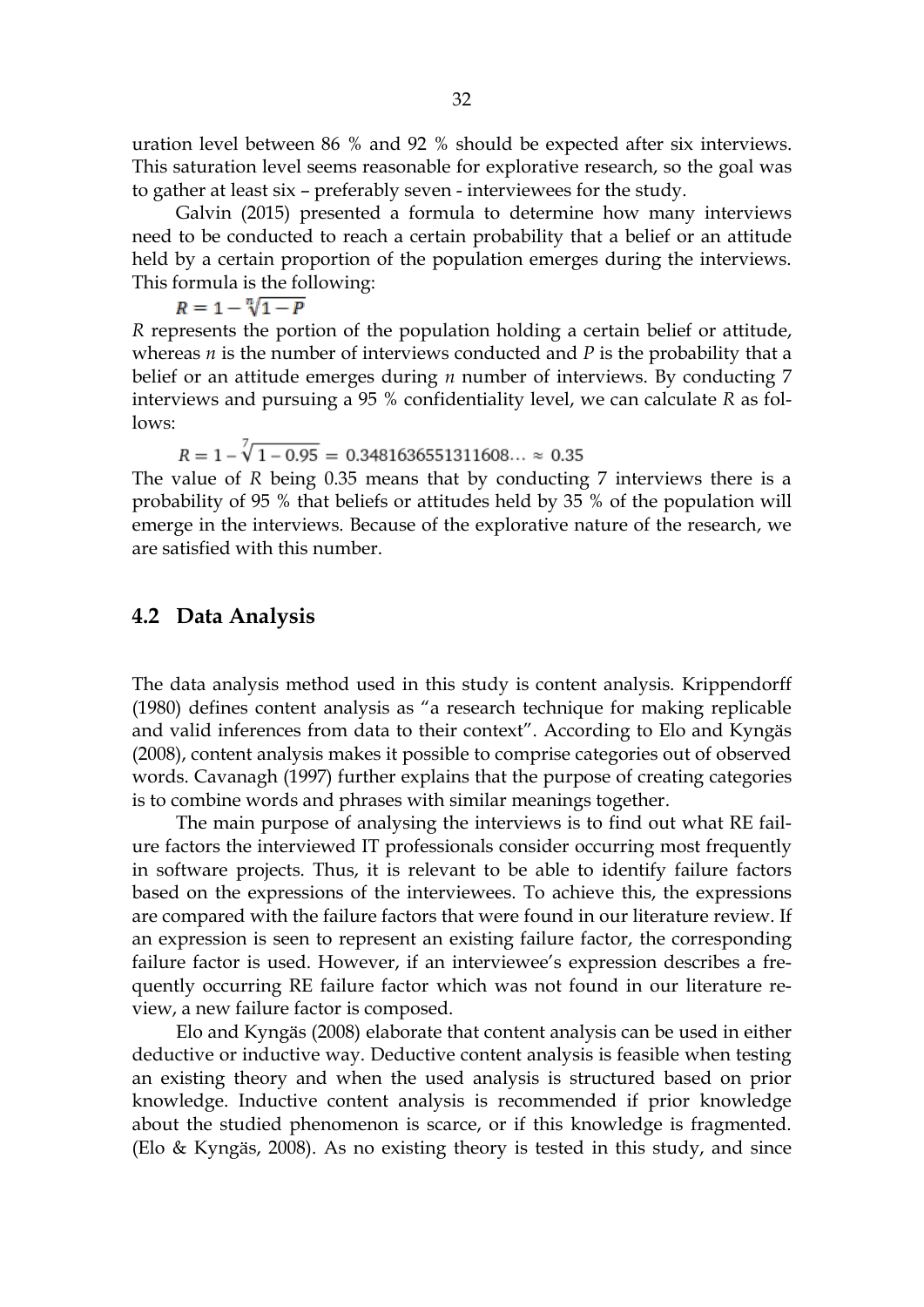past research papers do not provide comprehensive knowledge about RE failure factors, inductive content analysis is used.

Elo and Kyngäs (2008) present a process for deductive and inductive approaches of content analysis, which consists of three phases: preparation, organizing and reporting. The complete process can be seen in figure 4. Deductive and inductive approaches both share a similar preparation phase, but the organizing and reporting phases are different.

The preparation phase's first step is selecting the unit of analysis, which can be a word or a theme. As pointed out by Graneheim and Lundman (2004), whole interviews are a feasible unit of analysis, as long as they are not too small to be considered as a whole or too large to be kept in mind as a meaning unit's context. Elo and Kyngäs (2008) state that before starting the analysis, it should be decided whether to analyse latent content in addition to manifest content. According to Graneheim and Lundman (2004), latent content refers to the underlying meaning and nuances of the analysed content (tone of voice, laughter, etc.), whereas manifest content is its visible and most obvious part (text or spoken words).

Next in the analysis process of Elo and Kyngäs (2008), the researcher gets acquainted with the data at hand. This is done by reading the material multiple times while trying to truly understand its meaning. After the researcher has comprehended the data, analysis is carried out by using either a deductive or inductive approach. (Elo & Kyngäs, 2008.)

When using an inductive approach, the next step is to organize the data. This begins with open coding, where the analysed text is read and simultaneously marked with headings and notes. The purpose of open coding is to describe all sides of the content by writing down as many headings as necessary. Subsequently, the headings are gathered into coding sheets and categories are now freely developed. (Elo & Kyngäs, 2008.)

After open coding is finished, the resulting categories are arranged into higher level groupings to scale down the number of categories. This is done by taking similar categories and assembling them under the same grouping. (Elo  $\&$ Kyngäs, 2008.) Dey (1993) emphasizes that categories cannot be put together just because they are similar, but rather they should share relevant properties that separate them from other categories.

The last step of the organising phase is called abstraction. The goal of abstraction is to create a broad description of the topic that is being researched by setting up categories. Similar categories are then arranged together into subcategories, and new categories are created to be their main categories. This is continued for as long as it is feasible. (Elo & Kyngäs, 2008.)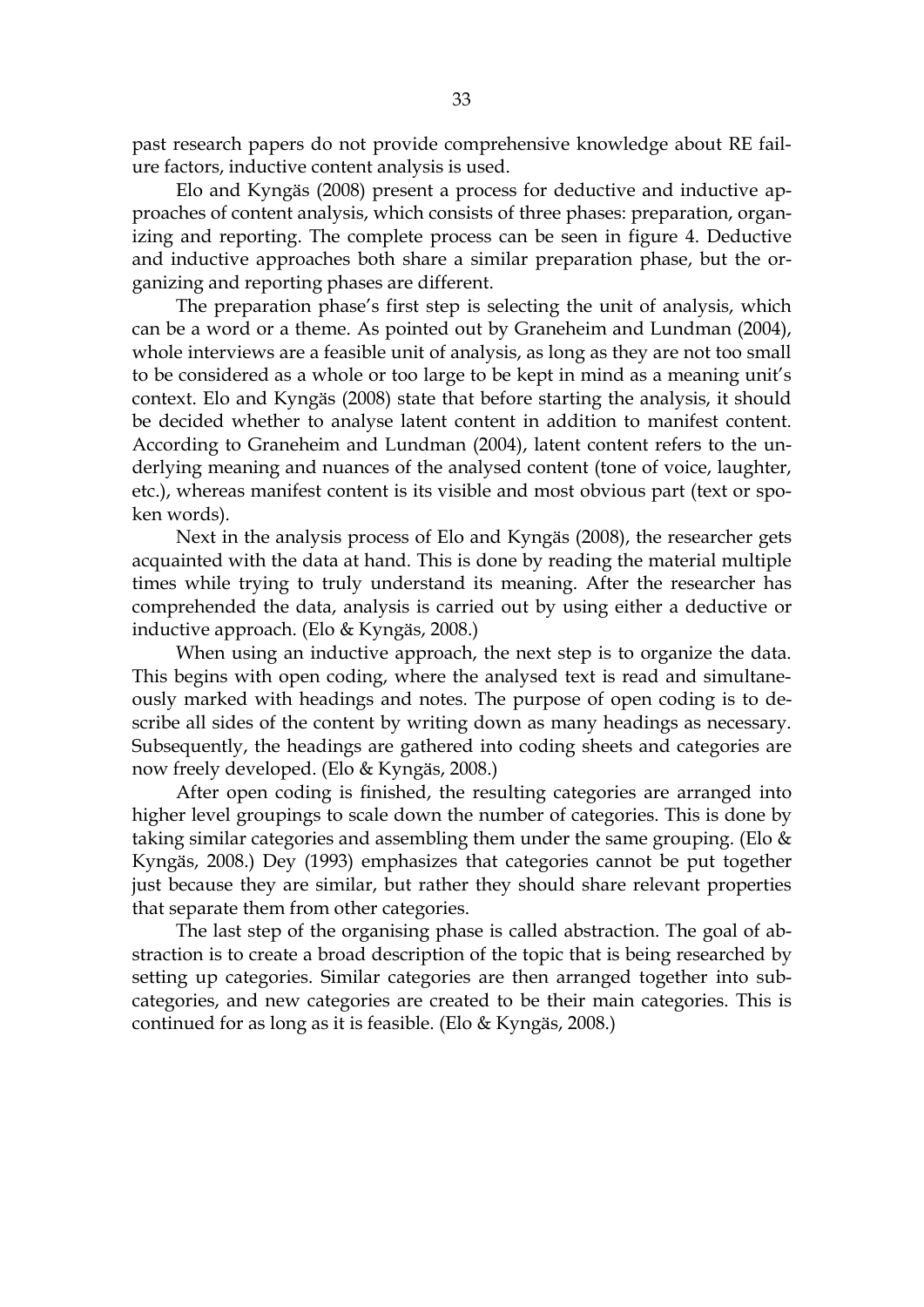

<span id="page-33-0"></span>FIGURE 4 Content analysis process (Elo & Kyngäs, 2008)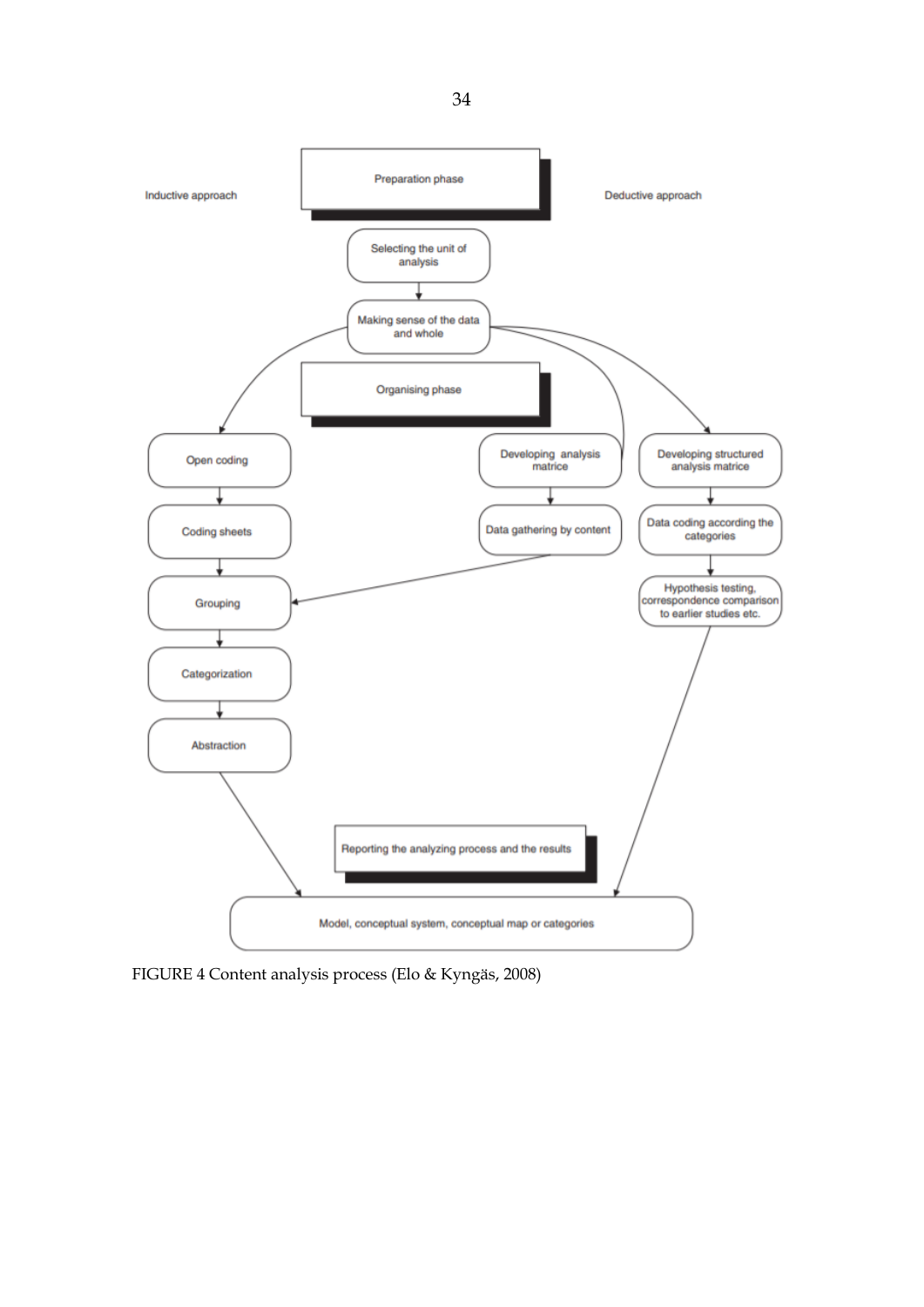# <span id="page-34-1"></span>**5 EMPIRICAL RESULTS**

The empirical results of the semi-structured interviews are presented in this chapter. First, the interviewees are introduced with information about their job titles and the amount of professional experience they have. Next, each interview is examined separately. The failure factors identified in each interview are shown in tables, where it can also be seen what the original expressions behind the derived failure factors were. Last, the compiled results of the interviews are presented, including a compilation chart of all failure factors that were identified in the interviews.

## <span id="page-34-2"></span>**5.1 Interview Results**

A total of seven people were interviewed for the study. The interviewees represent four IT companies and have varying viewpoints towards RE, as some are working with IT projects on a management level, and some take part in development themselves. The amount of professional experience among the interviewees ranges from 3 years to 26 years, with the average amount of professional experience being 20 years. A compilation of the interviewees can be seen in table 5.

| <b>Job title</b>      | Professional experience (y) |
|-----------------------|-----------------------------|
| Solution architect    | 14                          |
| Software developer    | 20                          |
| Manager               | 23                          |
| Platform architect    | 26                          |
| Software developer    |                             |
| IT consultant         | 26                          |
| Partnerships director | 25                          |

<span id="page-34-0"></span>TABLE 5 Interviewees of the semi-structured interviews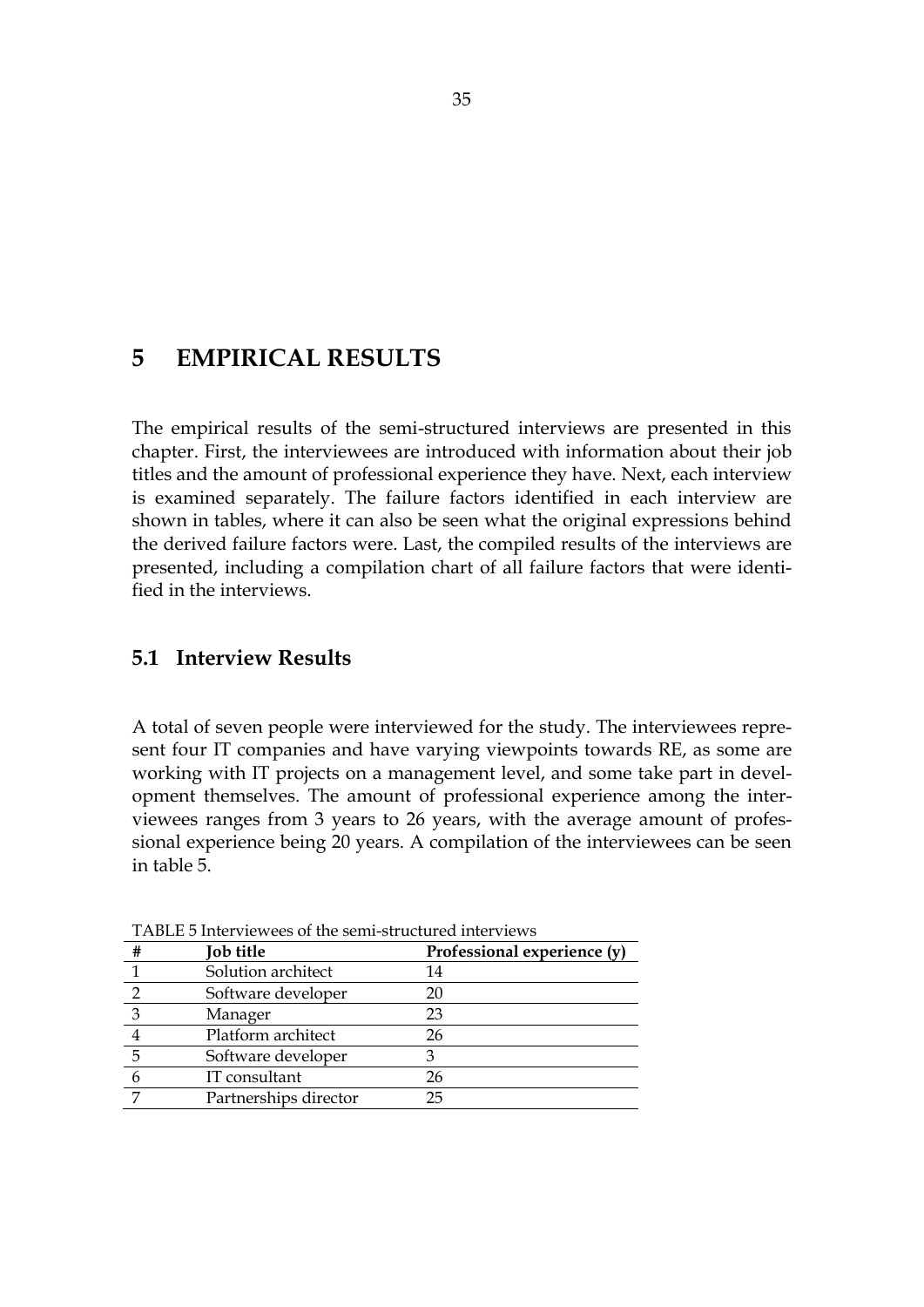#### <span id="page-35-1"></span>**5.1.1 Interview 1**

<span id="page-35-0"></span>TABLE 6 Interview 1 results

Interviewee #1 has worked with information technology for 14 years, of which he has been associated with software projects for 12 years. His professional experience consists mainly of working with a large telephony system in a specialist role. His current job title is solution architect. Four software project failure factors that are related to RE arose in the interview. These failure factors are listed in table 6 below.

| Original expression                                                                                                                                                                                              | Category                 | <b>Failure factor</b>                |
|------------------------------------------------------------------------------------------------------------------------------------------------------------------------------------------------------------------|--------------------------|--------------------------------------|
| I was a part of a project where<br>we just started working with<br>virtually no requirements,<br>and the project did not end<br>well.                                                                            | Requirements development | Missing requirements                 |
| Broad<br>requirements were<br>defined for the project, but<br>there were no requirements<br>for the sub tasks of the pro-<br>ject.                                                                               | Quality of requirements  | Requirements not specific<br>enough  |
| Nobody had clear responsibil- Requirements management<br>ity of handling requirements -<br>- and the requirements were<br>defined within a hassle of an<br>e-mail conversation.                                  |                          | Poor requirements<br>man-<br>agement |
| we were at the point where.<br>we could start carrying out<br>the migration, but then new<br>requirements arose because of<br>a recent business acquisition,<br>which brought the project to a<br>complete stop. | Requirements management  | Changing requirements                |

The first often occurring failure factor mentioned by the interviewee was *missing requirements*. To give an example, the interviewee described a software project where the project team started working with very little requirements, which caused difficulties in focusing on correct tasks and taking the project towards the right direction. Because of missing requirements, the project team's resources were not used as efficiently as they could have been used with proper requirements.

The second common failure factor that emerged in the interview was *requirements not being specific enough*. According to the interviewee, requirements being too broad causes similar difficulties in software projects as having little to no requirements to work with, namely making it hard to know what exactly needs to be done in the project.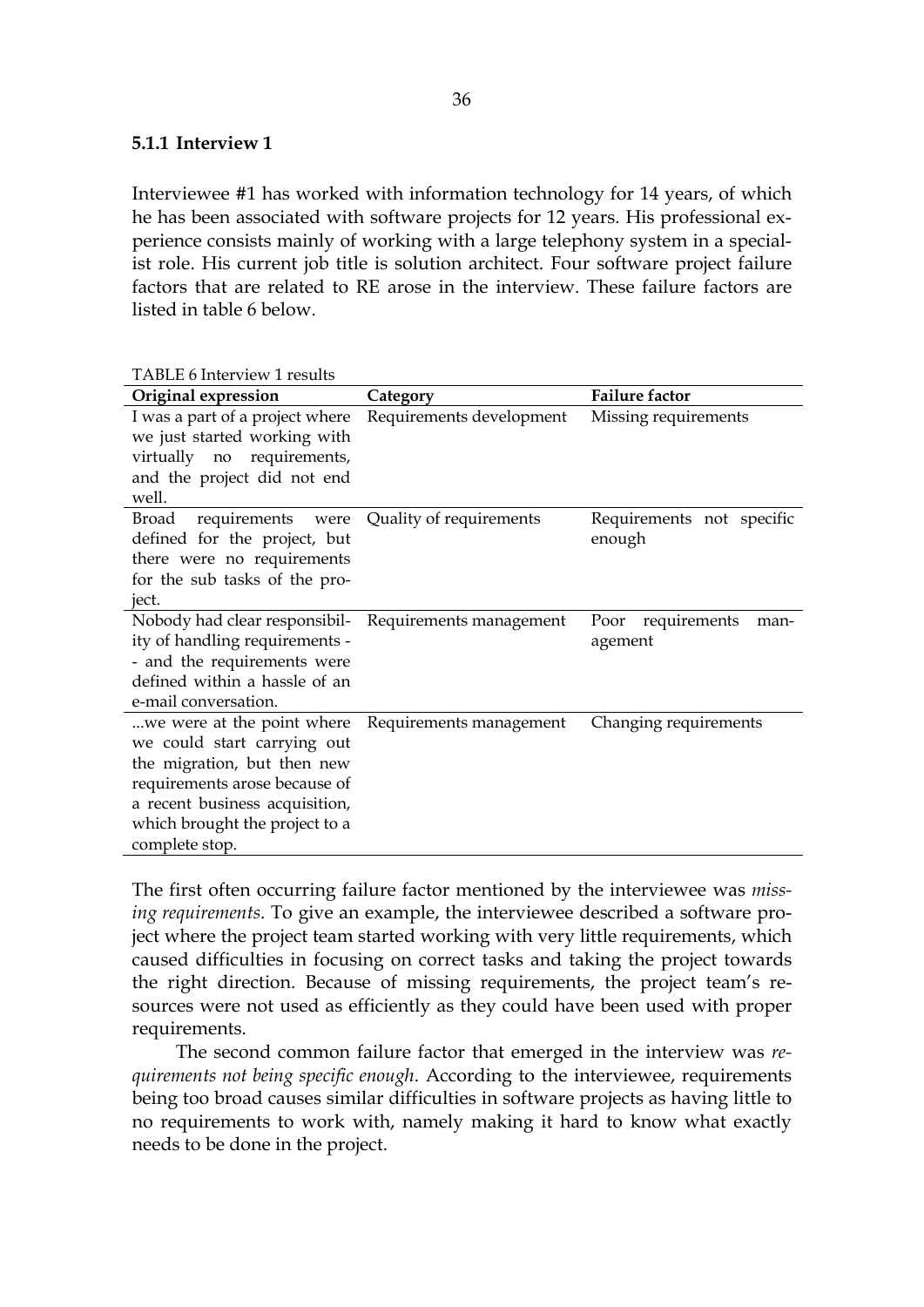As an example of the third recurring failure factor, the interviewee brought up a project where nobody had a clear responsibility of requirements management, which caused the requirements to partially drown under other project related communication as nobody was keeping track of them. Also, the project's requirements were mainly defined in an e-mail conversation with multiple participants. This made it even harder to get a grasp of the project's requirements, as they were scattered around a lengthy e-mail thread. The failure factor that this description depicts is *poor requirements management*.

The last frequently occurring failure factor that came out in the interview was *changing requirements*. As an example of this failure factor, the interviewee described a software project which had been ongoing for several weeks and where everything had been planned according to existing requirements. Then suddenly new major requirements emerged, and the project had to be replanned. This brought the development phase of the project into a halt and caused a noticeable delay in the project's schedule.

#### <span id="page-36-1"></span>**5.1.2 Interview 2**

Interviewee #2 works as a software developer for a medium-sized enterprise. He has roughly 20 years of professional experience, which consists of working for several IT companies. The interviewee has been associated with software projects for his whole career. Five RE failure factors were derived from the interview (table 7).

| Category                                               | <b>Failure factor</b>     |
|--------------------------------------------------------|---------------------------|
| Requirements are conducted<br>Requirements development | Requirements<br>conducted |
|                                                        | too late                  |
|                                                        |                           |
|                                                        |                           |
|                                                        |                           |
|                                                        |                           |
| Requirements development                               | Rushed requirements de-   |
|                                                        | velopment                 |
| Quality of requirements                                | Requirements not specific |
|                                                        | enough                    |
| (requirements) Requirements management                 | Changing requirements     |
|                                                        |                           |
|                                                        |                           |
| Requirements development                               | Wrong people carrying out |
|                                                        | requirements development  |
|                                                        |                           |
|                                                        |                           |
|                                                        |                           |

<span id="page-36-0"></span>TABLE 7 Interview 2 results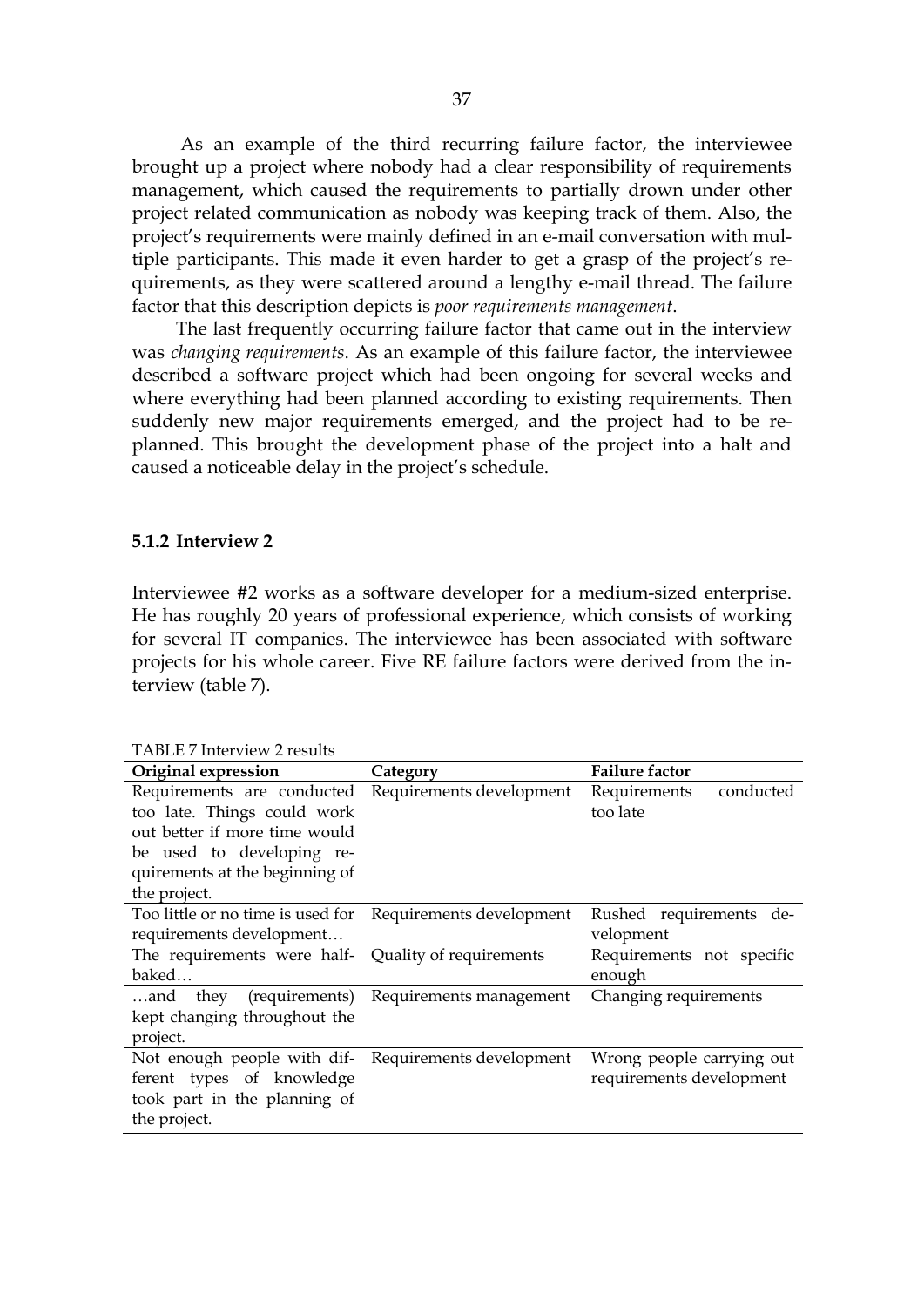The interviewee mentioned that it has been a common phenomenon in multiple software projects he has participated in that *requirements are conducted too late*. In such cases the software project has progressed too far with loose requirements when some new essential requirements emerge. The effect of conducting requirements too late resembles requirements changing during the project; replanning is often needed before continuing the development work, leading to the project being delayed.

Another recurring RE related mistake brought up in the interview was *rushed requirements development*. According to the interviewee, he has been a part of several software projects where very little time was used to develop requirements. The main problem caused by this has been requirements having poor quality.

*Requirements not being specific enough* was mentioned by the interviewee as he described a software project where the customer was not able to provide accurate and good quality requirements at any point of the project. The customer was not entirely sure what they wanted from the end product, which lead to the project's requirements being loose. The customer also changed their vision about the end product often during the project, which meant that the project had *changing requirements*.

The interviewee mentioned that software projects often do not have enough people with different types of professional expertise carrying out RE. This can lead to some important aspects of the project being neglected. For example, if only programmers are involved in RE, there might be a deficiency of requirements related to the UI or usability of the software. The failure factor that can be derived here is *wrong people carrying out requirements development*.

#### <span id="page-37-0"></span>**5.1.3 Interview 3**

Interviewee #3 works as a manager for a large IT corporation. He bears responsibility and ownership over multiple information systems and has 23 years of professional IT experience. RE failure factors that emerged during the interview are listed in table 8.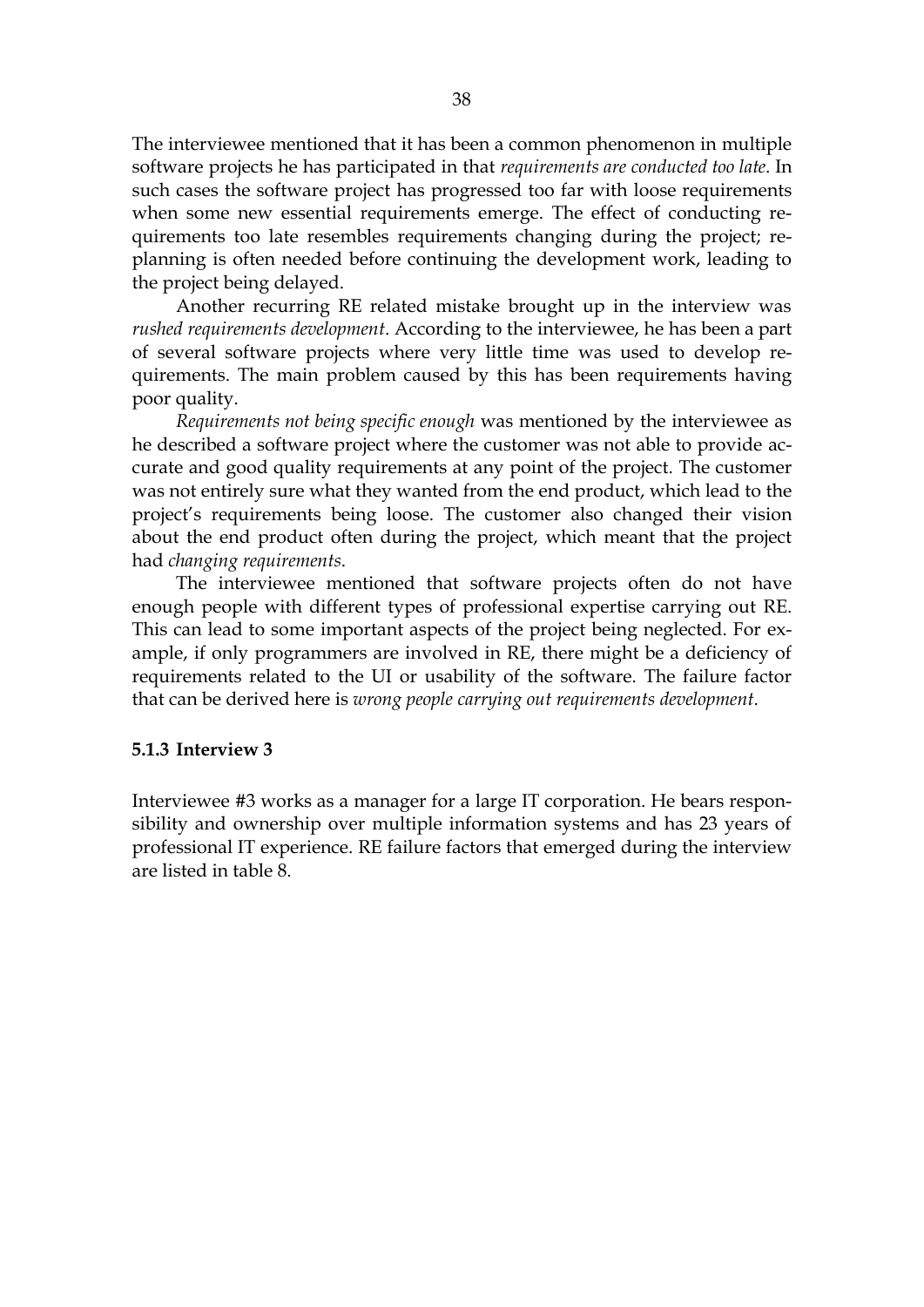<span id="page-38-0"></span>TABLE 8 Interview 3 results

| Original expression                                     | Category                 | <b>Failure factor</b>     |
|---------------------------------------------------------|--------------------------|---------------------------|
| They (=requirements) are elic- Requirements development |                          | Missing requirements      |
| ited poorly, or they are not                            |                          |                           |
| elicited at all.                                        |                          |                           |
| People who are specifying                               | Requirements development | Wrong people carrying out |
| requirements are unable to                              |                          | requirements development  |
| foresee the end result (of the                          |                          |                           |
| project) closely enough, and                            |                          |                           |
| do not possess enough tech-                             |                          |                           |
| nical knowledge about what                              |                          |                           |
| needs to be done.                                       |                          |                           |
| The "PowerPoint department"                             | Quality of requirements  | Requirements not specific |
| usually has quite broad re-                             |                          | enough                    |
| quirements - - and usually it is                        |                          |                           |
| only a scratch on the surface.                          |                          |                           |
| the<br>they<br>Along<br>way                             | Requirements management  | Changing requirements     |
| (=requirements) change signif-                          |                          |                           |
| icantly for some reason.                                |                          |                           |

When asked about what are the most often recurring RE related mistakes in software projects, the interviewee first mentioned that requirements are often elicited poorly or "not elicited at all". Thus, the derived failure factor is *missing requirements*. This means that the project was carried out with some important requirements missing completely.

The second recurring failure factor that arose during the interview was *wrong people carrying out requirements development*. The interviewee mentioned that people who are specifying project requirements regularly lack technical knowledge that is necessary to understand the constraints of the project and to apprehend what is actually wanted from the end product. The interviewee named a specific group of people as the "PowerPoint department", which typically consists of middle managers that mainly understand the broad requirements but not the technical aspects of the project. According to the interviewee, when these middle managers conduct requirements elicitation, the resulting *requirements are not specific enough*.

Another frequent RE related failure factor mentioned by the interviewee was *changing requirements*. The interviewee stated that during many projects the requirements are not static and evolve a lot as the project progresses. This often causes increased workload to the project team through new feature requests and the need to make changes to existing software. Changing requirements can also hamper the original estimations regarding the budget and schedule of the project.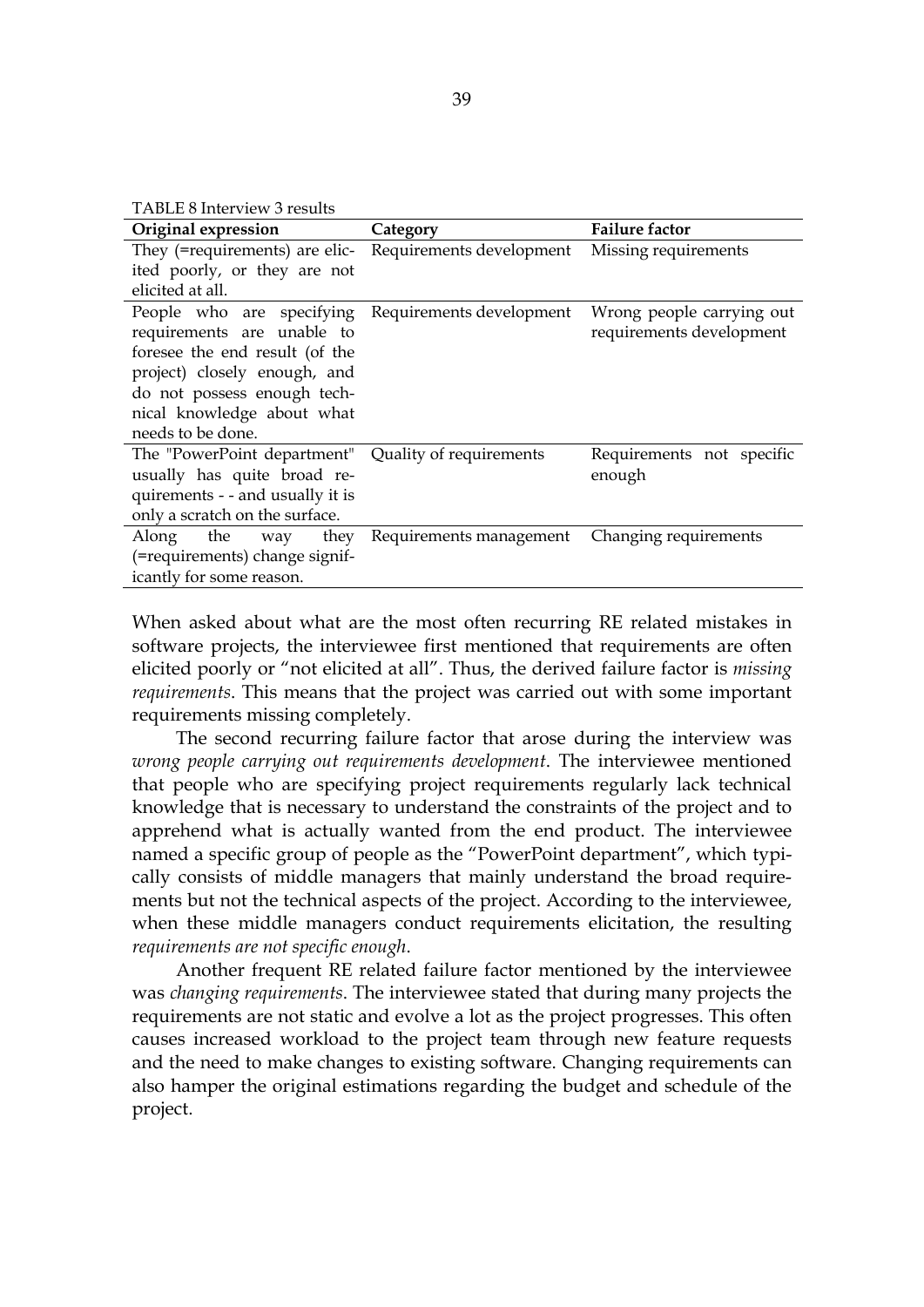#### <span id="page-39-1"></span>**5.1.4 Interview 4**

Interviewee #4 is a platform architect for a medium IT corporation. He has 26 years of professional experience, and his responsibilities have ranged from programming and database maintenance to taking care of software projects on a larger scale. Two RE failure factors could be extracted from the interview (table 9).

<span id="page-39-0"></span>

|  | TABLE 9 Interview 4 results |  |
|--|-----------------------------|--|
|--|-----------------------------|--|

| Original expression                                 | Category | <b>Failure factor</b>     |  |
|-----------------------------------------------------|----------|---------------------------|--|
| Requirements are often de- Quality of requirements  |          | Requirements not specific |  |
| fined in an undetailed man-                         |          | enough                    |  |
| ner, whereupon it is unclear                        |          |                           |  |
| for both parties what needs to                      |          |                           |  |
| be done.                                            |          |                           |  |
| People with enough experi- Requirements development |          | Wrong people carrying out |  |
| ence and know-how should be                         |          | requirements development  |  |
| present so that requirements                        |          |                           |  |
| of good quality can be con-                         |          |                           |  |
| ducted.                                             |          |                           |  |

From the interviewee's point of view, it is a common phenomenon in software projects that *requirements are not specific enough*. According to the interviewee, requirements are often broad, which makes it difficult for both the vendor and the client to understand what exactly needs to be achieved by the developed software. This can cause struggles on the vendor's side to work efficiently towards the target. Moreover, the vendor spending excessive time on developing the software can lead to unfulfilled expectations and disappointment on the client's side.

The interviewee mentioned that occasionally there is too little suitable expertise among people conducting RE, or in other words, *wrong people are carrying out requirements development*. For example, a salesperson might not be the correct individual to conduct any extensive technical requirements for a project. The interviewee pointed out that people with enough relevant technical experience should take part in RE from very early stages of the project to increase the chance of ending up with quality requirements.

#### <span id="page-39-2"></span>**5.1.5 Interview 5**

Interviewee #5 works as a software developer for a medium IT corporation. He has 3 years of professional experience, consisting mainly of developing software. Four RE failure factors were inferred from the expressions of the interviewee (table 10).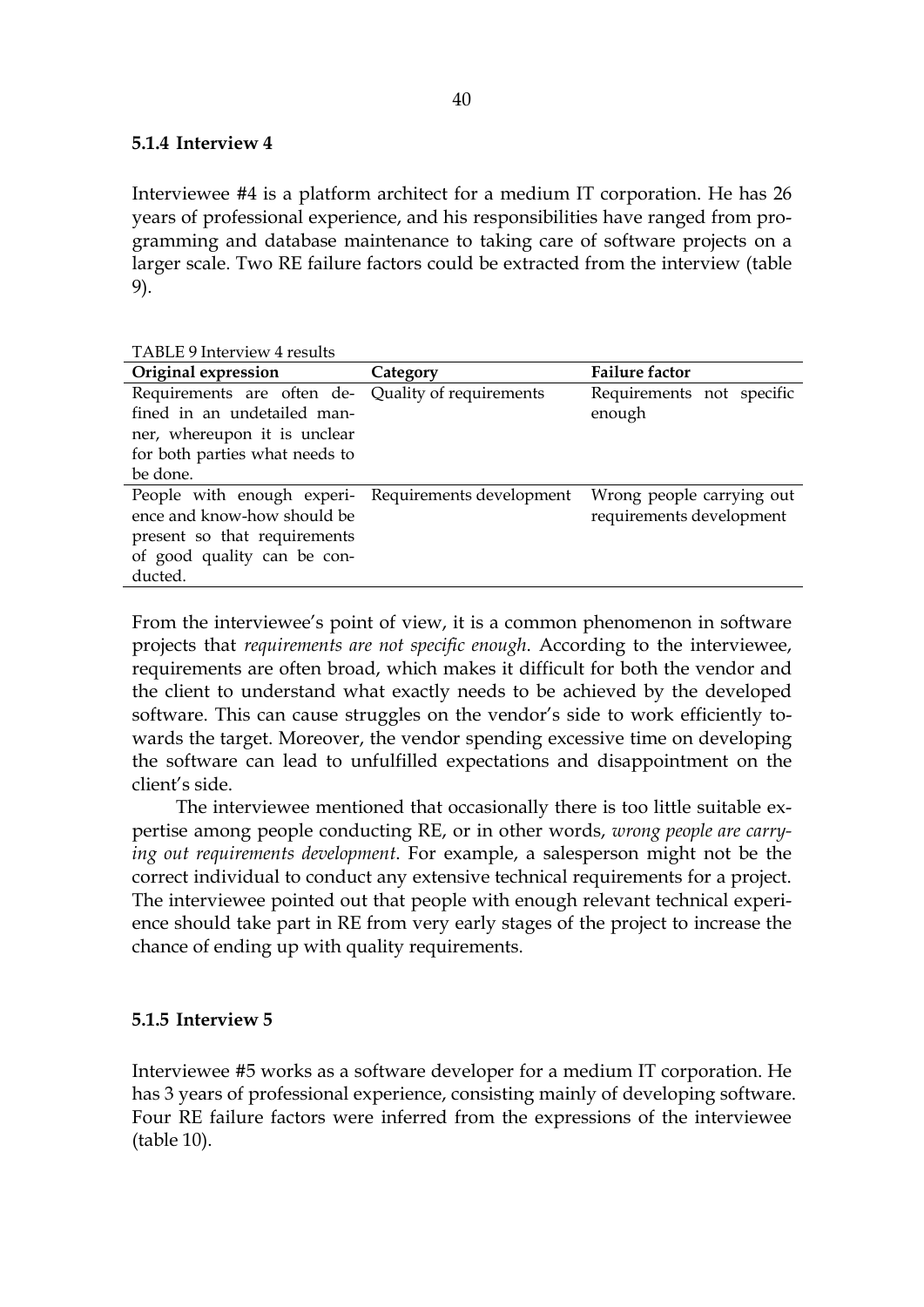<span id="page-40-0"></span>TABLE 10 Interview 5 results

| Original expression                                  | Category                | <b>Failure factor</b>     |  |
|------------------------------------------------------|-------------------------|---------------------------|--|
| Requirements might be broad, Quality of requirements |                         | Requirements not specific |  |
| and they do not actually tell                        |                         | enough                    |  |
| anything.                                            |                         |                           |  |
| Fluctuating requirements - - Requirements management |                         | Changing requirements     |  |
| cause more work for the pro-                         |                         |                           |  |
| ject.                                                |                         |                           |  |
| The person who carries out Requirements development  |                         | Wrong people carrying out |  |
| requirements development is                          |                         | requirements development  |  |
| not a part of the project team                       |                         |                           |  |
| and does not understand what                         |                         |                           |  |
| is actually required (from the                       |                         |                           |  |
| project).                                            |                         |                           |  |
| The requirements are unclear                         | Quality of requirements | Unclear requirements      |  |
| for those who carry out the                          |                         |                           |  |
| project - - and the customer                         |                         |                           |  |
| does not know what they                              |                         |                           |  |
| want.                                                |                         |                           |  |

The interviewee described that it is typical for software projects that *requirements are not specific enough*. According to the interviewee, this is especially true in large (hundreds of thousands of Euros) projects. The requirements being broad means that developers need to spend time in "decoding" them and splitting them into smaller, more comprehensive parts.

*Changing requirements* was mentioned by the interviewee as another recurring pitfall in software projects. When requirements fluctuate, the total amount of work needed for the project grows. The interviewee pointed out that this can be beneficial for the software vendor in case they are working with an hourly wage, as they can charge more from the customer. However, if the project is done with a piecework pay, the vendor generally does not want its workload to increase.

The interviewee stated that often the person who performs RE is not a part of the team that carries out the actual software development. Thus, the person might not possess enough technical knowledge to be able to produce adequate requirements. The interviewee mentioned that one area where this can cause problems is scheduling and budgeting the project. The identifiable failure factor here is *wrong people carrying out requirements development*.

Last common failure factor brought up by the interviewee was *unclear requirements*. Often requirements being unclear originates from the customer's inability to recognize and communicate explicitly what they want from the project's end product. This typically leads to ambiguous requirements, which are hard to interpret and cause additional work for the software developer.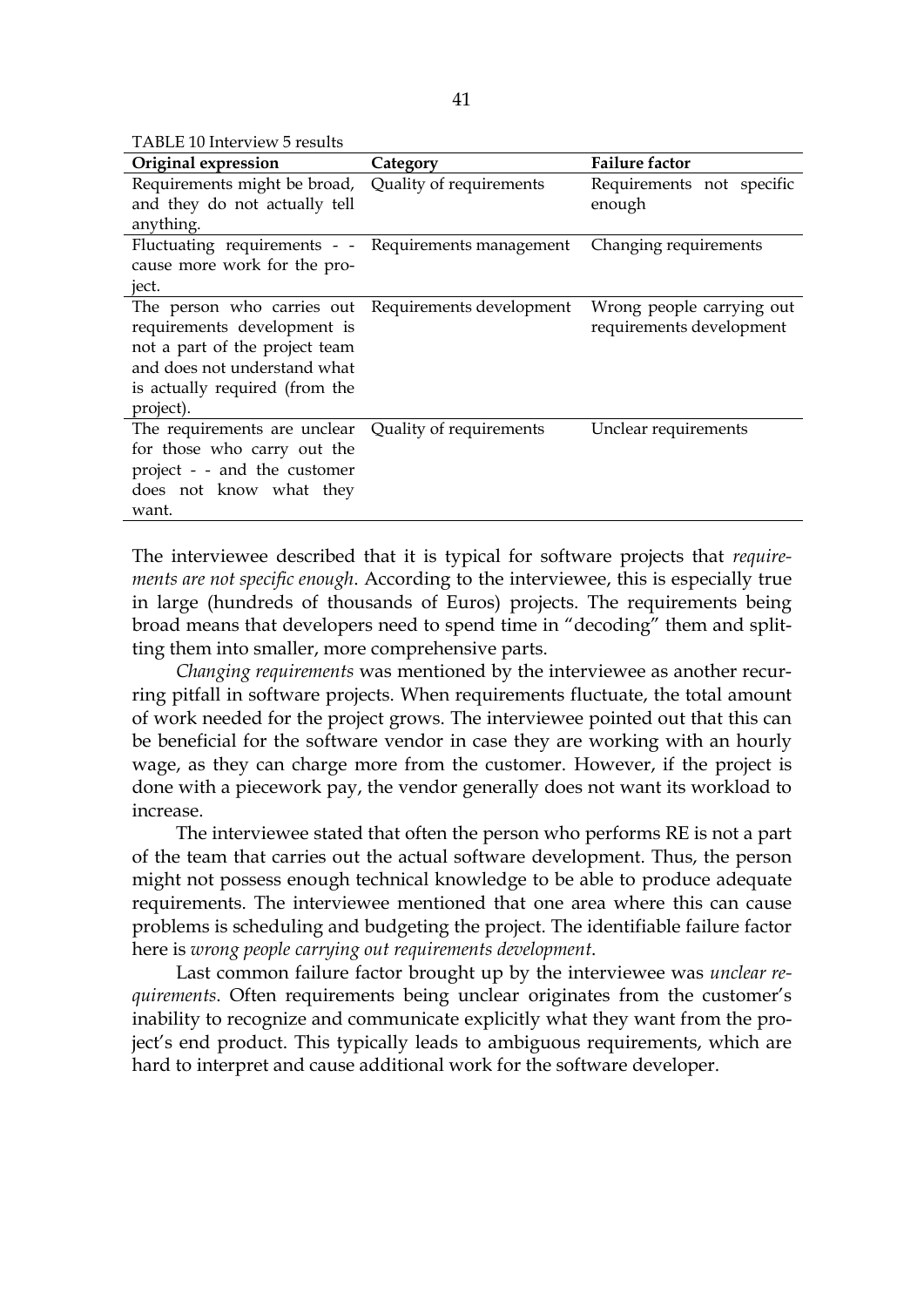#### <span id="page-41-1"></span>**5.1.6 Interview 6**

Interviewee #6 works as a consultant for a large IT corporation. He is often involved in software projects and is specialized in requirements engineering. Two RE failure factors were remarked from the interviewee's statements (table 11).

<span id="page-41-0"></span>TABLE 11 Interview 6 results

| Original expression                                                                                                                                                                                         | Category | <b>Failure factor</b>               |
|-------------------------------------------------------------------------------------------------------------------------------------------------------------------------------------------------------------|----------|-------------------------------------|
| If a requirement is made in a Quality of requirements<br>way that it can be understood<br>in two different ways, the cus-<br>tomer will understand it in a<br>way that is better from their<br>perspective. |          | Requirements not specific<br>enough |
| Transferring of information Quality of requirements<br>fails. The customer's actual<br>business needs or processes<br>have not been understood.                                                             |          | Unclear requirements                |

The interviewee emphasized the importance of requirements being precise multiple times during the interview and stated that *requirements not being specific enough* is a common failure factor in software projects. He argued that if a requirement is vague enough to be understood in more than one way, the customer will probably understand it in a way that suits them best, and which is often overly optimistic. This can lead to disappointments on the customer's side, as the project's end product might not fulfil the customer's expectations well enough.

Another recurring failure factor that arose during the interview was *unclear requirements*. According to the interviewee, this failure factor stems from the project team not understanding the customer's business needs or processes clearly enough. Thus, the requirements do not enclose enough accurate information of what the customer really wants from the project.

### <span id="page-41-2"></span>**5.1.7 Interview 7**

Interviewee #7 has worked with information technology for 25 years. His job titles have ranged from technical sales support to product manager and project manager, with the main emphasis of his career being on telecommunications field of business. He currently works as a partnerships director for a medium IT corporation. RE failure factors collected from the interview are listed in table 12 below.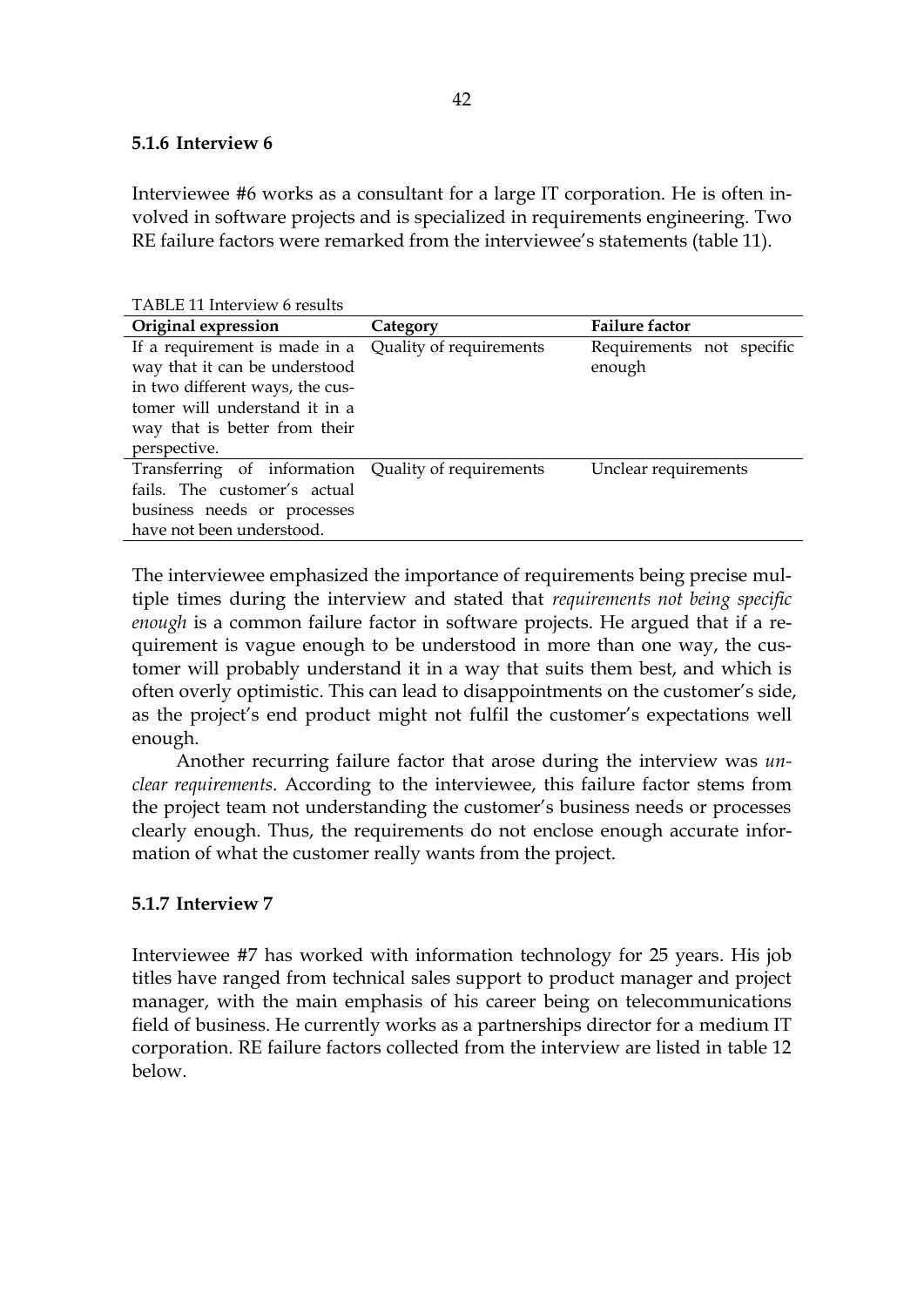<span id="page-42-0"></span>TABLE 12 Interview 7 results

| Original expression                                                                                                                                                                                      | Category                | <b>Failure factor</b>                                 |  |
|----------------------------------------------------------------------------------------------------------------------------------------------------------------------------------------------------------|-------------------------|-------------------------------------------------------|--|
| The requirements often ex-<br>plode during projects. People<br>think that new things can be<br>done within existing projects<br>with little effort.                                                      | Requirements management | Changing requirements                                 |  |
| Correct representatives from Requirements development<br>every relevant stakeholder are<br>not present in requirements<br>development. An executive is<br>not necessarily the correct<br>representative. |                         | Wrong people carrying out<br>requirements development |  |
| Requirements are left incom-<br>plete and superficial, which<br>leads to bad general view of<br>the project and dependencies<br>being overlooked.                                                        | Quality of requirements | Requirements not specific<br>enough                   |  |

*Changing requirements* was the first recurring failure factor mentioned by the interviewee. He stated that requirements often "explode" during projects, which means that new requirements are added, or existing requirements are modified lightly. Stakeholders seem to think that minor changes can be "smuggled" along with existing requirements, and they tend to think that this can be done without any major impacts to overall cost or schedule of the project. The interviewee emphasized that when changing requirements causes problems, the project manager is at fault by letting it happen.

The interviewee argued that often project stakeholders do not have correct representatives taking part in requirements development. For example, an executive might not have enough technical knowledge to be the sole representative of a stakeholder. The interviewee also described a "loud group of people" from the customer's side that regularly wants to take part in requirements development and whose priority number one is that as little changes are made as possible. This group of people can be seen as a manifestation of resistance to change, and a strong project manager is needed to be able to negotiate quality requirements with them. To summarise this description, there are often *wrong people carrying out requirements development*.

The last failure factor that occurred in the interview was *requirements not specific enough*. The interviewee elaborated that this causes problems with budgeting and scheduling of the project, as well as with understanding dependencies that the developed software might have with other systems. According to the interviewee, some dependencies often come as a surprise to the project team after the project has progressed for a long time, which could have been avoided by composing requirements more thoroughly. The worst-case scenario is that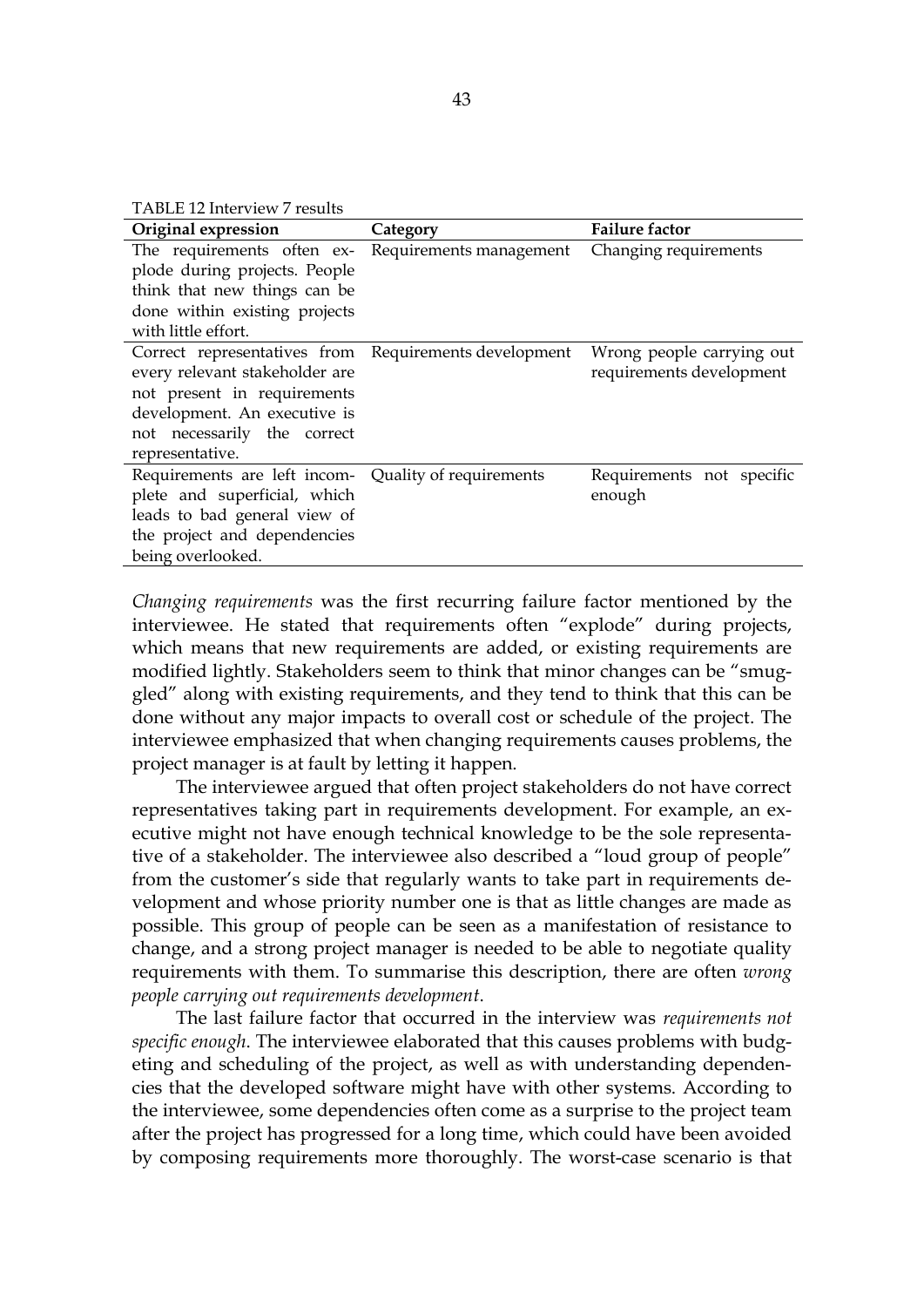<span id="page-43-2"></span>some other system stops working because of dependencies that were not recognized in the project.

## **5.2 Compiled Results**

Out of the seven interviews that were carried out during this research, a total of eight unique RE related failure factors were identified. These failure factors are listed in table 13, where it is also shown how many interviews each failure factor appeared in.

<span id="page-43-0"></span>

| TABLE 13 Compiled failure factors and their occurrences in the interviews |                           |  |
|---------------------------------------------------------------------------|---------------------------|--|
| <b>Failure factor</b>                                                     | Occurrences in interviews |  |
| Requirements not specific enough                                          |                           |  |
| Changing requirements                                                     | 5                         |  |
| Wrong people carrying out requirements development                        | 5                         |  |
| Missing requirements                                                      |                           |  |
| Unclear requirements                                                      |                           |  |
| Poor requirements management                                              |                           |  |
| Requirements conducted too late                                           |                           |  |
| Rushed requirements development                                           |                           |  |

The data shows that according to the interviewees the most prevalent failure factor in software projects is "requirements not specific enough", which was mentioned by every interviewee. Closely behind on shared second place are "changing requirements" and "wrong people carrying out requirements development" with five occurrences each.

By dividing the identified failure factors into the same three categories that were used earlier in the study (requirements development, requirements management, and quality of requirements), we can see how the failure factors are diverged between different aspects of RE (table 14).

| Category                 | <b>Failure factor</b>                              |  |
|--------------------------|----------------------------------------------------|--|
| Requirements development | Wrong people carrying out requirements development |  |
|                          | Requirements conducted too late                    |  |
|                          | Rushed requirements development                    |  |
|                          | Missing requirements                               |  |
| Requirements management  | Poor requirements management                       |  |
|                          | Changing requirements                              |  |
| Quality of requirements  | Requirements not specific enough                   |  |
|                          | Unclear requirements                               |  |

<span id="page-43-1"></span>TABLE 14 Failure factors identified in the interviews divided into categories

Four of the identified failure factors concern requirements development (50 %), whereas two are about requirements management (25 %) and two are about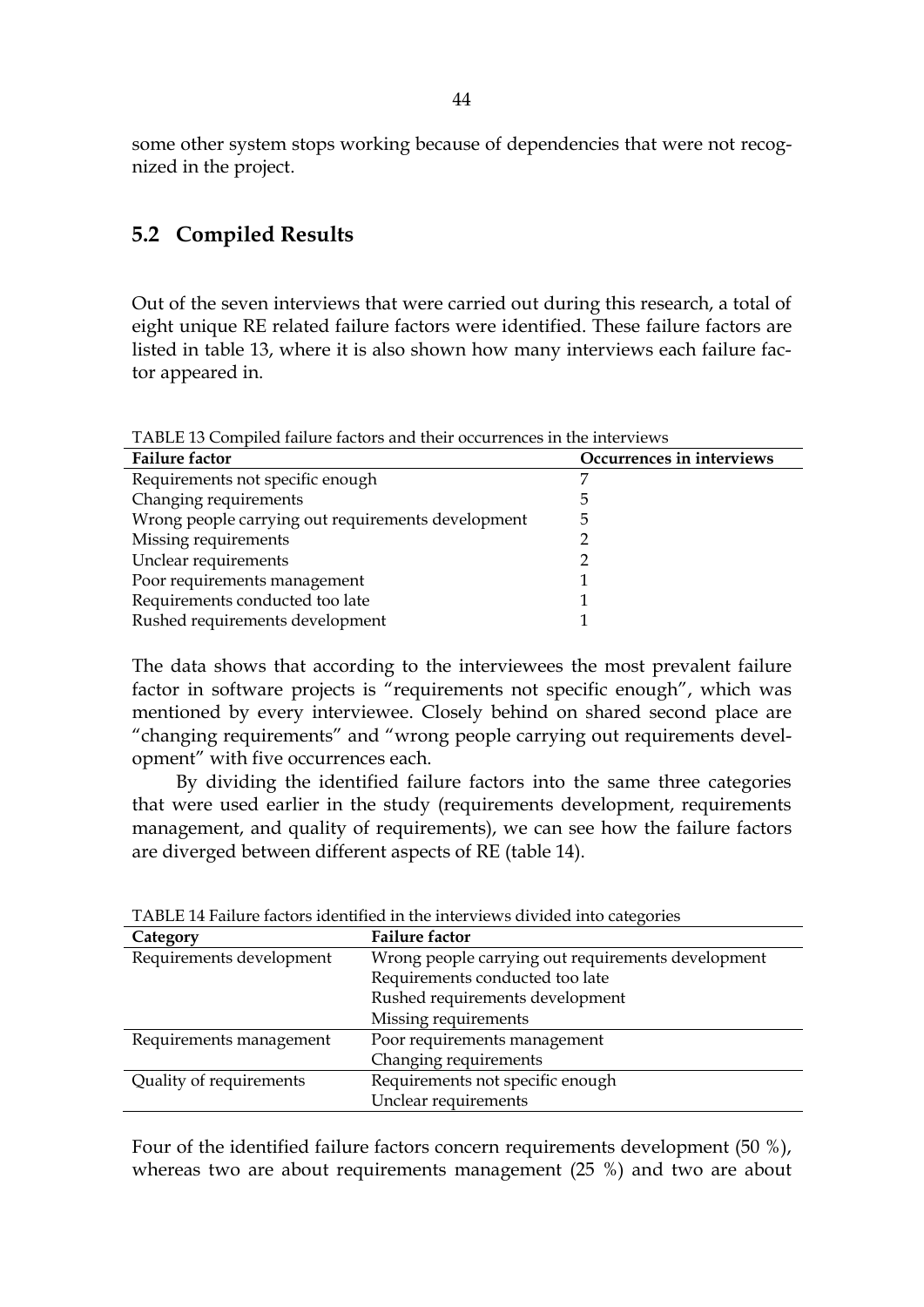quality of requirements (25 %). When examining how often failure factors from each category occurred in the interviews, the numbers look like following:

- Requirements development: 9 occurrences (37,5 %)
- Requirements management: 6 occurrences (25 %)
- Quality of requirements: 9 occurrences (37,5 %)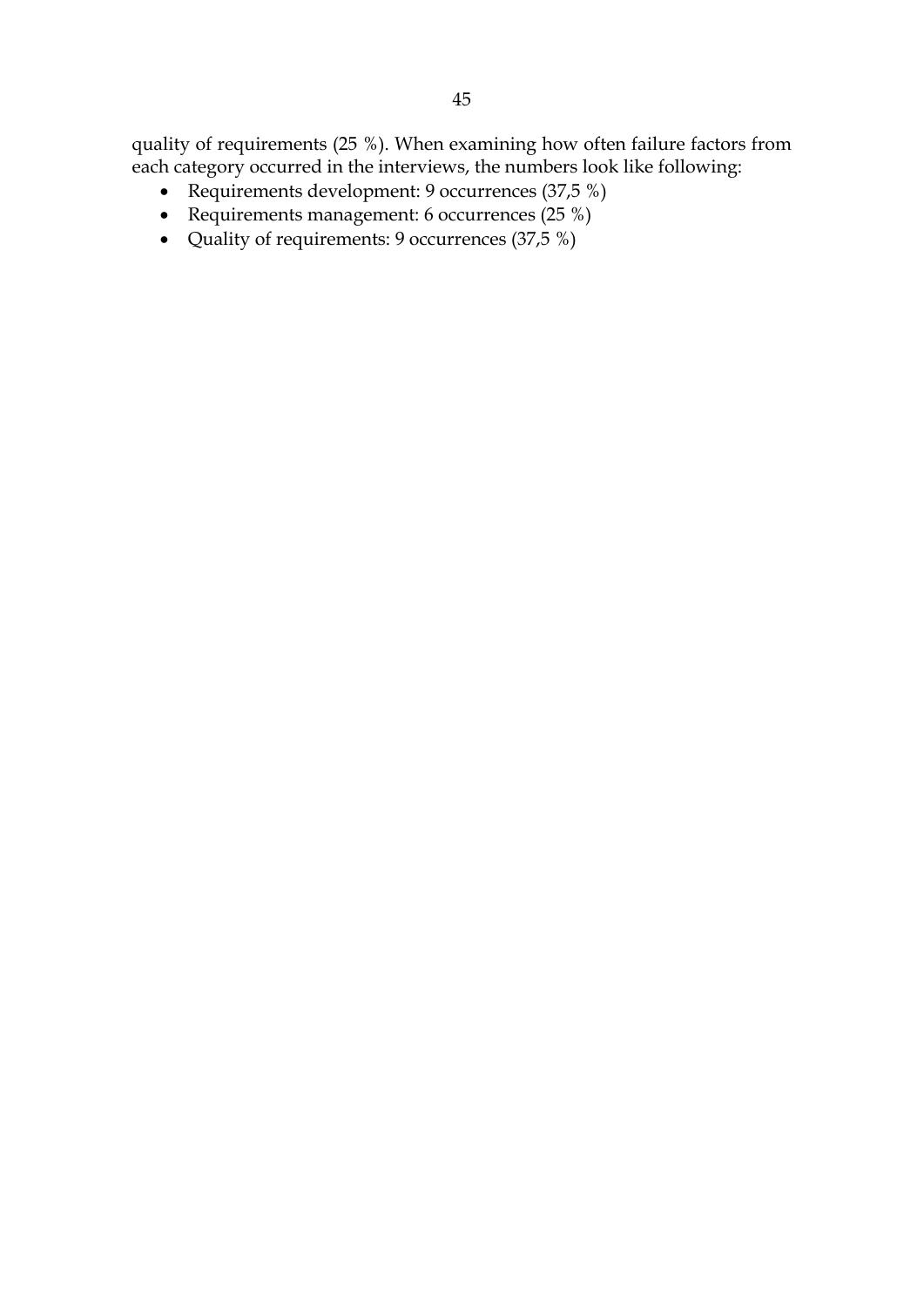# <span id="page-45-0"></span>**6 DISCUSSION**

In this study, a literature review and an empirical research were conducted to gain more information regarding RE failure factors. The goal of the study was to answer these two research questions:

- RQ1: What requirements engineering failure factors are mentioned in existing studies addressing software project failure factors?
- RQ2: What are the most recurrent requirements engineering failure factors in software projects according to IT professionals?

The first research question can be answered by the results of the literature review. From the seven scientific papers that were analysed for this study, a total of 17 RE related failure factors were found. These failure factors are listed in table 3.

Interestingly, all failure factors that were identified among the papers are worded differently and only two of them are semantically identical. Failure factors "misinterpretation of requirements" (Goedeke, Mueller & Pankratz, 2017) and "misunderstanding the requirements" (Schmidt et al, 2001) clearly mean the same thing, but an equality sign cannot be drawn between any other two failure factors. It can be argued that "incomplete requirements" (Clancy, 1995) and "missing requirements" (Ebad, 2020) have similar intents, although the first failure factor can be interpreted to mean that requirements exist, but they are incomplete in some way, whereas the second one points towards some requirements missing completely. The examined studies all mentioning different RE failure factors might indicate that there is little steadily established scientific knowledge about the subject. It can be assumed that if a more robust knowledge base existed, the failure factors mentioned in the studies would be more uniform.

As an answer to the second research question, the most recurrent RE failure factors in software projects according to our empirical research are:

- Requirements not specific enough
- Changing requirements
- Wrong people carrying out requirements development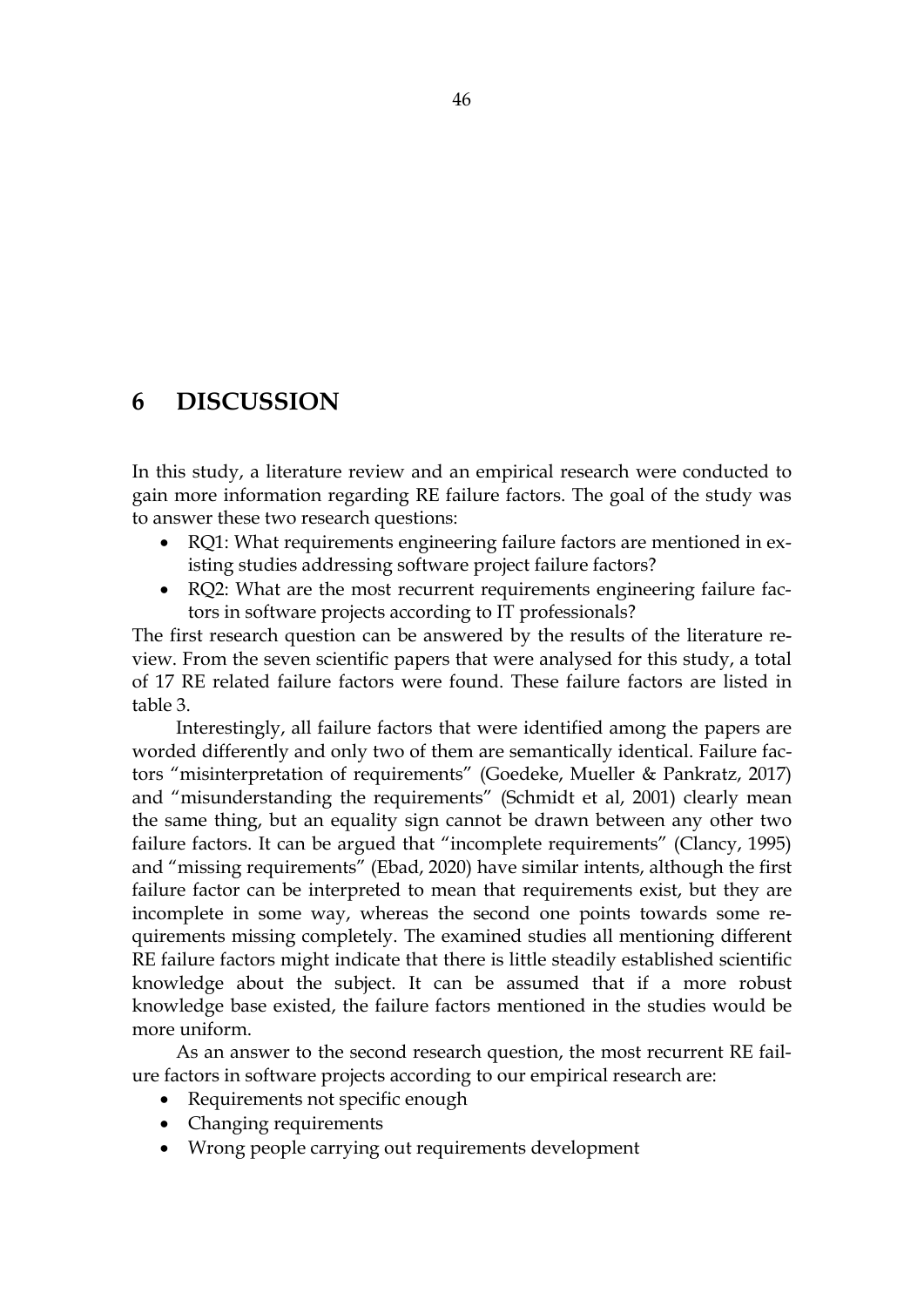All seven interviewees mentioned the failure factor "requirements not specific enough", whereas "changing requirements" and "wrong people carrying out requirements development" were brought up by five interviewees each. In addition to these three failure factors, five less frequently occurring failure factors were identified. All identified failure factors can be seen in table 13.

"Requirements not specific enough" being indicated by every interviewee as a recurring failure factor underlines its prevalence in software projects, and the interviewees mentioned several effects that this failure factor has regarding software project success. Multiple interviewees shared the opinion that requirements not being specific enough makes it harder to work efficiently towards the target of the project. According to the interviewees, the failure factor's consequences also include challenges in budgeting and scheduling of the project and difficulties in accurately fulfilling the customer's expectations.

According to the interviewees, "changing requirements" has a more straightforward impact on software projects, as almost every interviewee that mentioned the failure factor stated that changing requirements mostly causes additional work from the project team. Surplus work can naturally delay the project at hand, as well as cause additional monetary costs for the project.

When it comes to "wrong people carrying out requirements development", the interviewees mentioned this failure factor indirectly causing similar repercussions as the two previous failure factors. Unlike the two other failure factors, this failure factor concerns the requirements development process rather than the quality of requirements. Thus, this failure factor often leads to the emergence of other failure factors, for example requirements not being specific enough.

Four of the eight failure factors identified in our empirical study are mentioned in the scientific papers that were examined in our literature review, whereas four are not. The four failure factors that are mentioned in the examined papers are:

- Changing requirements
- Missing requirements
- Poor requirements management
- Unclear requirements

As some of the answers of our empirical study's interviewees could not be matched with any failure factors found in the examined literature, these four failure factors had to be conducted for the study:

- Requirements conducted too late
- Requirements not specific enough
- Rushed requirements development
- Wrong people carrying out requirements development

It is interesting that as many as four failure factors are not mentioned in the examined literature, especially when considering that "requirements not specific enough" and "wrong people carrying out requirements development" were among the three most frequently occurring failure factors identified in our empirical research. Someone could argue that the newly conducted failure factor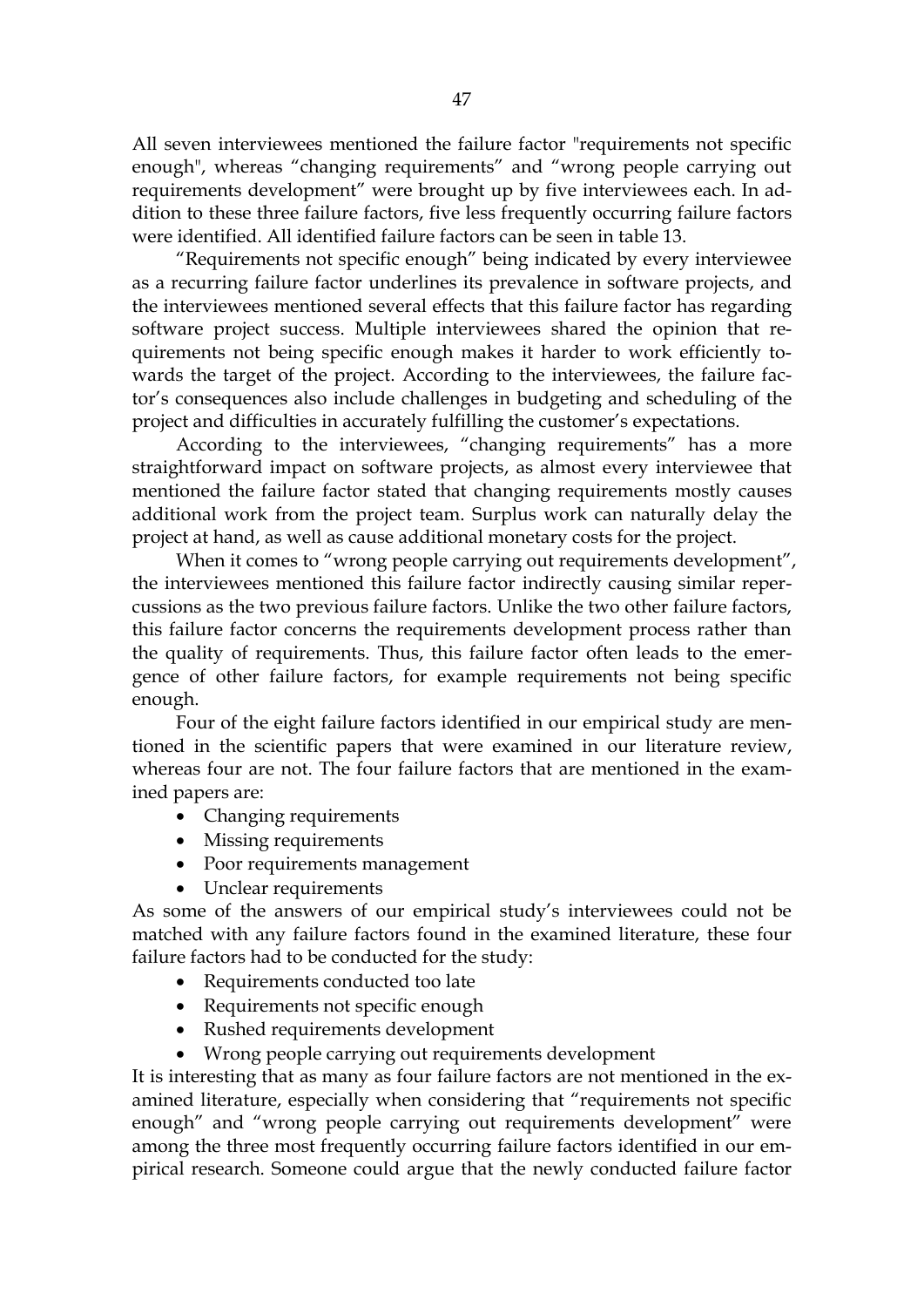"requirements not specific enough" has a similar meaning with "unclear requirements", which was found in existing literature. However, requirements being unspecific and them being unclear are not the same: when requirements are unspecific, there might exist completely clear requirements which are too broad. On the other hand, requirements might be very specific but written in an ambiguous fashion, resulting in the requirements being unclear and difficult to understand.

The fact that half of the failure factors that were identified in our empirical study are not mentioned in the examined literature further indicates that RE failure factors have not yet been studied comprehensively. If a solid amount of scientific groundwork about the subject existed, a higher proportion of identified failure factors would presumably have been found in existing scientific papers. Table 15 includes a compilation of all failure factors identified in our literature review and empirical research.

| <b>Failure factor</b>                            | Found in existing   | Found in the em-    |
|--------------------------------------------------|---------------------|---------------------|
|                                                  | literature          | pirical research    |
| Changing requirements                            | X                   | X                   |
| Conflicting system requirements                  | X                   |                     |
| Customers/users did not make enough time for     | $\boldsymbol{\chi}$ |                     |
| requirements gathering                           |                     |                     |
| Ill-defined project requirements                 | X                   |                     |
| Incomplete requirements                          | $\boldsymbol{\chi}$ |                     |
| Incomplete requirements analysis                 | $\pmb{\chi}$        |                     |
| Lack of frozen requirements                      | $\mathbf{x}$        |                     |
| Misinterpretation of requirements                | $\boldsymbol{\chi}$ |                     |
| Missing requirements                             | $\boldsymbol{\chi}$ | $\boldsymbol{\chi}$ |
| Misunderstanding the requirements                | $\boldsymbol{\chi}$ |                     |
| No method for requirements gathering             | $\boldsymbol{\chi}$ |                     |
| No single requirements repository for require-   | $\boldsymbol{\chi}$ |                     |
| ments                                            |                     |                     |
| Poor requirements management                     | X                   | $\boldsymbol{\chi}$ |
| Project did not have good requirements at any    | $\boldsymbol{\chi}$ |                     |
| stage                                            |                     |                     |
| Project not replanned after requirements changes | X                   |                     |
| Requirements conducted too late                  |                     | $\boldsymbol{\chi}$ |
| Requirements not specific enough                 |                     | $\boldsymbol{\chi}$ |
| Rushed requirements development                  |                     | X                   |
| Unclear requirements                             | $\boldsymbol{\chi}$ | X                   |
| Unprioritized requirements                       | X                   |                     |
| Wrong people carrying out requirements devel-    |                     | $\boldsymbol{\chi}$ |
| opment                                           |                     |                     |

<span id="page-47-0"></span>TABLE 15 Requirements engineering failure factors identified in existing literature and in the empirical research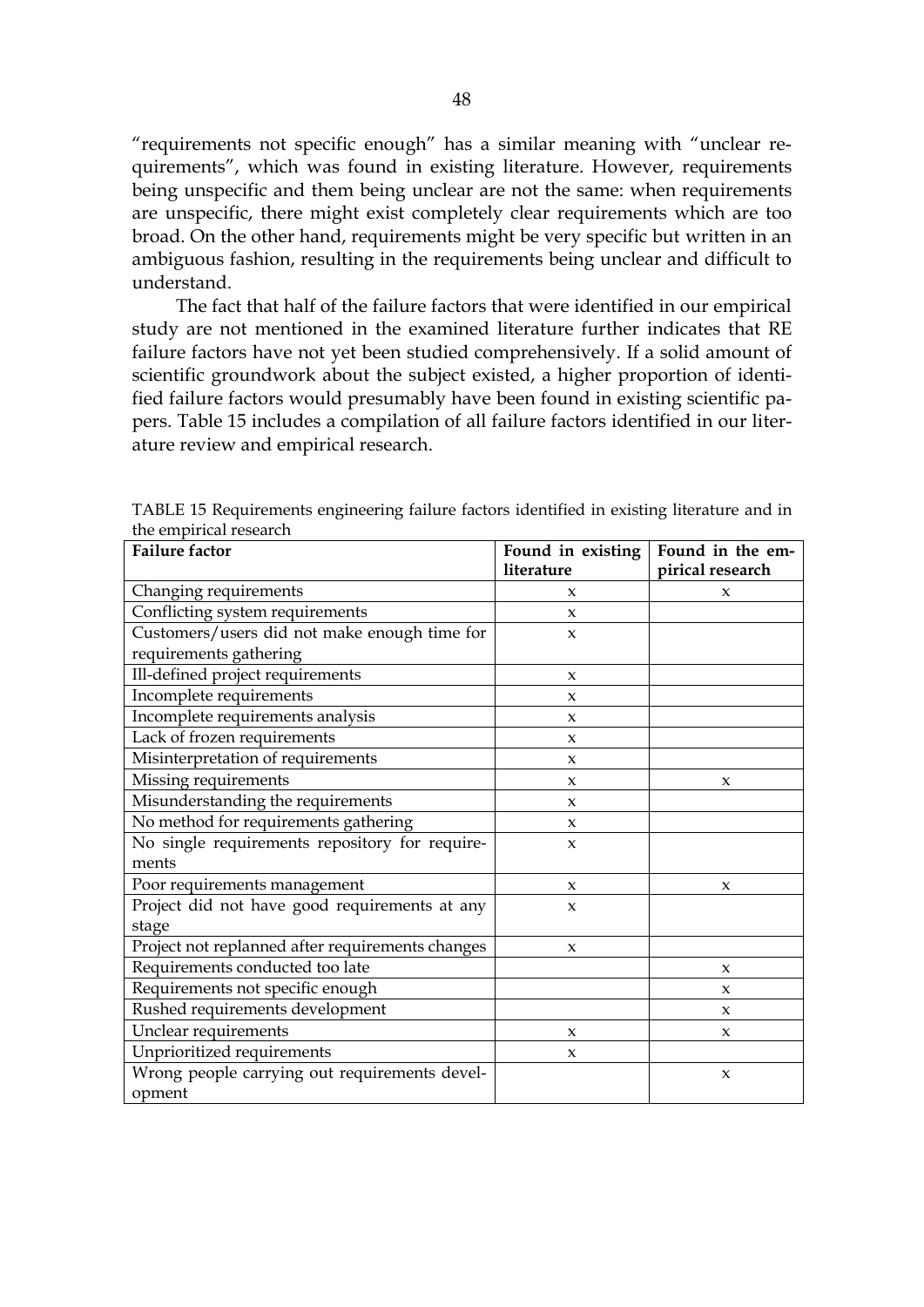#### <span id="page-48-0"></span>**6.1 Theoretical and Practical Implications**

Software project failure factors have been studied quite extensively in the past, but RE has not been a common focal point of scientific papers. This study attempted to fill this research gap by providing insight of RE related failure factors. The study introduced several failure factors not mentioned in existing literature. These failure factors could be used as a partial baseline in studies that examine failure factors and their rates of incidence in software projects. For example, the newly identified RE failure factors could be included on a list of failure factors that are investigated in a failure factor study.

Another theoretical implication of this study is that there probably exists failure factors that concern RE that have not been identified in existing failure factor studies. Multiple failure factors that were mentioned in our empirical study are not found in existing literature, which hints that more work is needed to establish a rigid foundation of RE failure factors.

In a practical sense, this study gives project managers and other people working with RE information about what are the most common RE related pitfalls in software projects. Being aware of RE's prevailing risks might help avoiding them in real life scenarios. As RE plays a crucial role in software projects and affects all other project activities, it is probably worthwhile to recognize what can go wrong with it in order to increase the success rate of projects and to save time and money.

## <span id="page-48-1"></span>**6.2 Limitations**

One limitation of the study concerns partial homogeneity of the interviewees, as they all work for Finnish IT organizations. Even though the interviewees represent multiple different professional titles and have varying professional experience (ranging from 3 years to 26 years), the fact that they are all positioned in Finnish organizations might skew the study's results. Interviewing people from organizations based in other countries could have resulted in different failure factors to be discovered in the study.

It is also worth noting that semi-structured interviews give some freedom to the interviewer to guide the interview process, which affects the reliability of the study. What this means is that different interviewers could theoretically get different results from the same interviewees. The interviewees would probably mention failure factors that they consider to be the most significant to any interviewer, but less impactful failure factors could remain unmentioned to some interviewers.

Another limitation of the study is that some of the scientific papers referenced are quite old. It was challenging to find more than few recent papers concerning RE related failure factors, so there are a couple of papers included from the beginning of 2000's and one from 1990's. The main limitation here is that the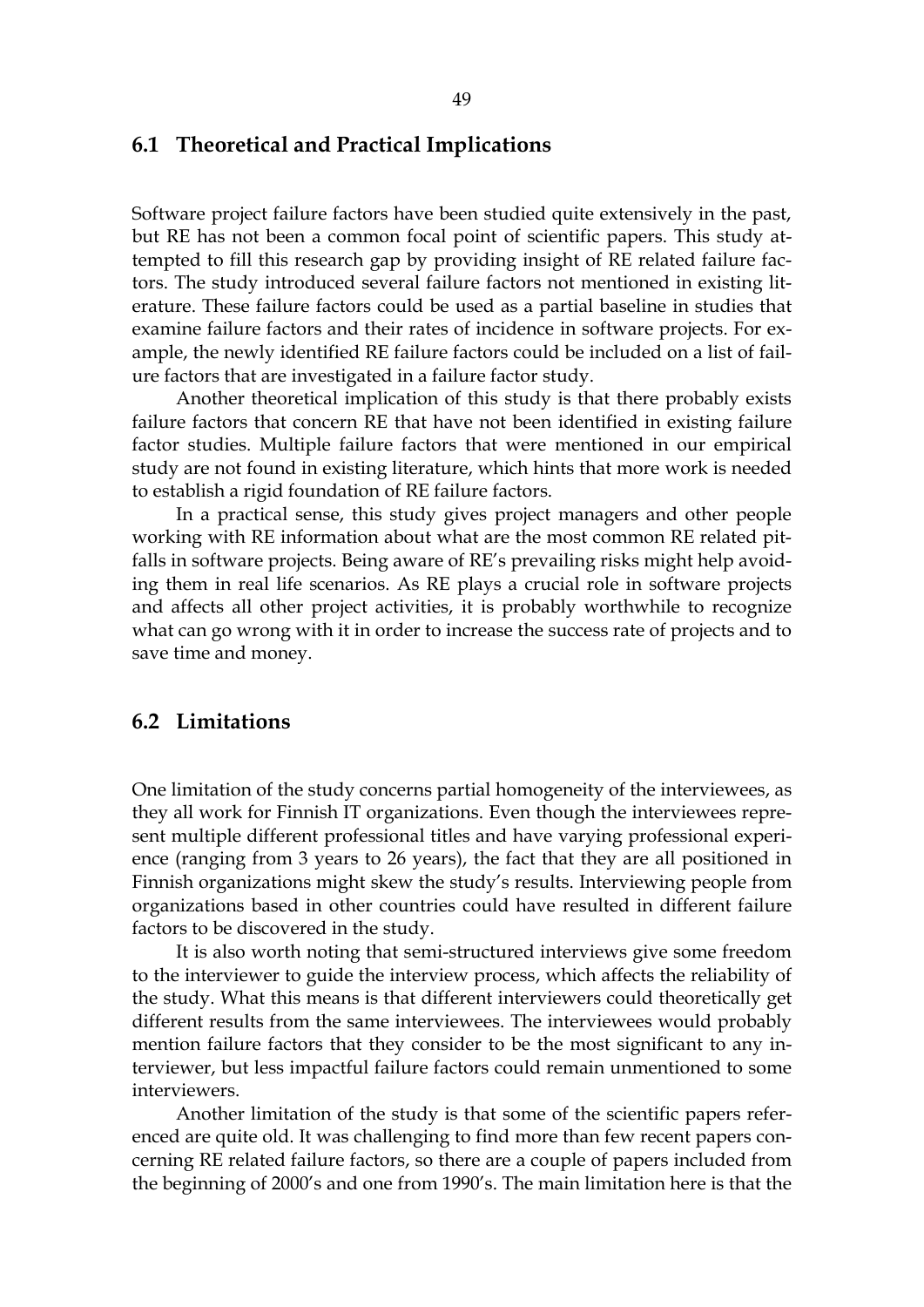prevalence of different failure factors in software projects might be different today compared to what it was about twenty years ago. However, the main reason to inspect existing literature was more to find a comprehensive list of existing failure factors rather than to find out how frequently each failure factor occurs.

### <span id="page-49-0"></span>**6.3 Future Research**

Several new RE related failure factors arose in this qualitative study, but unidentified failure factors probably still exist. Considering the importance of RE in terms of software project success, additional explorative research in the area would be valuable. Also, the impact and incidence rate of already identified RE failure factors could be studied in a quantitative fashion to further increase the understanding regarding the significance and prevalence of each RE failure factor. In other words, it would be valuable to increase the amount of existing information regarding what RE failure factors have the most significant impact to software project success, and how often each failure factor appears in software projects.

Failure factor studies that were examined in our literature review all mention different RE failure factors, which hints that there might not be a broad amount of well-established knowledge about what the most significant RE failure factors are. Software project failure factors in general have been studied comprehensively before, but more research is needed to expand the knowledge foundation regarding RE failure factors. Broadening this knowledge would most likely help failure factor research in general by giving academics a better understanding about what RE failure factors should be included in future studies.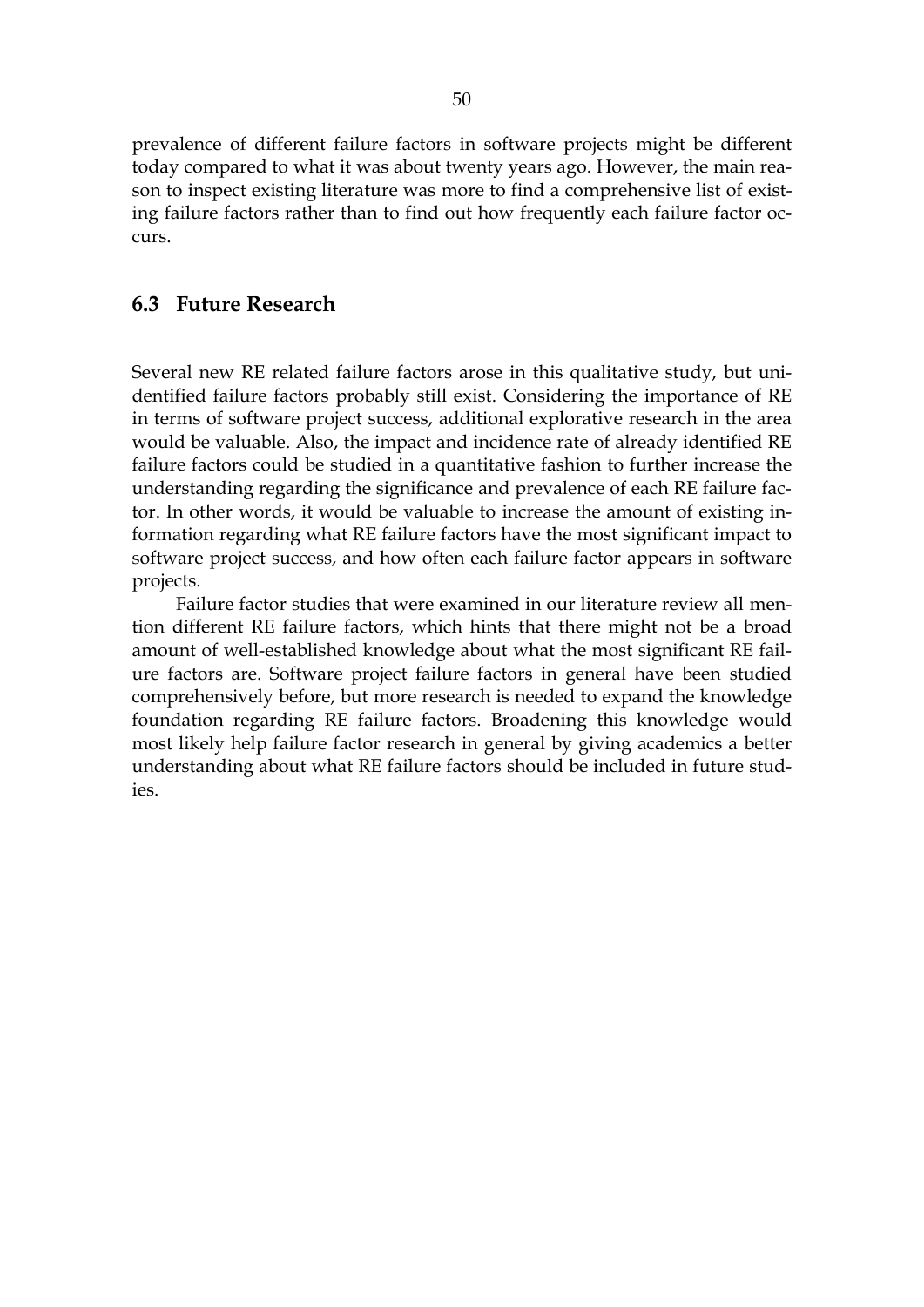## <span id="page-50-0"></span>**7 CONCLUSION**

The aim of this study was to identify the most prominent RE failure factors in software projects. Past research papers have looked into software project failure factors in general quite extensively, but RE has not been the primary focus of many of the papers. This study attempts to broaden the information available about RE failure factors in software projects by providing insight about the subject in terms of existing literature and opinions of experts of the field.

A total of 17 RE failure factors were identified in the literature review of the study, and these failure factors were observed to concern three aspects of RE: requirements development, requirements management, and quality of requirements. Little over half of the identified failure factors are related to quality of requirements, whereas the rest are evenly distributed between requirements development and requirements management.

The empirical research that was conducted in the study yielded a total of eight identified RE failure factors. Four of these failure factors were also found in the literature review. Additionally, four failure factors could not be found in existing literature and had to be conducted for this study. The failure factors that were most frequently mentioned by the interviewees of the empirical research were "requirements not specific enough", "changing requirements" and "wrong people carrying our requirements engineering".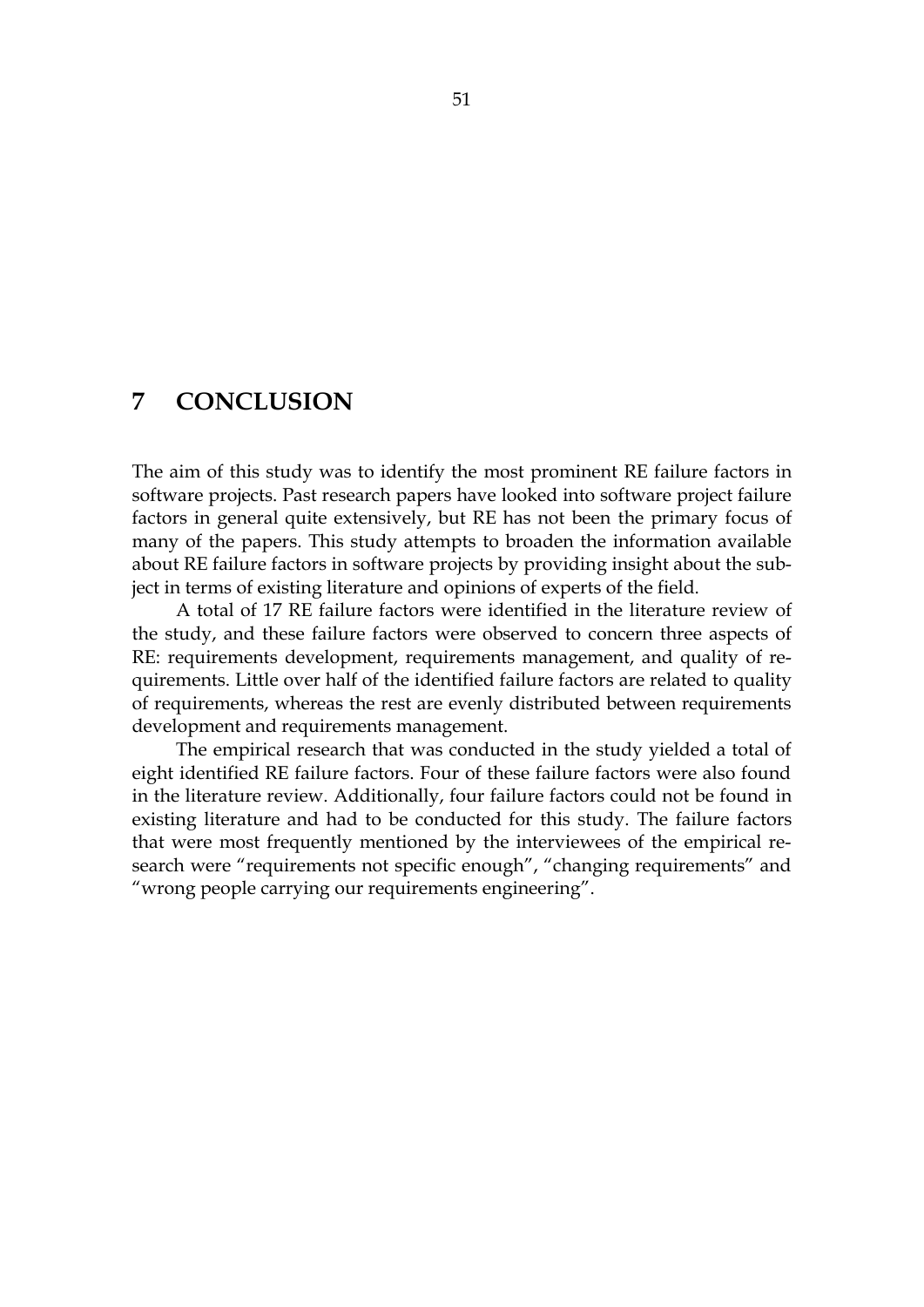#### <span id="page-51-0"></span>**REFERENCES**

- Bass, L., Bergey, J., Clements, P., Merson, P., Ozkaya, I., & Sangwan, R. (2006). *A comparison of requirements specification methods from a software architecture perspective*. Carnegie-Mellon Univ Pittsburgh PA Software Engineering Inst.
- Beck, K., Beedle, M., Van Bennekum, A., Cockburn, A., Cunningham, W., Fowler, M., ... & Kern, J. (2001). Manifesto for agile software development.
- Bogdan, R., & Biklen, S. K. (1997). *Qualitative research for education*. Boston, MA: Allyn & Bacon.
- Cao, L., & Ramesh, B. (2008). Agile requirements engineering practices: An empirical study. *IEEE software*, *25*(1), 60-67.
- Cavanagh, S. (1997). Content analysis: concepts, methods and applications. *Nurse researcher*, *4*(3), 5-16.
- Charette, R. N. (2005). Why software fails. *IEEE spectrum*, *42*(9), 36.
- Chow, T., & Cao, D. B. (2008). A survey study of critical success factors in agile software projects. *Journal of systems and software*, *81*(6), 961-971.
- Chung, L., & do Prado Leite, J. C. S. (2009). On non-functional requirements in software engineering. In *Conceptual modeling: Foundations and applications* (pp. 363-379). Springer, Berlin, Heidelberg.
- Clancy, T. (1995). The chaos report. *The Standish Group*.
- Cockburn, A., & Highsmith, J. (2001). Agile software development: The people factor. *Computer*, *34*(11), 131-133.
- Cohen, D., & Crabtree, B. (2006). Qualitative research guidelines project.
- De Lucia, A., & Qusef, A. (2010). Requirements engineering in agile software development. *Journal of emerging technologies in web intelligence*, *2*(3), 212- 220.
- Dey, I. (2003). *Qualitative data analysis: A user friendly guide for social scientists*. Routledge.
- Dingsøyr, T., Nerur, S., Balijepally, V., & Moe, N. B. (2012). A decade of agile methodologies: Towards explaining agile software development.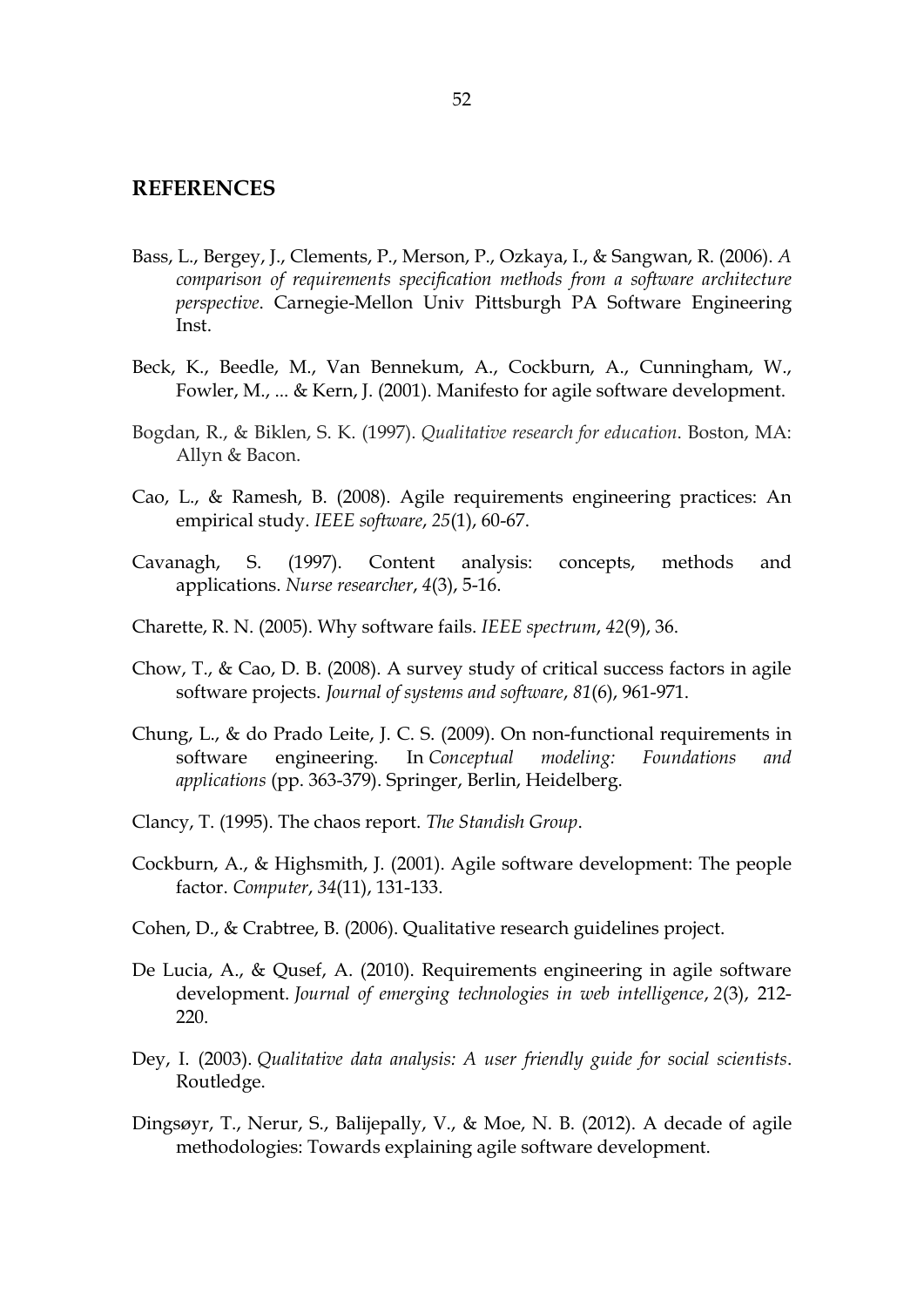- Ebad, S. A. (2020). Healthcare software design and implementation—A project failure case. *Software: Practice and Experience*, *50*(7), 1258-1276.
- Elo, S., & Kyngäs, H. (2008). The qualitative content analysis process. *Journal of advanced nursing*, *62*(1), 107-115.
- España, S., Condori-Fernandez, N., González, A., & Pastor, Ó. (2010). An empirical comparative evaluation of requirements engineering methods. *Journal of the Brazilian Computer Society*, *16*(1), 3-19.
- Eveleens, J. L., & Verhoef, C. (2009). The rise and fall of the chaos report figures. *IEEE software*, (1), 30-36.
- Firesmith, D. (2003). Modern requirements specification. *Journal of Object Technology*, *2*(2), 53-64.
- Francis, J. J., Johnston, M., Robertson, C., Glidewell, L., Entwistle, V., Eccles, M. P., & Grimshaw, J. M. (2010). What is an adequate sample size? Operationalising data saturation for theory-based interview studies. *Psychology and health*, *25*(10), 1229-1245.
- Fricker, S. A., Grau, R., & Zwingli, A. (2015). Requirements engineering: best practice. In *Requirements Engineering for Digital Health* (pp. 25-46). Springer, Cham.
- Galvin, R. (2015). How many interviews are enough? Do qualitative interviews in building energy consumption research produce reliable knowledge?. *Journal of Building Engineering*, *1*, 2-12.
- Glinz, M. (2011). A glossary of requirements engineering terminology. *Standard Glossary of the Certified Professional for Requirements Engineering (CPRE) Studies and Exam, Version*, *1*, 56.
- Goedeke, J., Mueller, M., & Pankratz, O. (2017). Uncovering the Causes of Information System Project Failure.
- Graneheim, U. H., & Lundman, B. (2004). Qualitative content analysis in nursing research: concepts, procedures and measures to achieve trustworthiness. *Nurse education today*, *24*(2), 105-112.
- Hickey, A. M., & Davis, A. M. (2004). A unified model of requirements elicitation. *Journal of management information systems*, *20*(4), 65-84.
- Hoffmann, M., Kuhn, N., Weber, M., & Bittner, M. (2004, September). Requirements for requirements management tools. In *Proceedings. 12th IEEE International Requirements Engineering Conference, 2004.* (pp. 301-308). IEEE.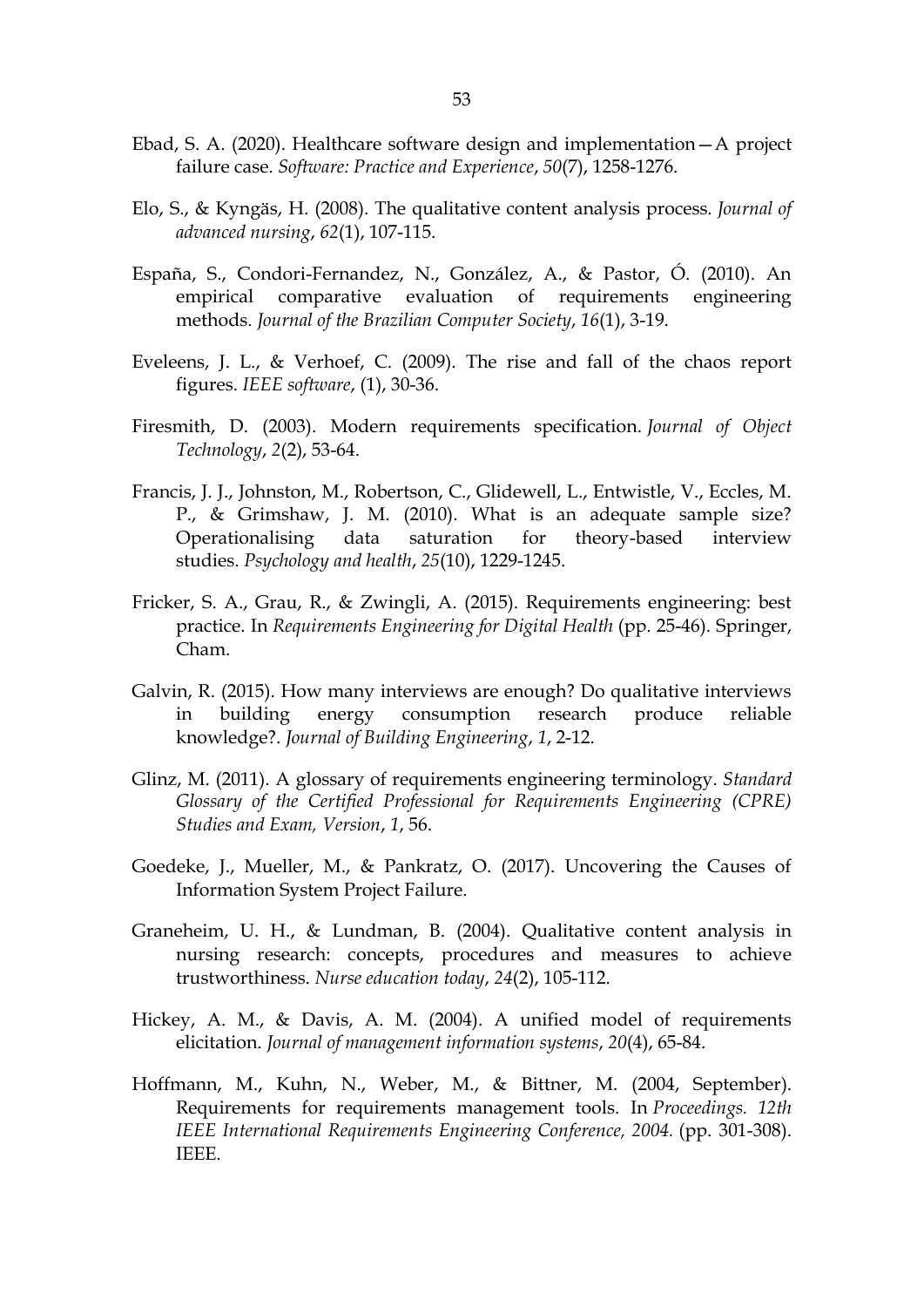- Hughes, D. L., Rana, N. P., & Simintiras, A. C. (2017). The changing landscape of IS project failure: an examination of the key factors. *Journal of Enterprise Information Management*.
- Hussain, A., Mkpojiogu, E. O., & Mohmad Kamal, F. (2016). The role of requirements in the success or failure of software projects. *International Review of Management and Marketing*, *6*(S7), 306-311.
- Ibraigheeth, M., & Fadzli, S. A. (2019). Core factors for software projects success. *JOIV: International Journal on Informatics Visualization*, *3*(1), 69-74.
- IEEE. (1990). IEEE standard glossary of software engineering terminology. IEEE Std 610.12-1990, 1-84.
- Inayat, I., Salim, S. S., Marczak, S., Daneva, M., & Shamshirband, S. (2015). A systematic literature review on agile requirements engineering practices and challenges. *Computers in human behavior*, *51*, 915-929.
- Jiang, L., Eberlein, A., Far, B. H., & Mousavi, M. (2008). A methodology for the selection of requirements engineering techniques. *Software & Systems Modeling*, *7*(3), 303-328.
- Jørgensen, M., & Moløkken, K. (2005). How large are software cost overruns. *A Review of the 1994 CHAOS Report*, 8.
- Kamalrudin, M., & Sidek, S. (2015). A review on software requirements validation and consistency management. *International journal of software engineering and its applications*, *9*(10), 39-58.
- Krippendorff, K. (1980). Content analysis: An introduction to its methodology. *Sage publications*.
- Leech, B. L. (2002). Asking questions: Techniques for semistructured interviews. *PS: Political science and politics*, *35*(4), 665-668.
- Longhurst, R. (2003). Semi-structured interviews and focus groups. *Key methods in geography*, *3*(2), 143-156.
- Mason, M. (2010, August). Sample size and saturation in PhD studies using qualitative interviews. In *Forum qualitative Sozialforschung/Forum: qualitative social research* (Vol. 11, No. 3).
- McManus, J., & Wood-Harper, T. (2007). Understanding the sources of information systems project failure.
- Nasir, M. H. N., & Sahibuddin, S. (2011). Critical success factors for software projects: A comparative study. *Scientific research and essays*, *6*(10), 2174- 2186.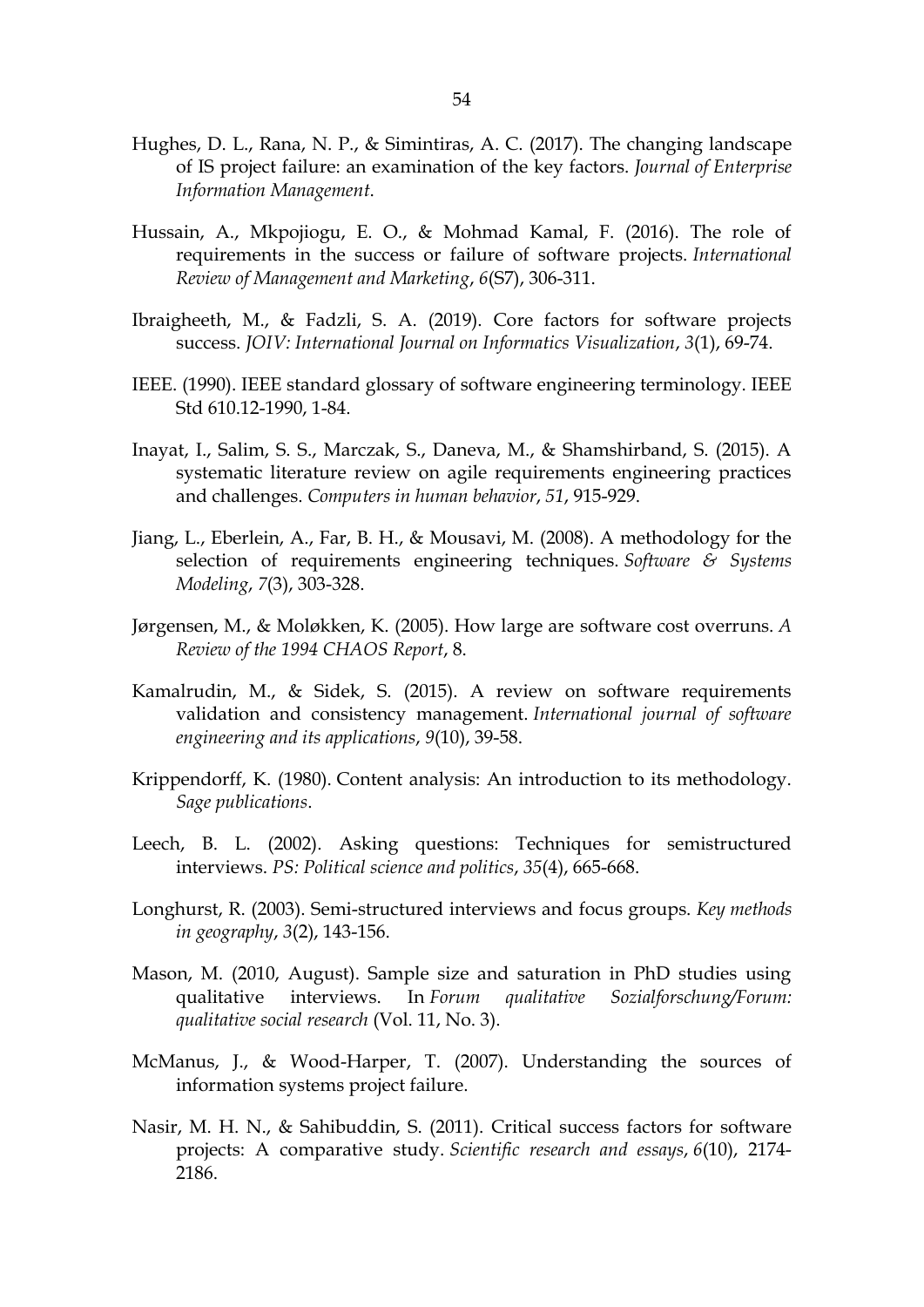- Nuseibeh, B., & Easterbrook, S. (2000, May). Requirements engineering: a roadmap. In *Proceedings of the Conference on the Future of Software Engineering* (pp. 35-46).
- Paetsch, F., Eberlein, A., & Maurer, F. (2003, June). Requirements engineering and agile software development. In *WET ICE 2003. Proceedings. Twelfth IEEE International Workshops on Enabling Technologies: Infrastructure for Collaborative Enterprises, 2003.* (pp. 308-313). IEEE.
- Pandey, D., Suman, U., & Ramani, A. K. (2010, October). An effective requirement engineering process model for software development and requirements management. In *2010 International Conference on Advances in Recent Technologies in Communication and Computing* (pp. 287-291). IEEE.
- Ramesh, B., Cao, L., & Baskerville, R. (2010). Agile requirements engineering practices and challenges: an empirical study. *Information Systems Journal*, *20*(5), 449-480.
- Sauer, C., Gemino, A., & Reich, B. H. (2007). The impact of size and volatility on IT project performance. *Communications of the ACM*, *50*(11), 79-84.
- Schmidt, R., Lyytinen, K., Keil, M., & Cule, P. (2001). Identifying software project risks: An international Delphi study. *Journal of management information systems*, *17*(4), 5-36.
- Schön, E. M., Thomaschewski, J., & Escalona, M. J. (2017). Agile Requirements Engineering: A systematic literature review. *Computer Standards & Interfaces*, *49*, 79-91.
- Shams-Ul-Arif, Q. K., & Gahyyur, S. A. K. (2009). Requirements engineering processes, tools/technologies, & methodologies. *International Journal of Reviews in Computing*, *2*(6), 41-56.
- Sillitti, A., & Succi, G. (2005). Requirements engineering for agile methods. In *Engineering and Managing Software Requirements* (pp. 309-326). Springer, Berlin, Heidelberg.
- Standish Group. (1994). The chaos report. *The Standish Group*.
- Standish Group. (2013). CHAOS manifesto 2013. *The Standish Group International*.
- Sudhakar, G. P. (2012). A model of critical success factors for software projects. *Journal of Enterprise Information Management*.
- Tsumaki, T., & Tamai, T. (2005). A framework for matching requirements engineering techniques to project characteristics and situation changes. *Situational Requirements Engineering Processes*, 44.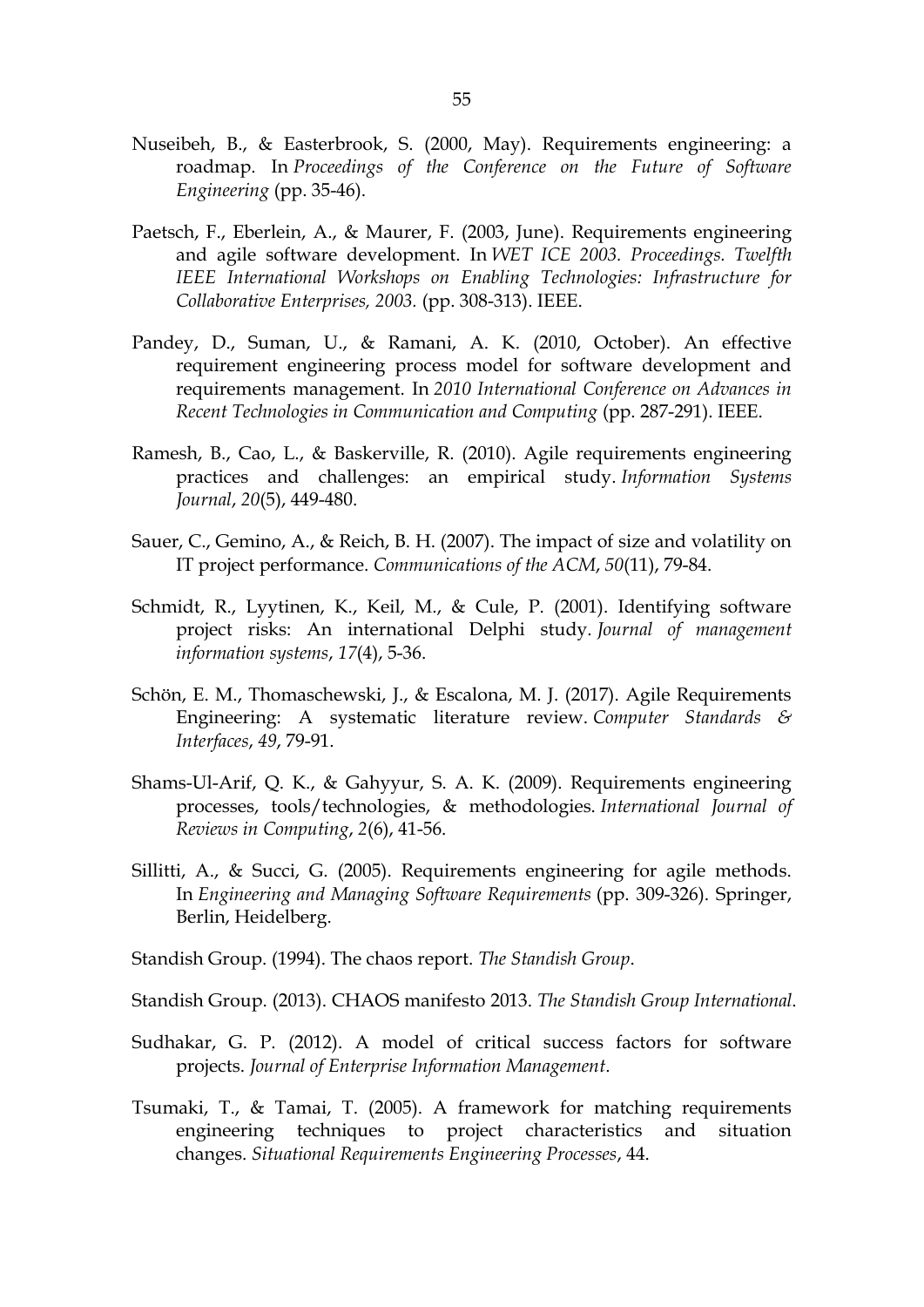- Turk, D., Robert, F., & Rumpe, B. (2005). Assumptions underlying agile software-development processes. *Journal of Database Management (JDM)*, *16*(4), 62-87.
- Van Lamsweerde, A. (2009). *Requirements engineering: From system goals to UML models to software* (Vol. 10, p. 34). Chichester, UK: John Wiley & Sons.
- Verner, J., Cox, K., Bleistein, S., & Cerpa, N. (2005). Requirements engineering and software project success: an industrial survey in Australia and the US. *Australasian Journal of information systems*, *13*(1).
- Verner, J., Sampson, J., & Cerpa, N. (2008, June). What factors lead to software project failure?. In *2008 Second International Conference on Research Challenges in Information Science* (pp. 71-80). IEEE.
- Wiegers, K., & Beatty, J. (2013). *Software requirements*. Pearson Education.
- Wohlin, C., & Aurum, A. (2015). Towards a decision-making structure for selecting a research design in empirical software engineering. *Empirical Software Engineering*, *20*(6), 1427-1455.
- Yousef, A. H., Gamal, A., Warda, A., & Mahmoud, M. (2006, November). Software projects success factors identification using data mining. In *2006 International Conference on Computer Engineering and Systems* (pp. 447-453). IEEE.
- Zamudio, L., Aguilar, J. A., Tripp, C., & Misra, S. (2017, July). A requirements engineering techniques review in agile software development methods. In *International Conference on Computational Science and Its Applications* (pp. 683-698). Springer, Cham.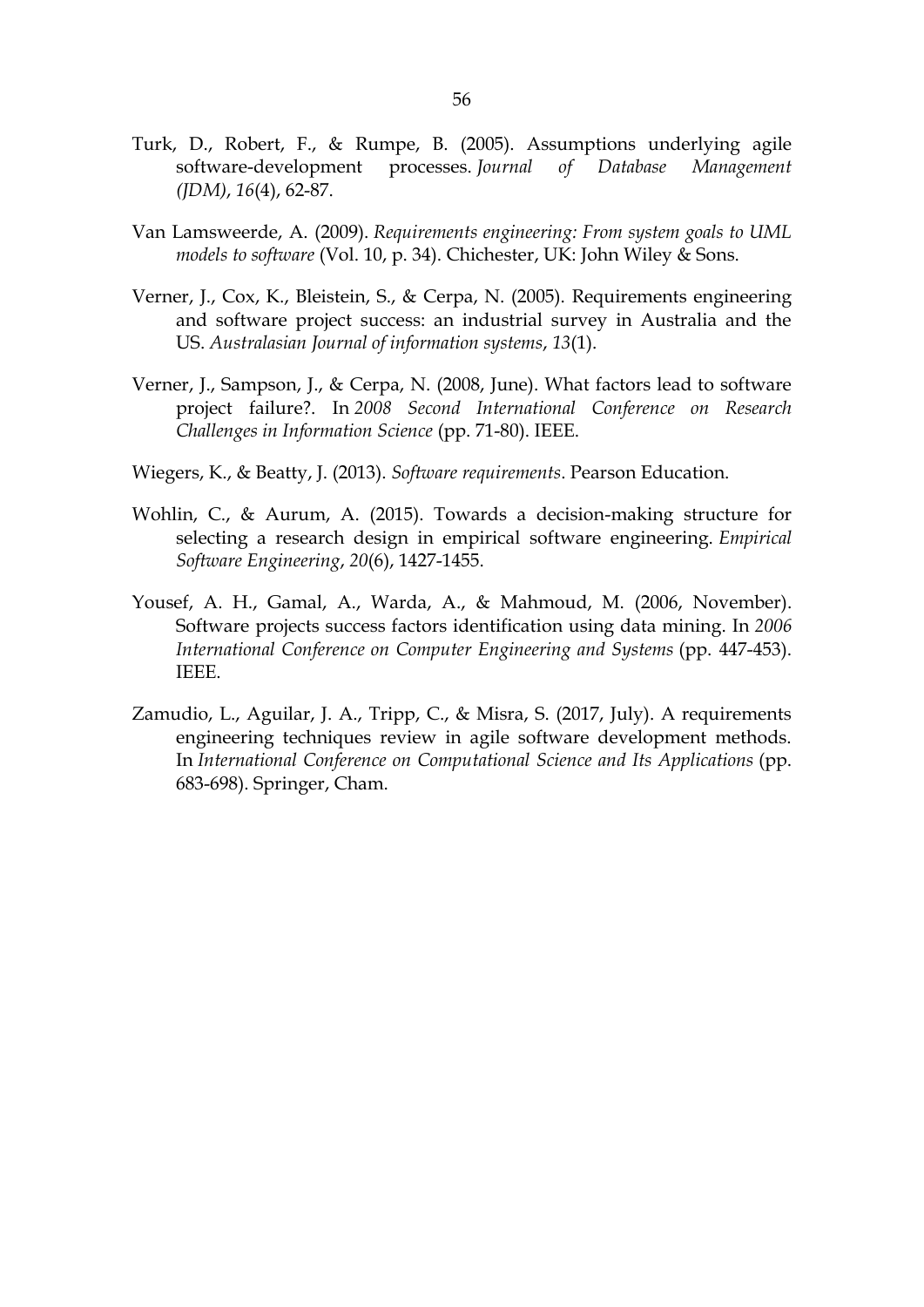## <span id="page-56-0"></span>**APPENDIX 1 INTERVIEW GUIDE (ENGLISH)**

- 1. Introduction
	- Introduce yourself.
	- Tell about the ongoing study.
	- Inform the interviewee that the interview is confidential, and data collected will be anonymized.
	- Ask the interviewee for a permission for audio recording. Inform the interviewee that the audio recording will be deleted after the study is concluded.
- 2. Background of the interviewee
	- "What kind of professional background do you have?"
	- "What is your current job title?"
	- "What areas of responsibility do you have related to your job?"
	- "What is your role in software projects?"
- 3. Requirements engineering in general
	- "In what work-related situations do you work with requirements engineering?"
	- <sup>"</sup>What requirements engineering techniques have you used in software projects? Examples of requirements engineering techniques are interviews, brainstorming and prototyping."
	- "Think of the last software project you were a part of. How were the project's requirements developed and managed throughout the project?"
	- "How important do you think requirements engineering is in terms of software project success?"
- 4. Requirements engineering and software project failure
	- "What do you think have been the most frequently occurring mistakes related to requirements engineering in software projects that you have been a part of?"
	- "What challenges have poor requirements caused in software projects that you have been a part of?"
	- Define software project failure to the interviewee: "In this research, a software project is considered failed if it exceeded its budget or schedule or if its end product was lacking planned features."
	- "Think of a software project that you were a part of and that you consider was a failure."
		- o "What went wrong?"
		- o "How was requirements engineering carried out in the project?"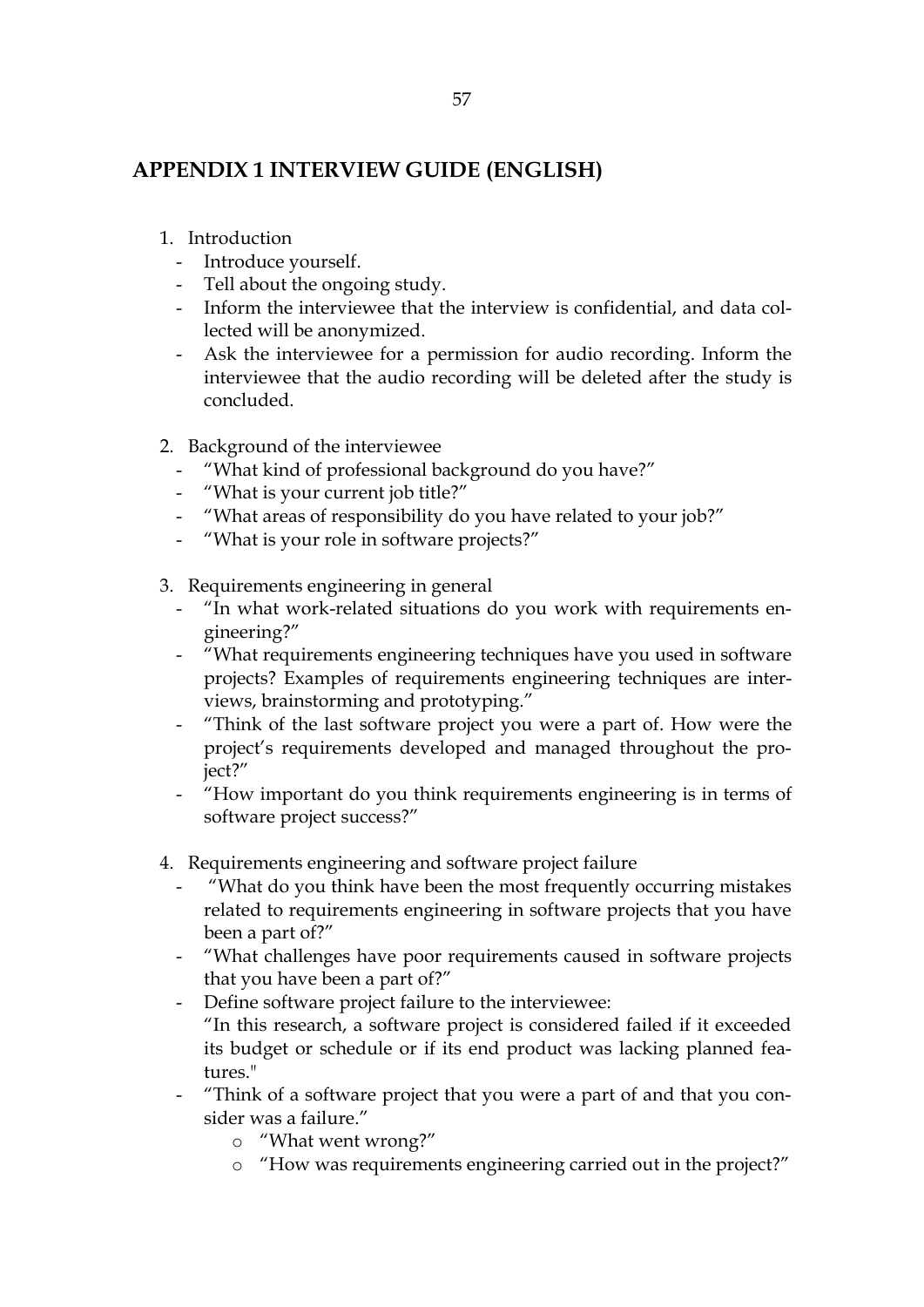- o "Could requirements engineering have been done better? How?"
- "In your opinion, what are the most important success factors related to requirements engineering?"
- 5. Conclusion
	- Thank the interviewee for taking part in the interview.
	- Tell the interviewee that they can contact you in case they later have further questions regarding the study or the interview.
	- Conclude the interview.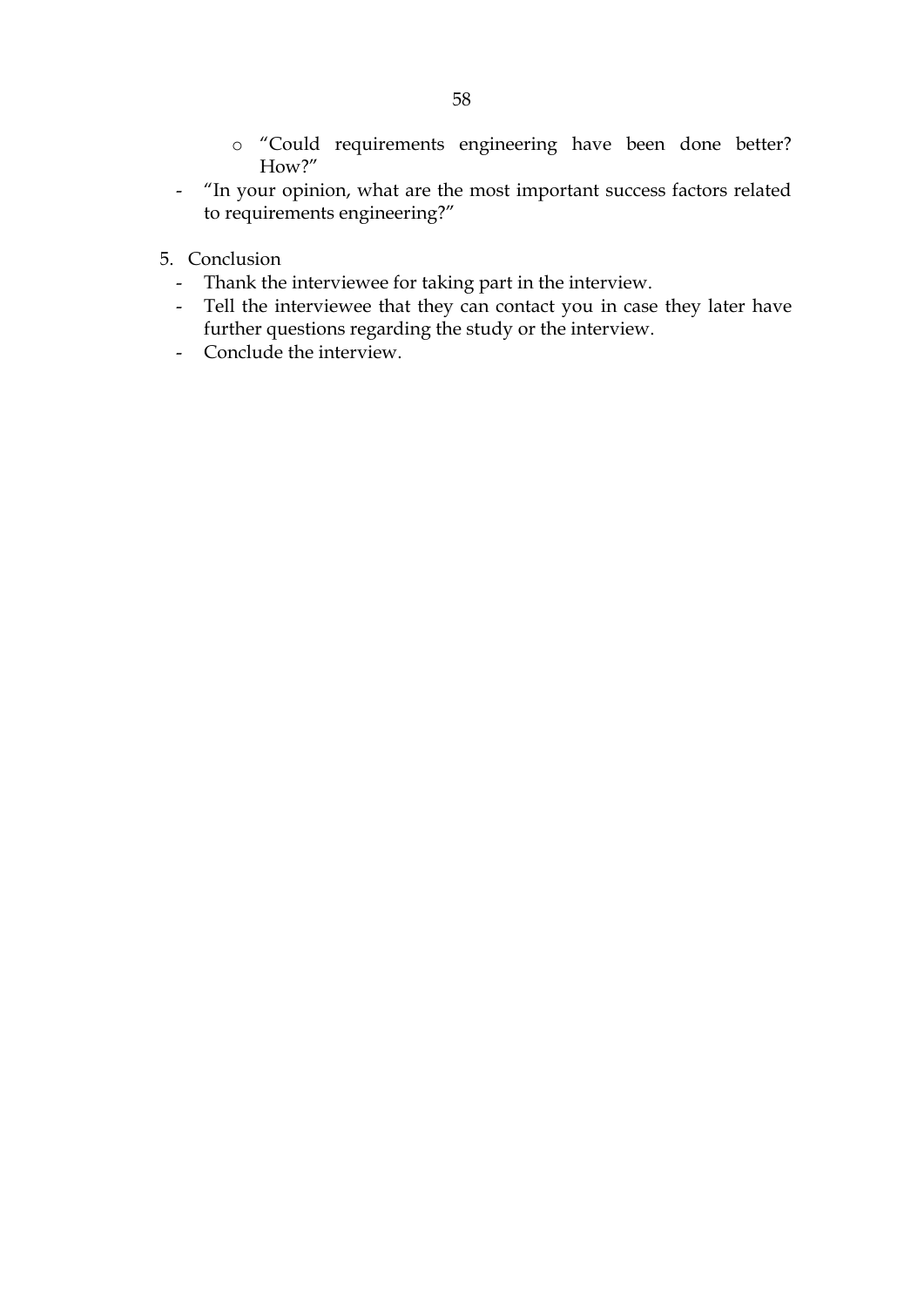# <span id="page-58-0"></span>**APPENDIX 2 INTERVIEW GUIDE (FINNISH)**

- 1. Johdanto
	- Esittele itsesi.
	- Kerro meneillään olevasta tutkimuksesta.
	- Kerro, että haastattelu on luottamuksellinen, ja että kaikki kerätty data anonymisoidaan lopulliseen tutkielmaan.
	- Pyydä haastateltavalta lupa haastattelun nauhoittamiseen. Kerro, että äänite poistetaan tutkielman valmistuttua.
- 2. Haastateltavan taustat
	- "Millainen ammatillinen tausta sinulla on?"
	- "Mikä on nykyinen työtehtäväsi?"
	- "Millaisia velvollisuuksia ja vastuualueita työtehtävääsi kuuluu?"
	- "Mikä on roolisi ohjelmistoprojekteissa?"
- 3. Vaatimusmäärittely yleisesti
	- "Millaisissa työhösi liittyvissä tilanteissa joudut työskentelemään vaatimusmäärittelyn kanssa?"
	- "Mitä vaatimusmäärittelytekniikoita olet käyttänyt ohjelmistoprojekteissa? Vaatimusmäärittelytekniikoita ovat esimerkiksi haastattelut, aivoriihet ja prototyyppien tekeminen."
	- "Muistele viimeisintä ohjelmistoprojektia, jossa olit osallisena. Miten projektin vaatimukset muodostettiin ja miten niitä hallinnoitiin projektin aikana?"
	- "Kuinka tärkeänä pidät vaatimusmäärittelyä ohjelmistoprojektien onnistumisen kannalta?"
- 4. Vaatimusmäärittely ja ohjelmistoprojektien epäonnistuminen
	- "Mitkä ovat olleet useimmiten toistuvia vaatimusmäärittelyyn liittyviä virheitä ohjelmistoprojekteissa, joissa olet ollut osallisena?"
	- "Millaisia haasteita heikkolaatuiset vaatimukset ovat aiheuttaneet ohjelmistoprojekteissa, joissa olet ollut osallisena?"
	- Määrittele haastateltavalle ohjelmistoprojektin epäonnistuminen: "Tässä tutkimuksessa ohjelmistoprojekti lasketaan epäonnistuneeksi, jos se on ylittänyt budjettinsa, ei ole pysynyt aikataulussaan tai sen lopputuotteesta on jouduttu karsimaan suunniteltuja ominaisuuksia."
	- "Muistele jotakin ohjelmistoprojektia, jossa olit osallisena ja joka mielestäsi epäonnistui."
		- o "Mikä meni pieleen?"
		- o "Miten vaatimusmäärittely toteutettiin projektin aikana?"
		- o "Olisiko vaatimusmäärittelyn voinut tehdä paremmin? Miten?"